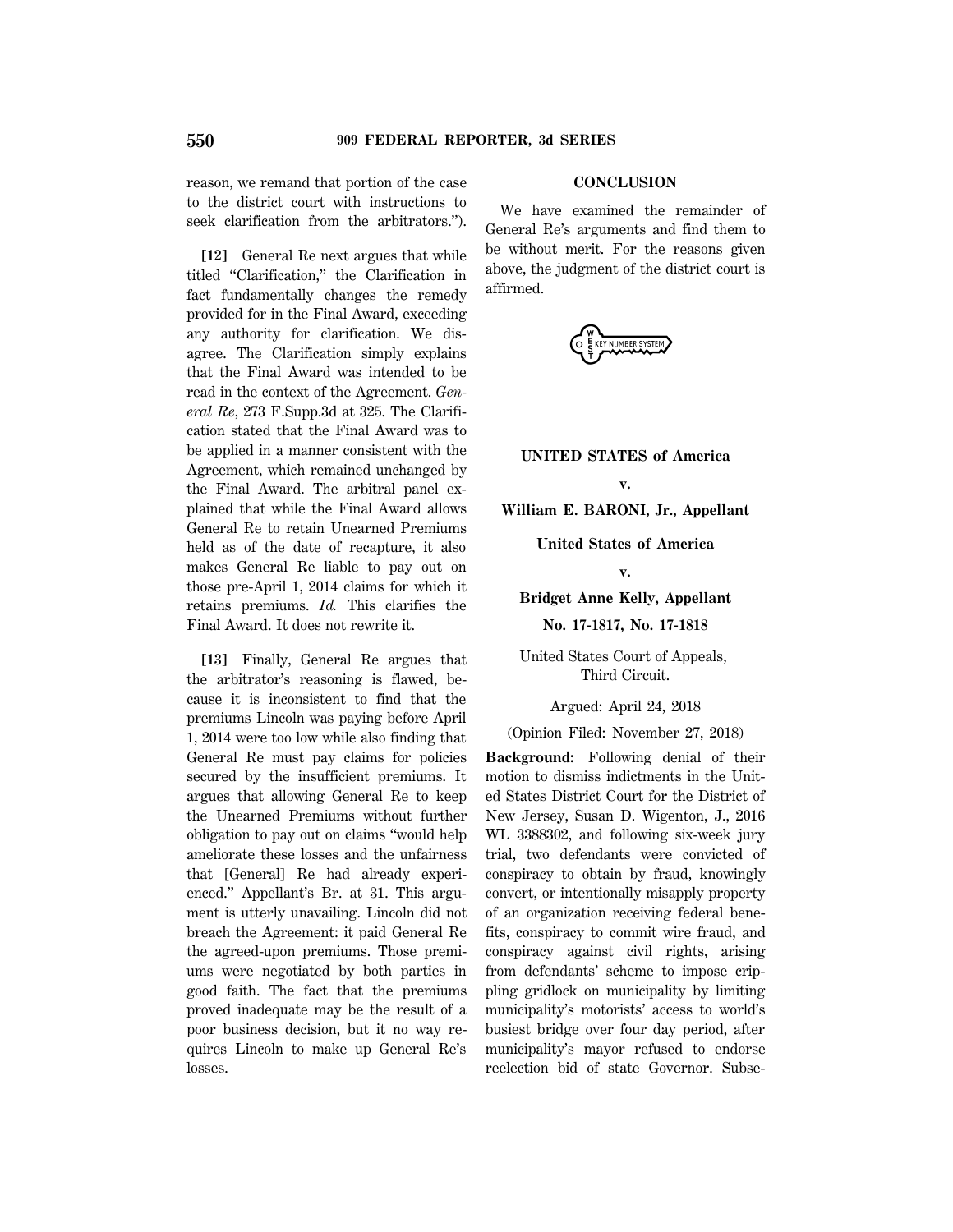quently, the District Court, 2017 WL 787122, denied defendants' motion for judgment of acquittal and for new trial, and sentenced first defendant to 25 months' imprisonment and second defendant to 18 months' imprisonment. Defendants appealed.

**Holdings:** The Court of Appeals, Scirica, Circuit Judge, held that:

- (1) sufficient evidence supported defendants' convictions for wire fraud;
- (2) sufficient evidence supported defendants' convictions for theft or bribery concerning programs receiving federal funds;
- (3) any error in district court's jury instructions was harmless beyond reasonable doubt;
- (4) district court did not constructively amend indictment; and
- (5) defendants could not be convicted under statutes criminalizing violation of civil rights based on violation of due process right to intrastate travel.

Affirmed in part; reversed and vacated in part.

# **1. Criminal Law**  $\approx 1144.13(3)$

On sufficiency of evidence challenge, Court of Appeals reviews the evidence in the light most favorable to the government.

## **2. Criminal Law** O**741(1), 742(1)**

It is the exclusive province of the jury to decide what facts are proved by competent evidence, and to judge the credibility of the witnesses and the weight of their testimony.

# **3. Criminal Law**  $\approx$  **1134.70**

Court of Appeals exercises plenary review over a district court's grant or denial of a motion for judgment of acquittal based on the sufficiency of the evidence, and applies the same standards as the district court. Fed. R. Crim. P. 29.

## **4. Criminal Law**  $\approx 753.2(6)$

A judgment of acquittal is appropriate if, after reviewing the record in a light most favorable to the prosecution, Court of Appeals determines that no rational jury could have found proof of guilt beyond a reasonable doubt. Fed. R. Crim. P. 29.

## **5. Criminal Law** O**1134.49(7)**

Where sufficiency of the evidence arguments on appeal from conviction give rise to questions of statutory interpretation, Court of Appeals' review is plenary.

### **6. Telecommunications**  $\approx 1018(4)$

Sufficient evidence supported jury's finding that defendants lacked authority to make unilateral decisions about alignment of traffics patterns of facilities of Port Authority of New York and New Jersey, as required to support their convictions for wire fraud based on scheme to impose gridlock on municipality by limiting municipality's motorists' access to world's busiest bridge over four-day period, causing intense traffic jams, including evidence that defendants created cover story that change in traffic pattern was required for traffic study in order to get Port Authority employees to implement realignment, and that after Port Authority Executive Director learned of realignment, he immediately ended the realignment, and refused defendant's repeated entreaties to reinstate the realignment. 18 U.S.C.A. § 1343.

# **7. Telecommunications**  $\approx 1014(7)$

Wire fraud statutes require the defendants to scheme to defraud a victim of property rights, but those property rights need not be tangible. 18 U.S.C.A. § 1343.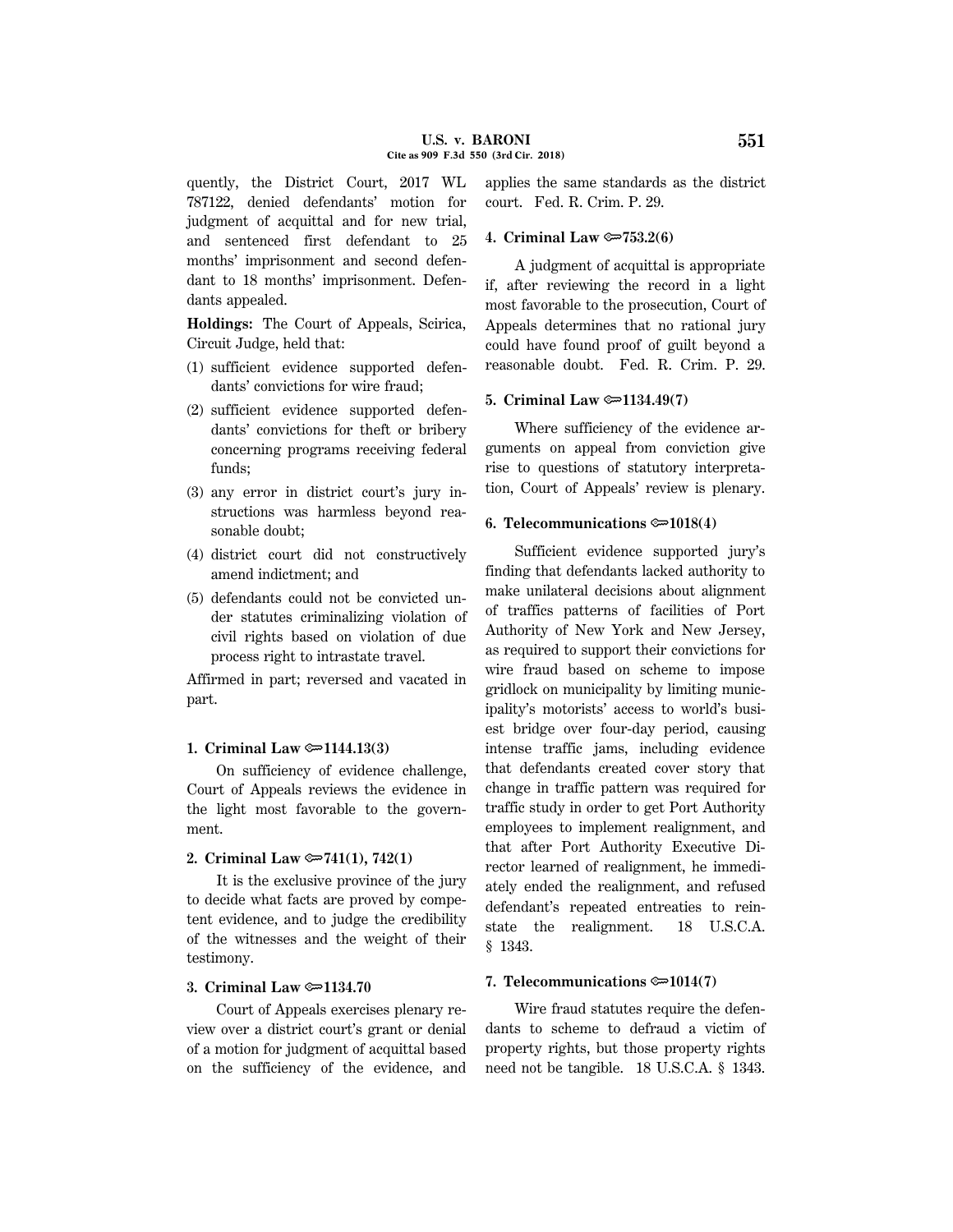# **8. Telecommunications**  $\approx 1014(7)$

To determine whether a particular interest is property for purposes of the wire fraud statute, courts look to whether the law traditionally has recognized and enforced it as a property right. 18 U.S.C.A. § 1343.

#### **9. Telecommunications**  $\approx 1018(4)$

Sufficient evidence supported jury's finding that defendants obtained, by false or fraudulent pretenses, property of Port Authority of New York and New Jersey of property, as required to support their convictions for wire fraud based on scheme to impose gridlock on municipality by limiting municipality's motorists' access to world's busiest bridge over four-day period, causing intense traffic jams, including evidence that Port Authority had financial interest in its public employees' time and wages, that defendants conscripted 14 Port Authority employees into their services to realign traffic, that Port Authority was required to pay toll operators and other employees overtime and other compensation that it would not have had to pay absent the lane realignment, and that defendants accepted compensation for time spent conspiring to defraud the Port Authority. 18 U.S.C.A. § 1343.

### **10. Telecommunications**  $\approx 1014(7)$

Time and wages of public employees of Port Authority of New York and New Jersey constituted form of intangible property for purposes of wire fraud statute, and thus defendants' deprivation of Port Authority of that property, by fraud or fraudulent pretenses, thus supported defendants' convictions for wire fraud. 18 U.S.C.A. § 1343.

#### **11. False Pretenses** O**139**

Public employee labor is property for the purposes of statute proscribing, inter alia, fraudulently obtaining property. 18 U.S.C.A. § 666.

## **12. Telecommunications**  $\approx 1014(7)$

Included within the meaning of money or property, for purposes of federal wire fraud statute, is the victim's right to control that money or property. 18 U.S.C.A. § 1343.

#### **13. Postal Service**  $\infty$ **35(9)**

# **Telecommunications**  $\approx 1014(10)$

Purpose of statute providing that, for purposes of the mail and wire fraud statutes, the term ''scheme or artifice to defraud'' includes a scheme or artifice to deprive another of the intangible right of honest services, is to protect intangible rights that lower courts had protected prior to Supreme Court's decision in *McNally*, which limited the scope of the mail fraud statute to the protection of property rights. 18 U.S.C.A. § 1346.

#### **14. Bribery ©** $1(1)$

### **False Pretenses**  $\approx 130$

Sufficient evidence supported jury's finding that defendants fraudulently obtained, knowingly converted, or intentionally misapplied property, as required to support conviction for theft or bribery concerning programs receiving federal funds, arising from defendants' scheme to impose gridlock on municipality by limiting municipality's motorists' access to world's busiest bridge over four-day period, causing intense traffic jams; defendants forced the Port Authority of New York and New Jersey, which was interstate agency created by Congressional consent that received substantial federal funding, to pay unnecessary overtime to toll workers and divert well-paid professional staff away from legitimate Port Authority activities. 18 U.S.C.A. § 666.

#### **15. False Pretenses**  $\approx 305$

Sufficient evidence supported jury's finding that defendants fraudulently ob-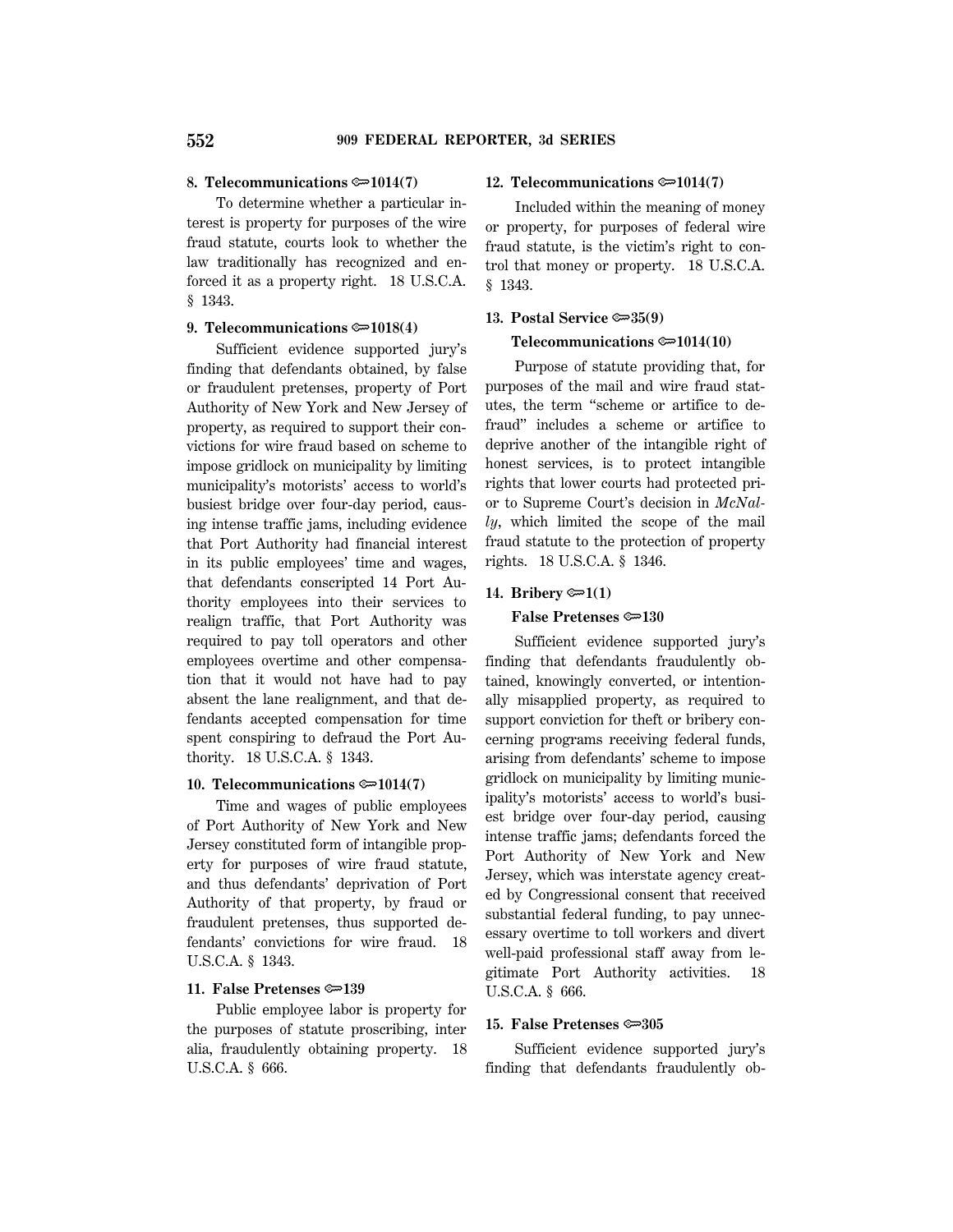tained more than \$5,000 worth of public employee labor from Port Authority of New York and New Jersey as required to support their convictions for theft or bribery concerning programs receiving federal funds, arising from scheme to impose gridlock on municipality by limiting municipality's motorists' access to world's busiest bridge over four-day period, causing intense traffic jams; Port Authority employee who supervised operations during relevant time period testified to detailed payroll records showing that 11 overtime toll booth workers were paid \$3,600 and that three Port Authority traffic engineers provided unnecessary labor valued at approximately \$1,800, and, based on defendants' testimony about amount of time they spent in furtherance of the scheme, the value of their time was, at a minimum, \$4,200. 18 U.S.C.A. § 666.

## **16. Bribery ©**13

## **False Pretenses**  $\approx 313$

Whether wages are bona fide and earned in the usual course of business for purposes of exemption for bona fide salary, wages, fees, or other compensation under statute criminalizing theft or bribery concerning programs receiving federal funds is a question of fact for the jury to decide. 18 U.S.C.A. § 666(c).

# **17. Criminal Law**  $\approx 1134.51$

Where a party has timely objected to the trial court's jury instructions, Court of Appeals exercises plenary review in determining whether the jury instructions stated the proper legal standard.

# **18. Criminal Law** O**1172.1(1)**

For erroneous jury instruction to be harmless, Court of Appeals must conclude beyond a reasonable doubt that the jury verdict would have been the same absent the error.

# **19. Criminal Law** O**1172.1(1)**

In determining whether trial court's erroneous jury instruction is harmless, Court of Appeals' inquiry is not whether, in a trial that occurred without the error, a guilty verdict would surely have been rendered, but whether the guilty verdict actually rendered in this trial was surely unattributable to the error.

#### **20. Criminal Law**  $\approx$  **1172.1(3)**

Any error was harmless beyond reasonable doubt in trial court's instruction to jury to consider value of sham traffic study, which defendants purported was legitimate purpose for their scheme to impose gridlock on municipality by limiting municipality's motorists' access to world's busiest bridge over four-day period, causing intense traffic jams, in determining whether \$5,000 threshold required to convict defendants for theft or bribery concerning programs receiving federal funds was met; even if jury did not consider cost of traffic study, jury was presented with overwhelming and undisputed evidence demonstrating that the value of toll workers' and professional staff's time, which Port authority would not have had to pay absent the scheme, exceeded \$5,000. 18 U.S.C.A. § 666.

# **21. Criminal Law** O**1172.1(3)**

District court's error in instructing jury that it did not need to know of the specific property defendants fraudulently obtained, knowingly converted, or intentionally misapplied, was harmless in trial in which theft or bribery concerning programs receiving federal funds was alleged, arising from scheme to impose gridlock on municipality by limiting municipality's motorists' access to world's busiest bridge over four-day period, causing intense traffic jams; there was overwhelming evidence that defendants knew of the property fraudulently obtained or intentionally mis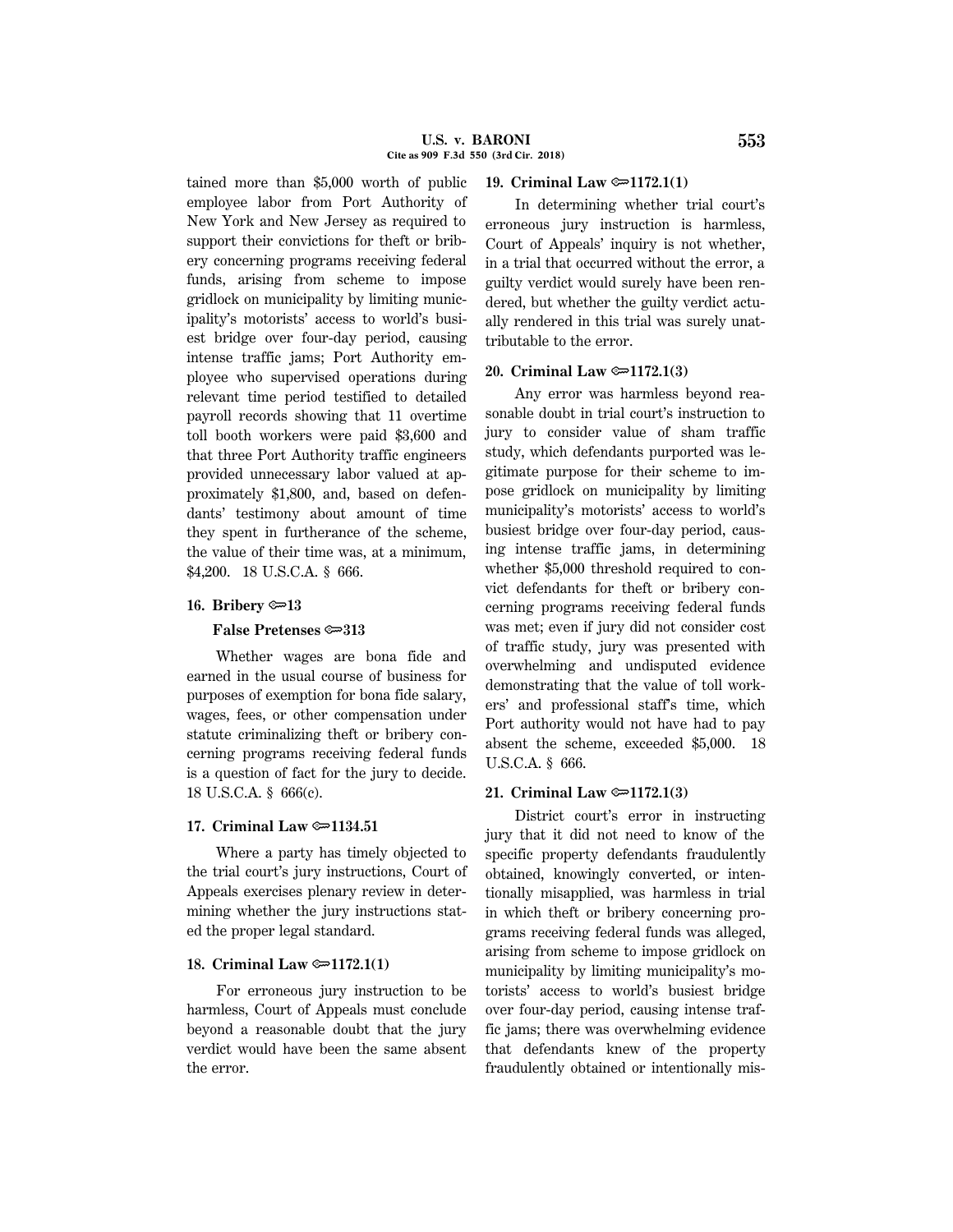applied, including the work of 14 of defendant's subordinates who were public employees of the New York and New Jersey Port Authority. 18 U.S.C.A. § 666.

# **22. False Pretenses** O**319**

Term "unjustifiable and wrongful," as used in instruction to jury that ''to intentionally misapply money or property means to intentionally use money or property of the Port Authority knowing that the use is unauthorized or unjustifiable or wrongful,'' was not overbroad or ambiguous in trial in which government alleged theft or bribery concerning programs receiving federal funds arising from defendants' scheme to impose gridlock on municipality by limiting municipality's motorists' access to world's busiest bridge over four-day period, causing intense traffic jams; other instruction in district court's charge foreclosed possibility that jury convicted defendants for lawful but imprudent conduct, including requirement that \$5,000 worth of property be stolen or misapplied and that defendants' good faith would be complete defense to the charges. 18 U.S.C.A. § 666.

# **23. Indictment and Information** O**159(2)**

District court's refusal to instruct jury that it needed to find that defendants intended to punish mayor of municipality who did not endorse reelection bid of state governor did not constitute constructive amendment to indictment charging defendants with wire fraud and theft or bribery concerning programs receiving federal funds arising from scheme to impose gridlock on municipality by limiting municipality's motorists' access to world's busiest bridge over four-day period, causing intense traffic jams, even if punishment of mayor was defendants' motive for scheme and even though grand jury included language describing defendants' motive to punish the mayor in the indictment; purpose or object of conspiracy to punish mayor went to motive, which was distinct from mens rea and which was not element of crimes that needed to be proven. 18 U.S.C.A. §§ 666, 1343.

# **24. Criminal Law** O**1134.49(7)**

Whether an alleged violation of substantive due process was clearly established, as required to support conviction for conspiracy against civil rights, is a question of law over which Court of Appeals' review is unrestricted. U.S. Const. Amend. 5; 18 U.S.C.A. § 241.

# **25. Civil Rights**  $\approx 1808$

Scope of statutes criminalizing violation or deprivation of any right or privilege secured by the Constitution or laws of the United States is limited to rights fairly warned of, having been made specific by the time of the charged conduct. 18 U.S.C.A. §§ 241, 242.

### **26. Civil Rights** O**1808**

In determining whether right or privilege was fairly warned of as required to support conviction under statutes criminalizing violation or deprivation of any right or privilege secured by the Constitution or laws of the United States, court applies same test as in qualified immunity cases, asking whether the right allegedly deprived was clearly established. 18 U.S.C.A. §§ 241, 242.

## **27. Constitutional Law**  $\approx 4036$

There is a due process right of localized movement on the public roadways, i.e., a right to move freely about one's neighborhood or town, even by automobile. U.S. Const. Amend. 14.

#### **28. Civil Rights** O**1376(2)**

Government official's conduct violates clearly established law for qualified immunity purposes when, at the time of the challenged conduct, the contours of a right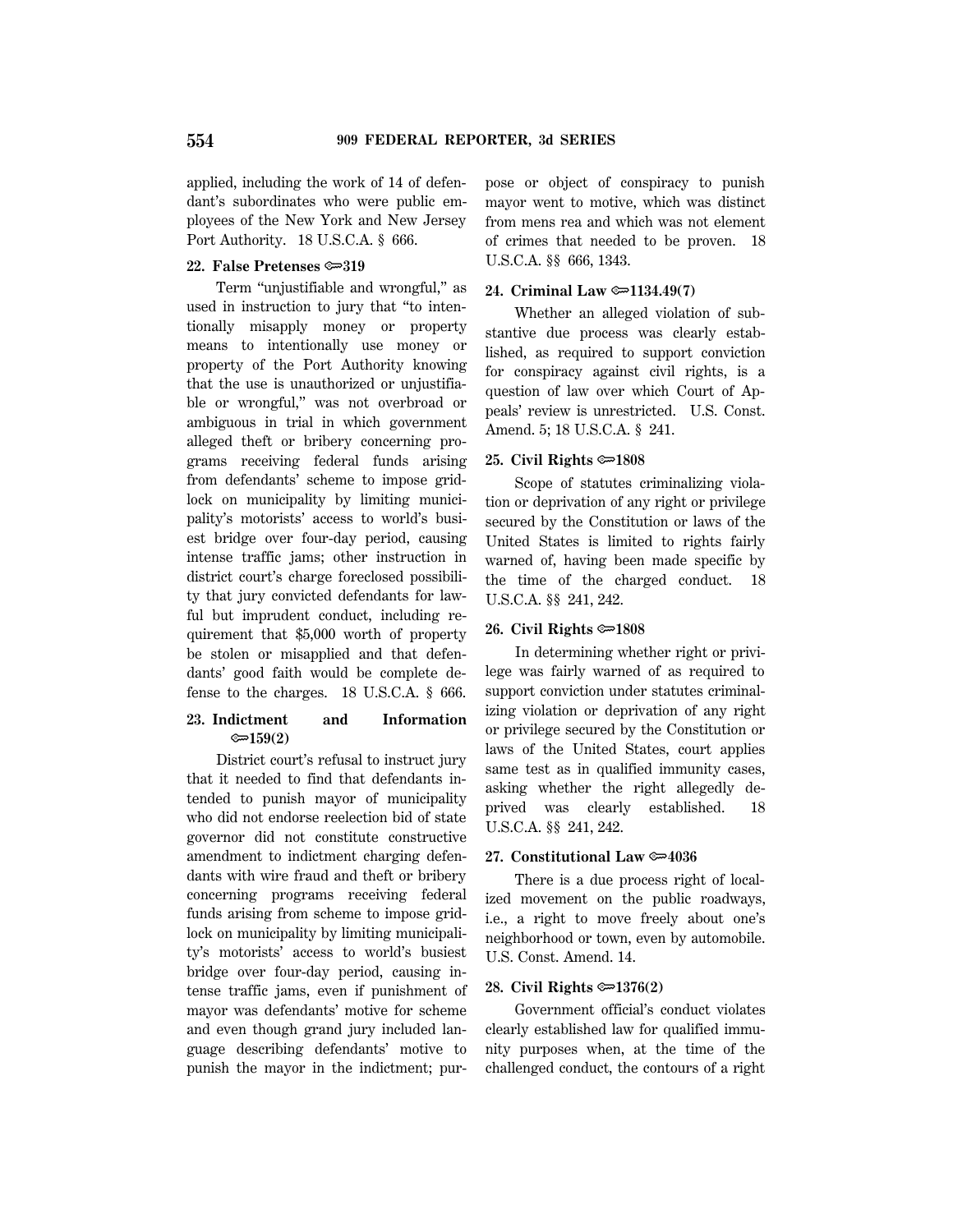are sufficiently clear that every reasonable official would have understood that what he is doing violates that right.

# **29. Civil Rights** O**1376(2)**

To determine whether a right is clearly established for qualified immunity purposes, court looks at the state of the law when the conduct occurred.

#### **30. Civil Rights**  $\approx 1376(2)$

In determining whether right is clearly established for qualified immunity purposes, a court looks first to applicable Supreme Court precedent; a relevant Supreme Court holding ends the inquiry, but if none exists, it may be possible that a robust consensus of cases of persuasive authority in the Courts of Appeals could clearly establish a right for purposes of qualified immunity.

### **31. Civil Rights**  $\approx 1808$

Due process right to intrastate travel was not a right that was fairly warned of in 2013, and thus defendants could not be convicted under statutes criminalizing violation or deprivation of any right or privilege secured by the Constitution or laws of the United States based on alleged violation of municipality's residents' right to intrastate travel in 2013; the Supreme Court had not recognized due process intrastate travel right, and law across the circuits as to the right was uncertain, in 2013. U.S. Const. Amend. 14; 18 U.S.C.A. §§ 241, 242.

On Appeal from the United States District Court for the District of New Jersey (D.C. Nos. 2-15-cr-00193-001 and 2-15-cr-00193-002) District Judge: Honorable Susan D. Wigenton

\* Honorable Eugene E. Siler, Jr., United States Court of Appeals for the Sixth Circuit, sitting

Syed Y. Latifi, Matthew J. Letten, Michael A. Levy [ARGUED], Michael D. Mann, Nicholas M. McLean, Sidley Austin LLP, 787 Seventh Avenue, New York, NY 10019, Counsel for Appellant Baroni

Henry W. Asbill, BuckleySandler, 1250 24**th** Street, N.W., Suite 700, Washington, DC 20037, Jacob M. Roth [ARGUED], Charlotte H. Taylor, Jones Day, 51 Louisiana Avenue N.W., Washington, DC 20001, Michael D. Critchley, Critchley, Kinum & Denoia, LLC, 75 Livingston Avenue, 3**rd** Floor, Roseland, NJ 07068, Counsel for Appellant Kelly

Mark E. Coyne, Bruce P. Keller [AR-GUED], Office of the United States Attorney, 970 Broad Street, Room 700, Newark, NJ 07102, Counsel for Appellee

Before: AMBRO, SCIRICA, and SILER, JR.\*, Circuit Judges.

### OPINION OF THE COURT

# SCIRICA, Circuit Judge

Defendants William E. Baroni, Jr. and Bridget Anne Kelly engaged in a scheme to impose crippling gridlock on the Borough of Fort Lee, New Jersey, after Fort Lee's mayor refused to endorse the 2013 reelection bid of then-Governor Chris Christie. To this end, under the guise of conducting a ''traffic study,'' Baroni and Kelly, among others, conspired to limit Fort Lee motorists' access to the George Washington Bridge—the world's busiest bridge—over four days in early September 2013: the first week of Fort Lee's school year. This scheme caused vehicles to back up into the Borough, creating intense traffic jams. Extensive media coverage ensued, and the scandal became known as ''Bridgegate.''

by designation.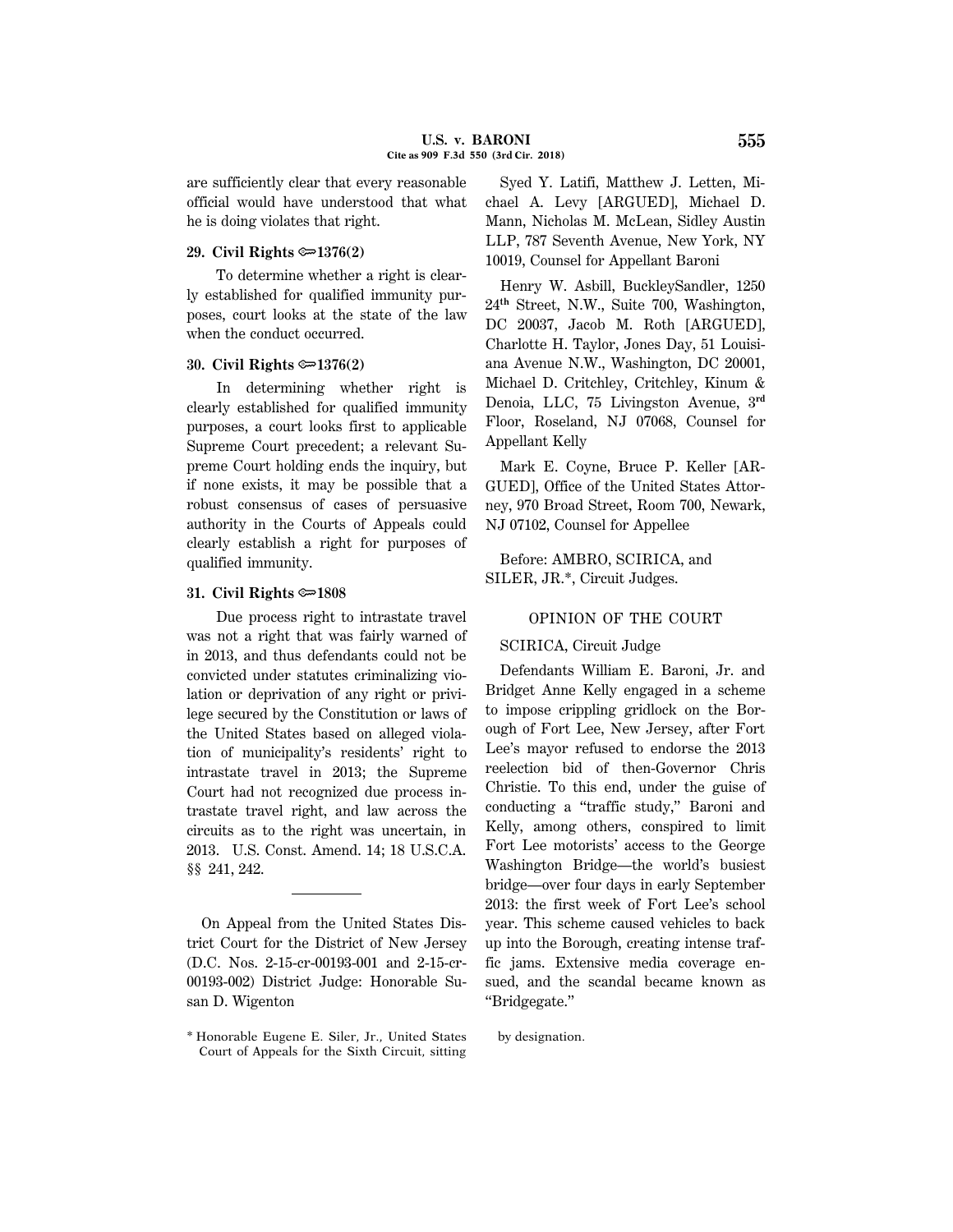In 2015, a grand jury indicted Baroni and Kelly for their role in the scheme. Each Defendant was charged with seven counts: conspiracy to obtain by fraud, knowingly convert, or intentionally misapply property of an organization receiving federal benefits, 18 U.S.C. § 371, and the substantive offense, *id.* §  $666(a)(1)(A)$ ; conspiracy to commit wire fraud, *id.* § 1349, and two counts of the substantive offense, id. § 1343; and conspiracy against civil rights, *id.* § 241, and the substantive offense, *id.* § 242. A jury convicted Defendants on all counts. They appeal only their judgments of conviction.

**[1]** For reasons that follow, we will affirm Defendants' judgments of convictions on the wire fraud and Section 666 counts but will reverse and vacate their civil rights convictions.

## **I.1**

In 2010, then-New Jersey Governor Chris Christie appointed Baroni to serve as Deputy Executive Director of the Port Authority of New York and New Jersey. That same year, David Wildstein—a cooperating witness in this case **<sup>2</sup>** —was hired to serve as the Port Authority's Director of Interstate Capital Projects, in which capacity he functioned as Baroni's chief of staff.

Among its many functions, the Port Authority operates the George Washington Bridge, a double-decked suspension bridge connecting the Borough of Fort Lee, New Jersey, and New York City across the Hudson River. On the bridge's upper deck, twelve toll lanes carry traffic from New Jersey into New York. During the morning rush hour, Port Authority police place traffic cones to reserve the three rightmost lanes—the ''Special Access Lanes'' for local traffic from Fort Lee. This leaves the other nine lanes for drivers on the ''Main Line,'' which includes traffic from I-80 and I-95. This practice of reserving Special Access Lanes was a decades-long custom dating back to a political deal between a former New Jersey governor and Fort Lee mayor.

Wildstein testified he first became aware of the Special Access Lanes in March 2011. He learned the three lanes were given to Fort Lee by a former New Jersey governor to reduce local traffic and ''immediately thought that this would be  $\ldots$  a potential leverage point with [Fort Lee] Mayor [Mark] Sokolich down the road.'' Joint App'x (J.A.) 1596. Wildstein shared this observation with Baroni, Governor Christie's then-Chief of Staff Bill Stepien, and Kelly, then the Deputy Chief of Staff for New Jersey's Office of Intergovernmental Affairs (IGA). Wildstein did not, however, use the Special Access Lanes as leverage at that time.

Around the same time that Wildstein realized the Special Access Lanes could be used as leverage, IGA officials—including Kelly—were discussing a plan to solicit endorsements from Democratic elected officials to generate bipartisan support for Governor Christie's 2013 re-election bid. IGA officials rewarded potential endorsers with, among other things, "Mayor's Days" (meetings with top departmental and agen-

**<sup>1.</sup>** Because Defendants were convicted at trial and raise sufficiency challenges, ''we review the evidence in the light most favorable to the government.'' *United States v. Hodge*, 870 F.3d 184, 204 (3d Cir. 2017). The facts of this case are not materially in dispute.

**<sup>2.</sup>** Pursuant to a cooperation plea agreement, Wildstein pled guilty on May 1, 2015, to an Information charging him with one count of conspiracy to obtain by fraud, knowingly convert, and intentionally misapply property of an organization receiving federal benefits, 18 U.S.C. § 371, and one count of conspiracy against civil rights, *id.* § 242.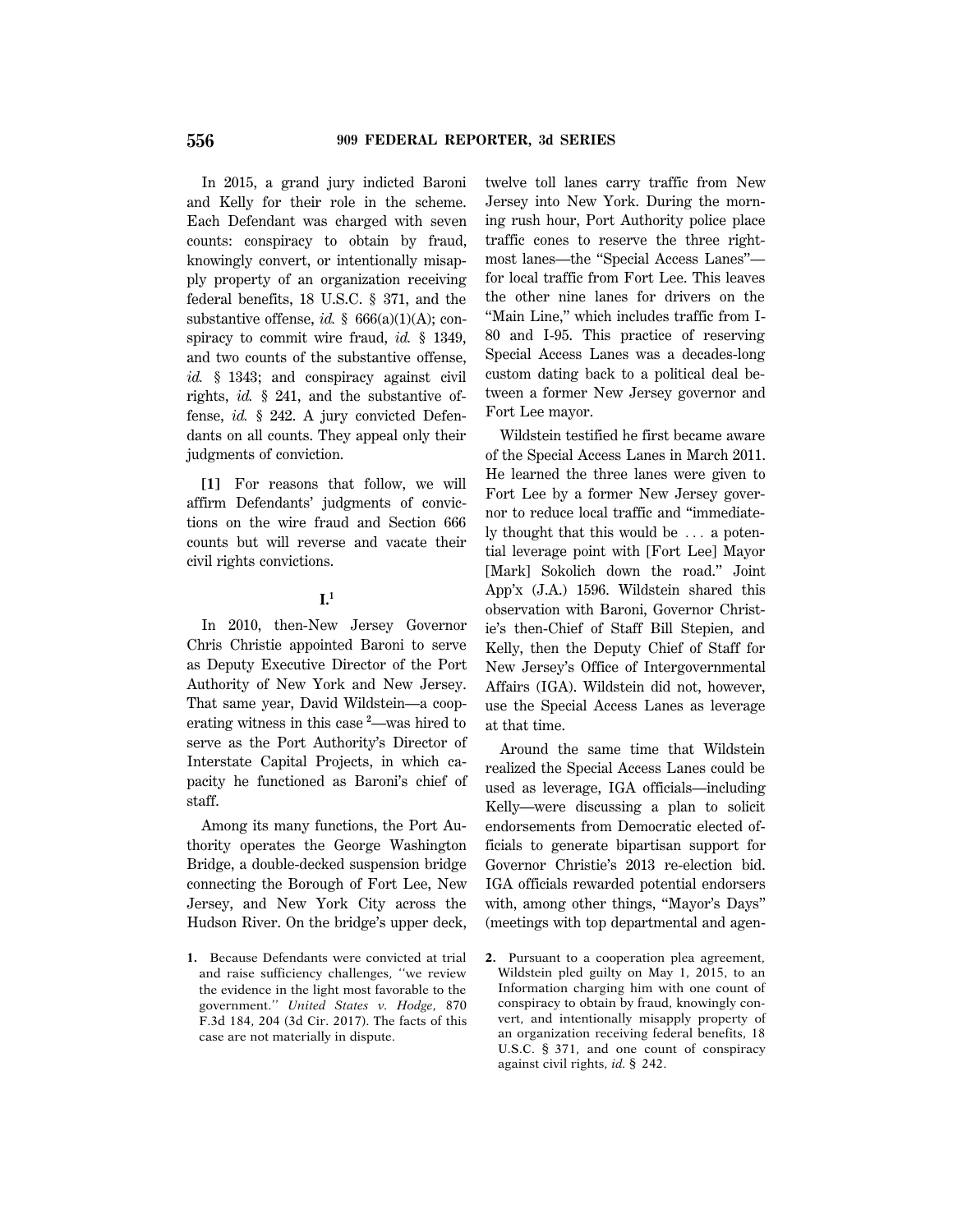cy staff) and invitations to sporting events, breakfasts and parties at Drumthwacket (the Governor's Princeton residence), and the Governor's State of the State address.

The Governor's Office and IGA used the Port Authority similarly to bestow political favors on potential endorsers. As Wildstein explained at trial, the Port Authority ''was viewed as the economic engine of the region'' and ''had an ability to do things for Democratic officials that would potentially put the Governor in a more favorable position.'' J.A. 1522–23. Baroni and Wildstein were thus asked ''to assist the Governor's Office in identifying opportunities that would be helpful.'' J.A. 1523. The Port Authority gave benefits ranging from gifts (e.g., steel from the original World Trade Center towers, flags that had flown over Ground Zero, framed prints) and tours, to jobs, to large economic investments (e.g., the \$250 million purchase of the Military Ocean Terminal at Bayonne).

One Democratic endorsement sought by the Governor's Office was that of Mayor Sokolich. IGA invited Sokolich to a New York Giants game, several holiday parties, and one of Governor Christie's budget addresses. And, as early as 2010, the Governor's Office and IGA directed Wildstein to leverage the Port Authority's resources to obtain Sokolich's endorsement. Sokolich received benefits ranging from the sort of gifts described above to substantial Port Authority assistance for Fort Lee (e.g., Port Authority Police assistance directing traffic in Fort Lee, a \$5,000 contribution to the Fort Lee fire department for an equipment purchase, and over \$300,000 in funding for four shuttle buses providing Fort Lee residents with free transport between ferry and bus terminals). Despite that, Sokolich informed IGA in 2013 that local political considerations precluded him from endorsing the Governor's reelection bid.

In June 2013, Kelly told Wildstein that she was disappointed Sokolich would not be endorsing Governor Christie, and Wildstein reminded her ''if she want[ed] the Port Authority to close down those Fort Lee lanes to put some pressure on Mayor Sokolich, that that c[ould] be done.'' J.A. 1605. On August 13, 2013, Kelly sent an email to Wildstein that read: ''Time for some traffic problems in Fort Lee.'' Supplemental App'x (S.A.) 42. Wildstein ''understood that to mean it was time to change the lane configurations, the upper level of the George Washington Bridge in order to create traffic in the Borough of Fort Lee.'' J.A. 1612. Wildstein testified that, on a follow up telephone call, Kelly told him that ''Mayor Sokolich needed to fully understand that life would be more difficult for him in the second Christie term than it had been [i]n the first.'' J.A. 1620. Wildstein admitted at trial that he agreed to change the lane configuration ''[f]or the purpose of causing—of punishing Mark Sokolich, of creating a traffic jam that would punish him, send him a message,'' and that there was no other reason for the change. J.A. 1621.

Wildstein testified he told Baroni he ''received an email from Miss Kelly that [he] viewed as instructing [him] to begin to put leverage on Mayor Sokolich by doing a lane closure.'' J.A. 1618. He also testified he told Baroni ''that Miss Kelly wanted the Fort Lee lanes closed  $\ldots$  [f]or the purpose of punishing Mayor Sokolich ... [b]ecause he had not endorsed Governor Christie'' and that ''Mr. Baroni was fine with that.'' J.A. 1623.

**[2]** According to Wildstein, he decided ''to create the cover of a traffic study'' and shared his plan with both Baroni and Kelly. J.A. 1624. Wildstein believed ''calling it a traffic study would provide a cover story for the true purpose of changing and realigning that traffic pattern at the bridge''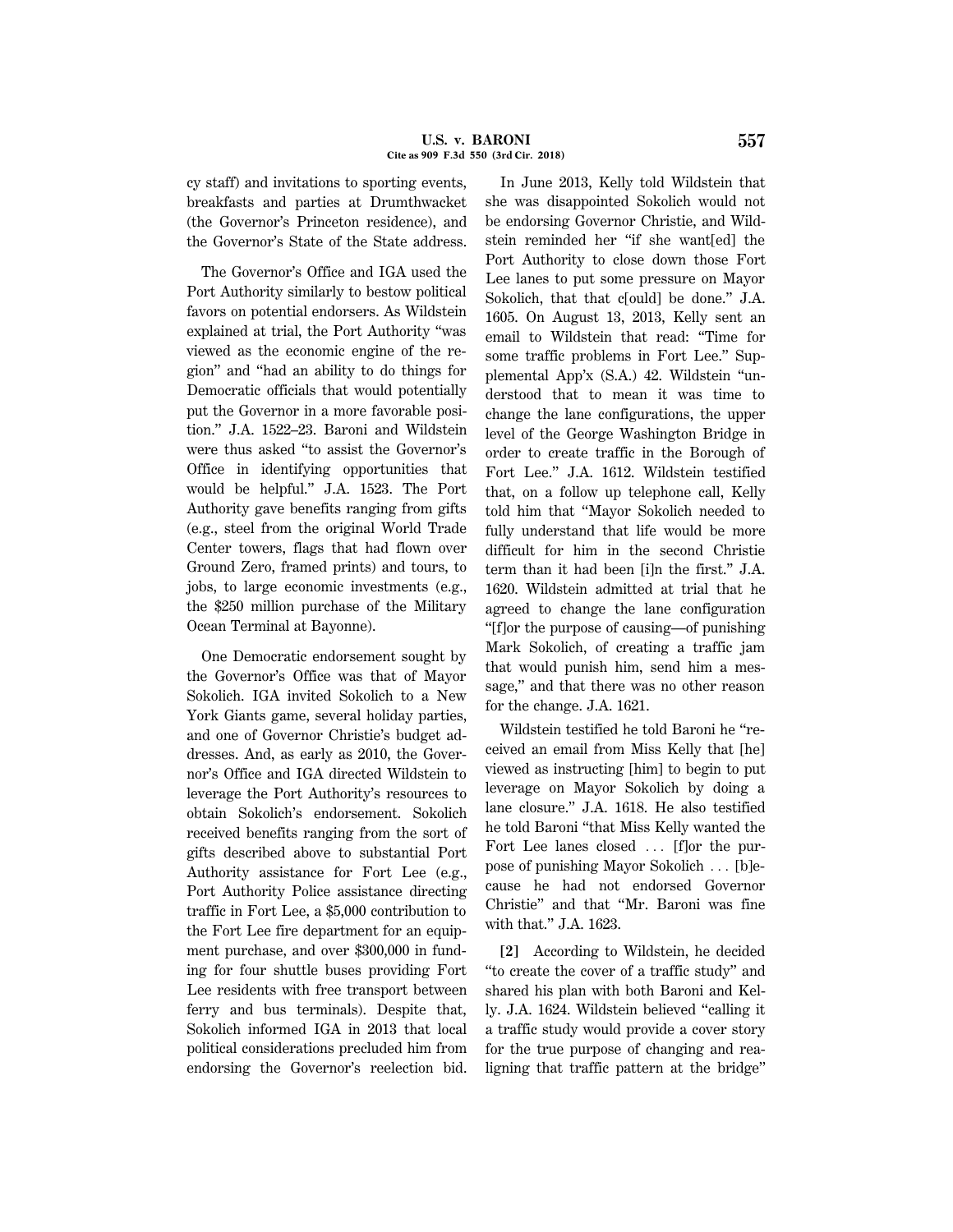and ''to have a public policy reason for doing so as opposed to saying it was political and it was punitive and revealing the true purpose.'' **<sup>3</sup>** J.A. 1632. In furtherance of Defendants' traffic study cover story, Wildstein contacted Peter Zipf, the Port Authority's chief traffic engineer, and told him he wanted to take away the cones that created the Special Access Lanes ''so that New Jersey could determine whether those three lanes given to Fort Lee would continue on a permanent basis.'' J.A. 1657– 58. Zipf responded later that day with various proposals but recommended that at least one segregated lane be left in place to prevent sideswipe crashes.

According to Wildstein, he and Baroni discussed when to implement the lane closure at the end of August 2013, and they selected Monday, September 9, 2013—the first day of school in Fort Lee. But Wildstein waited to give the instruction until Friday, September 6. He testified ''[i]t was a deliberate effort on [his] part to wait until the last minute to give a final instruction so that nobody at the Port Authority would let Fort Lee know, would communicate that to Fort Lee or anyone else within the Port Authority,'' including Executive Director Patrick Foye. J.A. 1684. According to Wildstein, he discussed waiting to

**3.** Baroni's position at trial and on appeal has been that ''[a]t no point did Wildstein tell [him] that the purpose of realigning the lanes was political payback rather than to conduct a legitimate traffic study.'' Baroni Br. at 14 n.4. While ''Baroni acknowledges that Wildstein's testimony alone is legally sufficient to permit a jury to conclude otherwise,'' he contends ''Wildstein committed perjury at trial.'' *Id.* We cannot discount Wildstein's testimony—which the jury evidently credited—''for it is the exclusive province of the jury  $\ldots$  to decide what facts are proved by competent evidence,'' and ''also their province to judge ... the credibility of the witnesses ... and the weight of their testimony.'' *Ewing's Lessee v. Burnet*, 36 U.S. (11 Pet.) 41, 50–51, 9 L.Ed. 624 (1837); *United States v. Caraballo-Rodriguez*, 726 F.3d 418, 430 (3d Cir. 2013) (en

give the instruction with both Baroni and Kelly, who agreed. This directly contravened normal Port Authority protocol, with any lane closures announced to the public weeks, and even months, in advance.

Wildstein gave the instruction to Zipf and two other Port Authority managers, Bob Durando (the general manager of the George Washington Bridge) and Cedric Fulton (the director of Tunnels, Bridges & Terminals), again claiming that New Jersey wanted to see whether the Special Access Lanes would remain permanent. When Fulton asked if Foye knew, Wildstein lied and said he did. Wildstein later told the same lie to Durando.

Durando explained that because only one Special Access Lane would remain open, the Port Authority needed to pay an extra toll collector to be on relief duty for that sole toll collector. Wildstein discussed this with Baroni and Kelly, and none of the three saw a problem with this extra cost. Wildstein and Zipf also discussed collecting data on the ensuing traffic, and Wildstein testified he understood it would require "some staff time." J.A. 1688.

On the morning of Monday, September 9, Port Authority police placed traffic

banc) ("[W]e 'must be ever vigilant  $\ldots$  not to usurp the role of the jury by weighing credibility and assigning weight to the evidence, or by substituting [our] judgment for that of the jury.' '' (quoting *United States v. Brodie*, 403 F.3d 123, 133 (3d Cir. 2005) ) (omission and second alteration in original) ). But we observe that, in fashioning Baroni's sentence, the District Judge applied a Guidelines enhancement for obstruction of justice, *see* U.S.S.G. § 3C1.1, in part because she found Baroni attempted ''to mislead the jury in this case regarding [his] role in this conspiracy.'' J.A. 5678. The trial judge concluded Baroni committed perjury at trial when he ''continued to maintain the traffic study was legitimate when [he] clearly knew ... that it was not.'' *Id.* For similar reasons, Kelly also received this enhancement.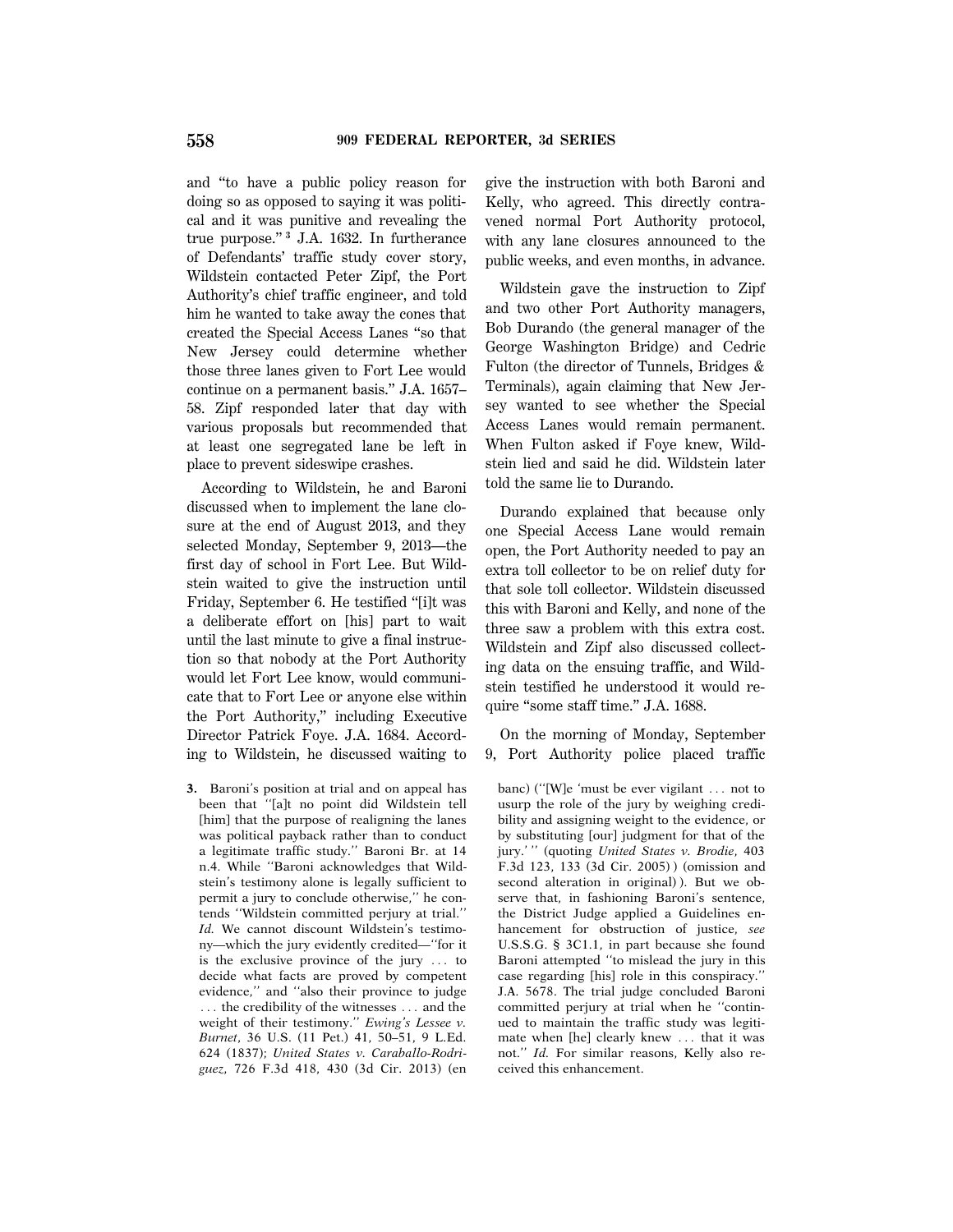cones two toll booths to the right of where they were customarily placed on the upper deck, thereby reducing the number of Special Access Lanes from three to one, and increasing the number of Main Line lanes from nine to eleven. This realignment meant that Fort Lee's sole remaining Special Access Lane had to accept both cash and E-ZPass, further delaying traffic. As discussed, Fort Lee received no advance warning of the change—contrary to the Port Authority's standard procedures.

As a result of this change, cars attempting to cross the George Washington Bridge during the morning commute backed up into Fort Lee and gridlocked the entire town. Mayor Sokolich repeatedly attempted to contact Baroni and IGA to have the two other Special Access Lanes reinstated, but Baroni deliberately did not respond. Wildstein testified ''that was the plan that [he] had come up with along with Mr. Baroni and Miss Kelly, which is that all calls would be directed to Mr. Baroni. And that Mr. Baroni would be radio silent. Meaning any—all the calls would come to him, and he wasn't planning on returning any of them.'' J.A. 1687–88.

On the morning of September 9, Mayor Sokolich called Baroni's office about an ''urgent matter of public safety in Fort Lee,'' but received no response. S.A. 51. The Fort Lee borough administrator also called to say Fort Lee police and paramedics had difficulty responding to a missing child and a cardiac arrest. The next day, the mayor called again, saying the traffic was a ''life/safety'' issue and that paramedics had to leave their vehicle and respond to a call on foot. S.A. 54. Receiving no response to his calls, he then sent Baroni a letter on September 12 detailing the negative impact on public safety in Fort Lee. Kelly was similarly unmoved by the traffic and the anger it generated, reportedly smiling when a colleague at IGA informed her of the situation.

Executive Director Foye first learned of the realignment on the evening of Thursday, September 12. The following morning, he sent an email to Baroni and others, criticizing the ''hasty and ill-advised'' realignment and ordering the restoration of the prior alignment with three Special Access Lanes. J.A. 1100–02, 5809. Baroni went to Foye's office and asked that the realignment be put back into effect, with only one Special Access Lane for Fort Lee. Foye testified Baroni said the issue was "important to Trenton," which Foye understood to reference the Governor's Office. J.A. 1107–08. Foye refused to do so. Baroni returned to Foye's office later that day, again asked that two of Special Access Lanes be taken away from Fort Lee, and said the issue was ''important to Trenton'' and ''Trenton may call.'' J.A. 1109. Foye held firm and continued to refuse. Wildstein testified Baroni reached out to David Samson, the New Jersey-appointed Chairman of the Port Authority, to ''overrule Mr. Foye and talk to others on the New York side,'' but Samson ultimately declined to do so, instead recommending Baroni "let it go." J.A. 1832.

In response to significant public backlash, Baroni and Wildstein began preparing a report that would describe what happened as ''a traffic study to determine whether it was fairer to give three lanes to Fort Lee.'' J.A. 1870. The report would also have admitted that the Port Authority had failed to give Fort Lee appropriate notice due to an alleged ''communications breakdown.'' J.A. 1870. But the report was never released because Port Authority staff were asked to testify before the New Jersey State Assembly. *See* J.A. 1879–80. Wildstein helped Baroni prepare his testimony, which was based on the draft report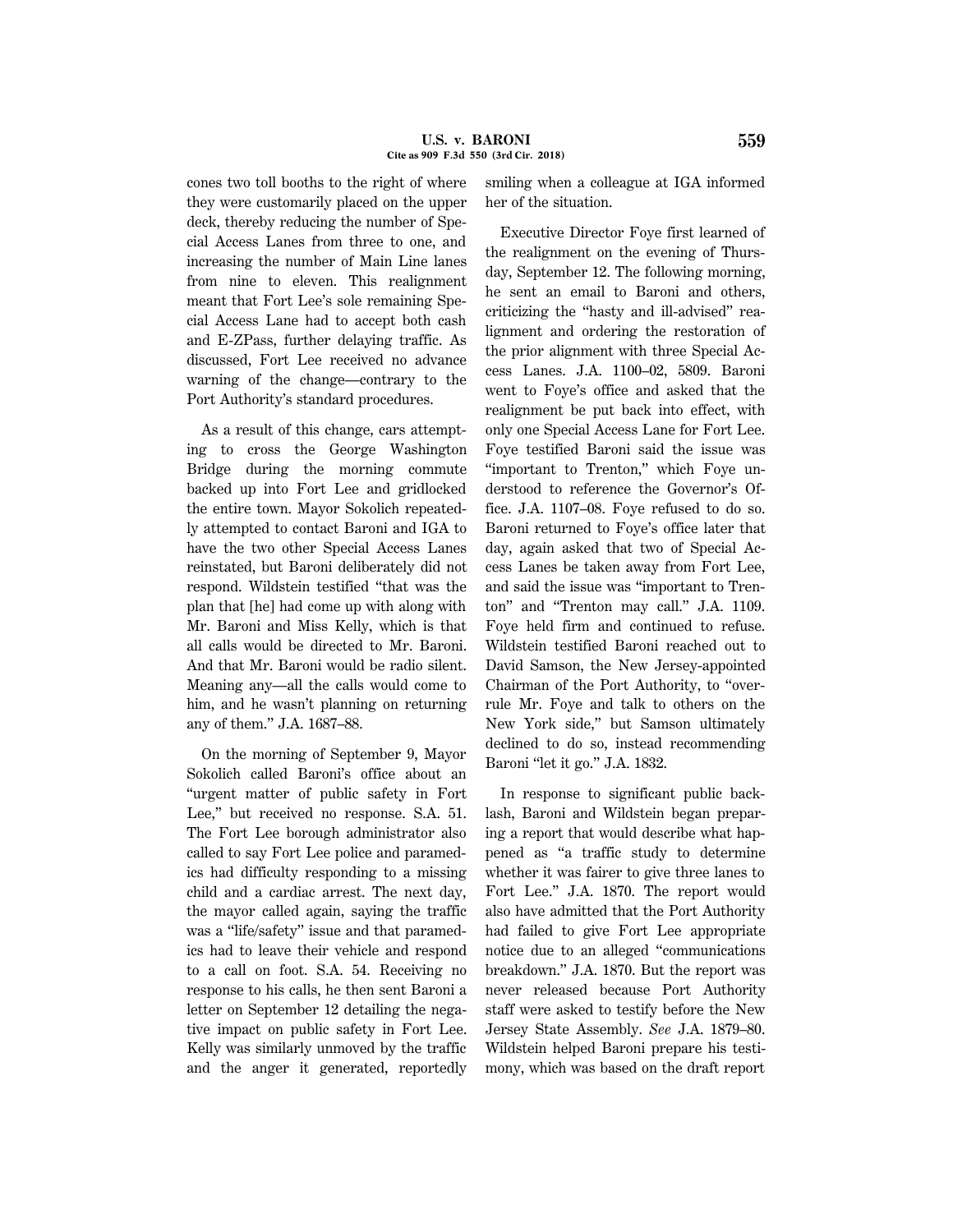and the traffic study and ''fairness'' rationale.

Then-Governor Christie fired Wildstein on December 6 and Baroni on December 12. Kelly was fired on January 9, 2014. A federal criminal investigation followed and resulted in the underlying prosecution.

### **II.**

On April 23, 2015, a federal grand jury returned a nine-count indictment, charging Defendants with seven counts each.

In Count 1, the grand jury charged Defendants with conspiracy to obtain by fraud, knowingly convert, or intentionally misapply property of an organization receiving federal benefits. 18 U.S.C. § 371. As charged, ''[t]he object of the conspiracy was to misuse Port Authority property to facilitate and conceal the causing of traffic problems in Fort Lee as punishment of Mayor Sokolich.'' J.A. 96. In Count 2, Defendants were charged with the substantive offense of that conspiracy. The grand jury alleged Defendants, through Port Authority agents Baroni and Wildstein, ''obtained by fraud, otherwise without authority knowingly converted to their use and the use of others, and intentionally misapplied property owned by and under the care, custody, and control of the Port Authority, with a value of at least \$5,000.'' J.A. 119; 18 U.S.C. §§ 666(a)(1)(A), 2.

In Count 3, Defendants were charged with conspiracy to commit wire fraud. 18 U.S.C. § 1349. The charged ''object of the conspiracy was to obtain money and property from the Port Authority and to deprive the Port Authority of its right to control its own assets by falsely representing and causing false representations to be made that the lane and toll booth reductions were for the purpose of a traffic study.'' J.A. 120. In Counts 4 through 7, the grand jury charged each Defendant with two substantive wire fraud violations. 18 U.S.C. §§ 1343, 2. Count 4 pertained to Kelly's August 13, 2013 email informing Wildstein it was ''[t]ime for some traffic problems in Fort Lee,'' and Count 6 to her September 9, 2013 email thanking Wildstein for confirming there would be "[r]adio silence'' from Baroni in response to Mayor Sokolich's inquiries. J.A. 123 (second alteration in original). Counts 5 and 7 related to Baroni's September 9 and 12, 2013 emails to Wildstein concerning complaints from Mayor Sokolich.

In Count 8, the grand jury charged Defendants with conspiracy against civil rights. 18 U.S.C. § 241. The charged ''object of the conspiracy was to interfere with the localized travel rights of the residents of Fort Lee for the illegitimate purpose of causing significant traffic problems in Fort Lee to punish Mayor Sokolich.'' J.A. 124. In Count 9, Defendants were charged with the substantive violation. 18 U.S.C. §§ 242, 2.

At the outset, Defendants moved to dismiss all the charges. *See* Fed. R. Crim. P. 12(b)(3)(B). The District Judge held oral argument and denied the motions. After a six-week trial, the jury found Defendants guilty on all counts. Defendants moved for judgments of acquittal, *see* Fed. R. Crim. P. 29, and for a new trial, *see* Fed. R. Crim. P. 33. Again, the trial judge denied the motions. She then sentenced Baroni to 24 months' imprisonment and Kelly to 18 months' imprisonment. Defendants, who are free on bail pending this appeal, challenge only their judgments of conviction.**<sup>4</sup>**

### **III.**

Defendants challenge the sufficiency of the evidence supporting their wire fraud and Section 666 convictions.

**<sup>4.</sup>** The trial court had jurisdiction under 18 U.S.C. § 3231. We have jurisdiction over De-

fendants' appeal of their judgments of conviction under 28 U.S.C. § 1291.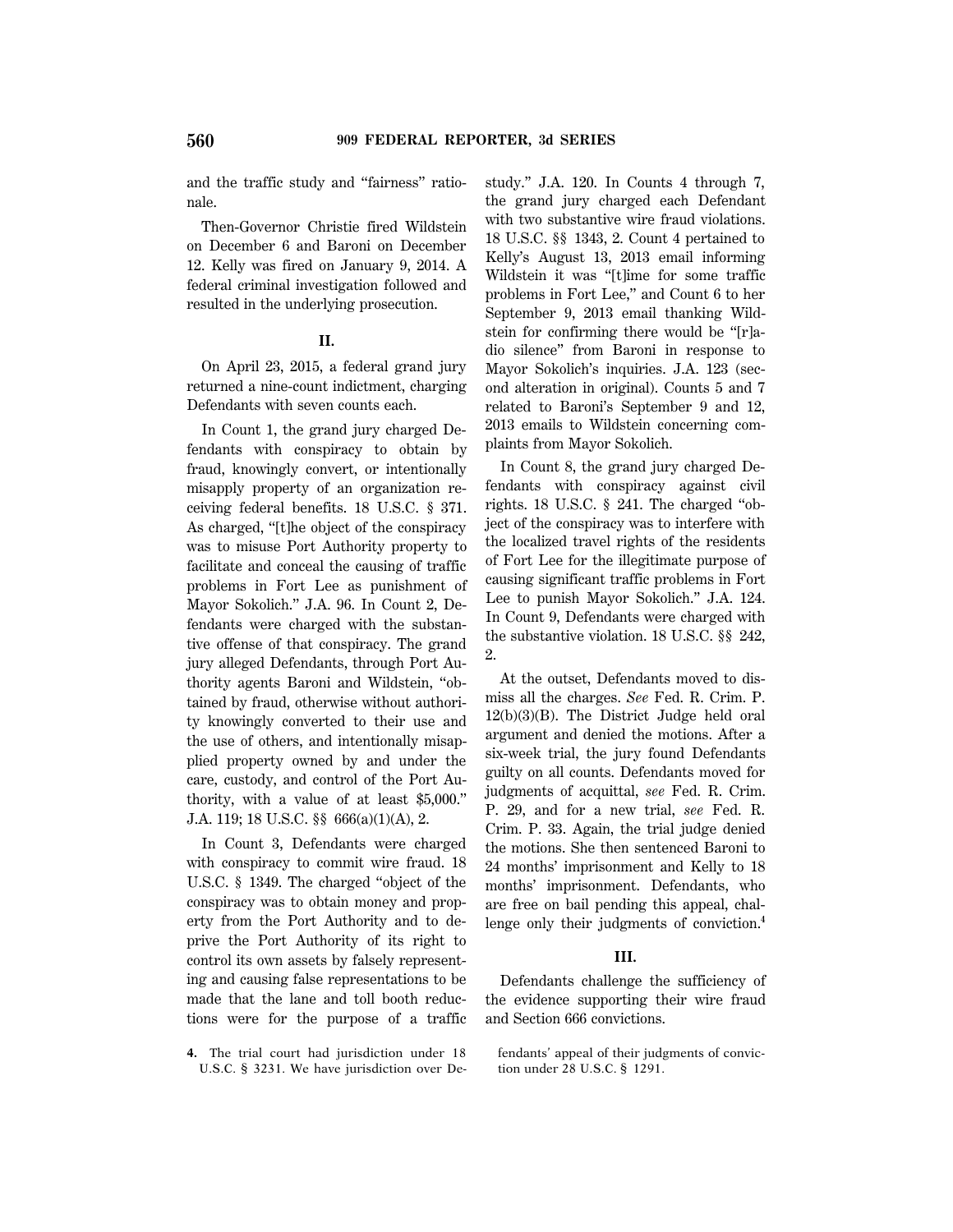[3–5] "We exercise plenary review over a district court's grant or denial of a motion for judgment of acquittal based on the sufficiency of the evidence,'' *United States v. Willis*, 844 F.3d 155, 164 n.21 (3d Cir. 2016), and we apply the same standard as the district court, *see United States v. Ferriero*, 866 F.3d 107, 113 n.4 (3d Cir. 2017) (citing *Jackson v. Virginia*, 443 U.S. 307, 319, 99 S.Ct. 2781, 61 L.Ed.2d 560 (1979)). "A judgment of acquittal is appropriate under Federal Rule of Criminal Procedure 29 if, after reviewing the record in a light most favorable to the prosecution, we determine that no rational jury could have found proof of guilt beyond a reasonable doubt.'' *Willis*, 844 F.3d at 164 n.21. Where sufficiency arguments give rise to questions of statutory interpretation, our review is also plenary. *See Ferriero*, 866 F.3d at 113 n.4.

# **A.**

Defendants challenge the sufficiency of the evidence underlying their wire fraud convictions. ''A person violates the federal wire fraud statute by using interstate wires to execute 'any scheme or artifice to defraud, or for obtaining money or property by means of false or fraudulent pretenses, representations, or promises.' '' *Ferriero*, 866 F.3d at 120 (quoting 18 U.S.C. § 1343). Conspiracy to commit wire fraud is a separate crime subject to the same penalties as the substantive offense. *See* 18 U.S.C. § 1349.

The Government's theory at trial was that Defendants sent emails in furtherance of, and to execute, a scheme to defraud the Port Authority of physical property (i.e., the Special Access Lanes and toll booths) and money (i.e., public employee labor) in order to carry out the lane reductions. In summation, the Government explained this was the "same money, the salaries, the same property, the lanes, the toll booths,''

that it alleged Defendants fraudulently obtained, knowingly converted, or intentionally misapplied in violation of 18 U.S.C. § 666. J.A. 5195. The Government explained:

The physical property that was misused were the local access lanes, themselves, and the toll booths.... The defendants agreed to use these Port Authority assets, that property, to purposely create a traffic jam in Fort Lee. That agreement was not a legitimate use of the George Washington Bridge, the Port Authority's property.

J.A. 5193–94. The Government identified the ''money'' as ''the salaries of each of the employees who wasted their time in furtherance of the defendants' scheme,'' including ''the salary paid to the overtime toll booth collectors for the one remaining toll booth that was accessible to Fort Lee,'' ''the money paid to Baroni and Wildstein themselves while they  $\ldots$  [were] wasting their time in furtherance of this conspiracy,'' and ''money paid to the engineers who wasted time—and Port Authority professional staff, who wasted time collecting data that no one ever wanted.'' J.A. 5194. The Government also invoked the costs the Port Authority incurred in redoing a legitimate traffic study—at Center and Lemoine Avenues in Fort Lee—that was spoiled by the gridlock and ''would not have been ruined without these lane reductions.'' J.A. 5296.

According to the Government, Defendants' untruthful claim they were conducting a traffic study was what allowed them to carry out the lane reductions and to obtain the Port Authority property and money necessary to do so. The Government also contended Defendants conspired with each other and Wildstein in furtherance of this fraudulent scheme.

Defendants argue the evidence was insufficient to prove a scheme to defraud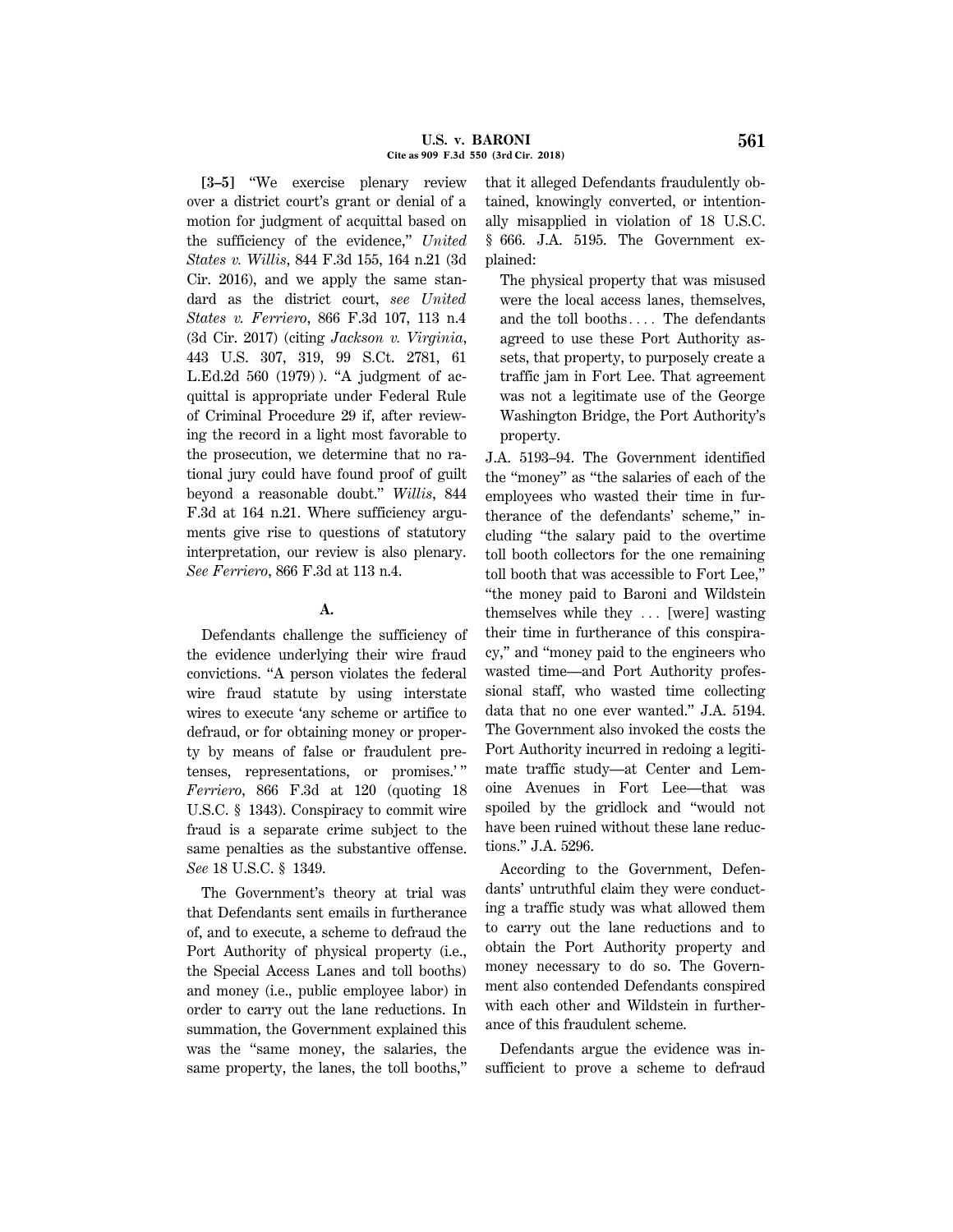because (1) Baroni possessed unilateral authority over Port Authority traffic patterns and any resources necessary to implement his decisions, and (2) the Port Authority was not deprived of any property right. In addition to these challenges, Defendants contend the Government has disguised an impermissible honest services fraud case as a wire fraud case in an attempt to circumvent the Supreme Court's decision in *Skilling v. United States*, 561 U.S. 358, 130 S.Ct. 2896, 177 L.Ed.2d 619 (2010).

For reasons that follow, we hold the Government presented evidence sufficient to prove Defendants violated the wire fraud statute by depriving the Port Authority of, at a minimum, its money in the form of public employee labor.

## **1.**

Defendants principally argue they could not have committed fraud because Baroni possessed the unilateral authority to control traffic patterns at Port Authority facilities and to marshal the resources necessary to implement his decisions.

They previously raised this argument in moving both to dismiss the indictment and for judgments of acquittal or a new trial. Before trial, the District Judge declined to dismiss the wire fraud counts on this basis, holding the existence and scope of Baroni's authority was a question of fact for the jury. After trial, the judge denied Defendants' motions because that question was ''one that the jurors resolved in favor of the prosecution.'' J.A. 60. Carefully reviewing the relevant witness testimony, the judge held ''the Government presented evidence at trial from which the jury could reasonably have found that Baroni did not have the authority to change the lane configurations, and in fact, did defraud the Port Authority.'' J.A. 59. We agree.

Defendants rely on our opinion in *United States v. Zauber*, 857 F.2d 137 (3d Cir. 1988). There, the defendants were pension fund trustees who received kickbacks for investing in a mortgage company. *See id.* at 140–41. We held the indictment failed to charge violations of the mail and wire fraud statutes because it did not allege ''an actual money or property loss to the pension fund.'' *Id.* at 147–48. In so holding, we observed, among other things, that the defendants, ''as trustees of the pension fund, had the power and the authority to invest the fund's monies with others.'' *Id.* at 147. Likening Baroni to the pension fund trustees in *Zauber*, Defendants argue ''the undisputed evidence showed that Baroni's position as co-head of the Port Authority gave him authority to make unilateral decisions about the alignment of traffic patterns at Port Authority facilities, and to command the resources needed to carry those decisions out.'' Baroni Br. at 42. We disagree.

**[6]** As a preliminary matter, *Zauber* is inapposite because here the grand jury alleged, and the Government proved at trial, that the Port Authority was actually deprived of its money and property. In any event, the evidence refutes the notion Baroni possessed ''unilateral'' authority to realign the bridge's lanes. To the contrary, it reveals Defendants would not have been able to realign the lanes had Baroni and Wildstein provided the actual reason or no reason at all. They had to create the traffic study cover story in order to get Port Authority employees to implement the realignment. And, as we described above, Wildstein lied to Port Authority officials Durando and Fulton about whether Executive Director Foye knew of the realignment. This lie was necessary to keep Foye in the dark and prevent him from putting an immediate end to the scheme. In fact, that is exactly what happened when he finally learned of the realignment. Foye ordered the three Special Access Lanes be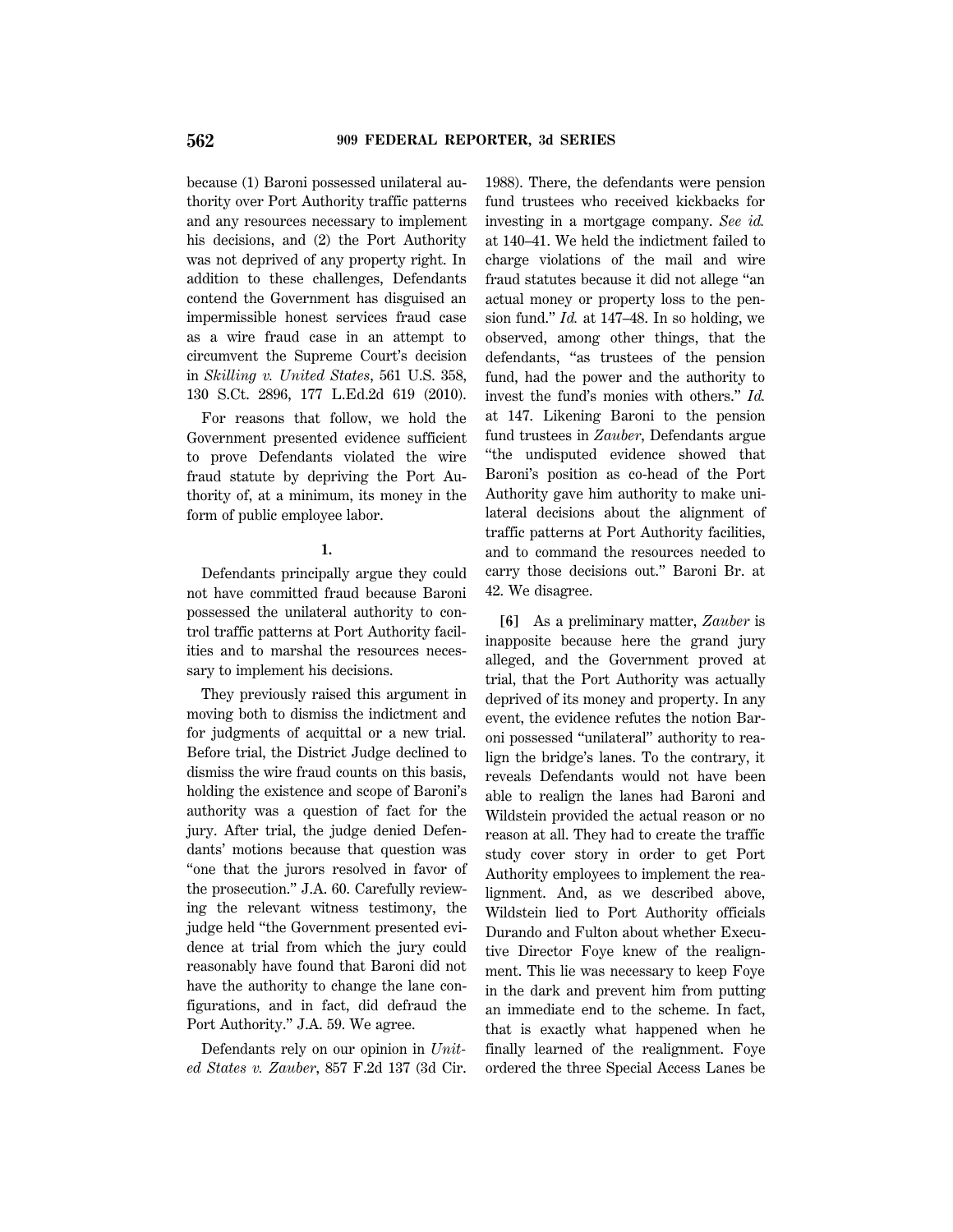restored to the use of Fort Lee motorists and refused Baroni's repeated entreaties to reinstate the realignment. Baroni then appealed to Chairman Samson, who declined to intervene and overrule Foye's decision. This evidence belies Defendants' assertion Baroni had anything approaching ''authority to make unilateral decisions about the alignment of traffic patterns at Port Authority facilities.'' Baroni Br. at 42. If that were so, Baroni could have reinstated the realignment on his own without needing to appeal to Foye and then Samson. That Baroni was countermanded shows he lacked the unencumbered authority he claims he possessed, and that he needed to lie to realign the traffic patterns. The record contains overwhelming evidence from which a rational juror could have reached these conclusions. Indeed, it is difficult to see how any rational juror could have concluded otherwise. The jury's verdict necessarily reflects its rejection of Defendants' argument that Baroni possessed unilateral authority to control the bridge.

Defendants contend we cannot draw this inference because the trial judge declined to give a jury instruction based on *Zauber*. **5** We disagree. The judge instructed the jury that

[i]n order to establish a scheme to defraud, the Government must also prove

**5.** Defendants requested the following language be added to the jury instructions:

However, if an organization grants or bestows upon an employee the power or authority to control the organization's money or property, and the employee acts within the bounds of that power or authority, then you cannot find a scheme to defraud. Thus, if you find the Port Authority granted or bestowed upon David Wildstein or Mr. Baroni the power or authority to control the Port Authority money or property at issue here, and David Wildstein or Mr. Baroni acted within the bounds of that power or authority, then you cannot find a scheme to

that the alleged scheme contemplated depriving the Port Authority of money and property. An organization is deprived of money or property when the organization is deprived of the right to control that money or property. And one way the organization is deprived of the right to control that money and property is when the organization receives false or fraudulent statements that affect its ability to make discretionary economic decisions about what to do with that money or property.

J.A. 5121–22. This instruction forecloses the possibility the jury convicted Defendants of fraud without finding Baroni lacked authority to realign the lanes. For Baroni could not deprive the Port Authority of money and property he was authorized to use for any purpose. Nor could he deprive the Port Authority of its right to control its money or property if that right to control were committed to his unilateral discretion. In finding the existence of a scheme to defraud, the jury necessarily concluded Baroni lacked authority to order the realignment.

# **2.**

Defendants also argue the Port Authority was not deprived of any tangible property and challenge the Government's and

defraud existed.... Mr. Baroni and Ms. Kelly contend that the proof establishes that the Port Authority granted David Wildstein and Mr. Baroni the right to control the Port Authority money and property at issue here, which would prevent the existence of a scheme to defraud.

J.A. 307 (footnote omitted). The District Judge declined to adopt this language but told Defendants they were free to make this argument to the jury. While the Government argued the realignment was unauthorized, Baroni instead chose to argue he acted in good faith and did not know the study was a sham.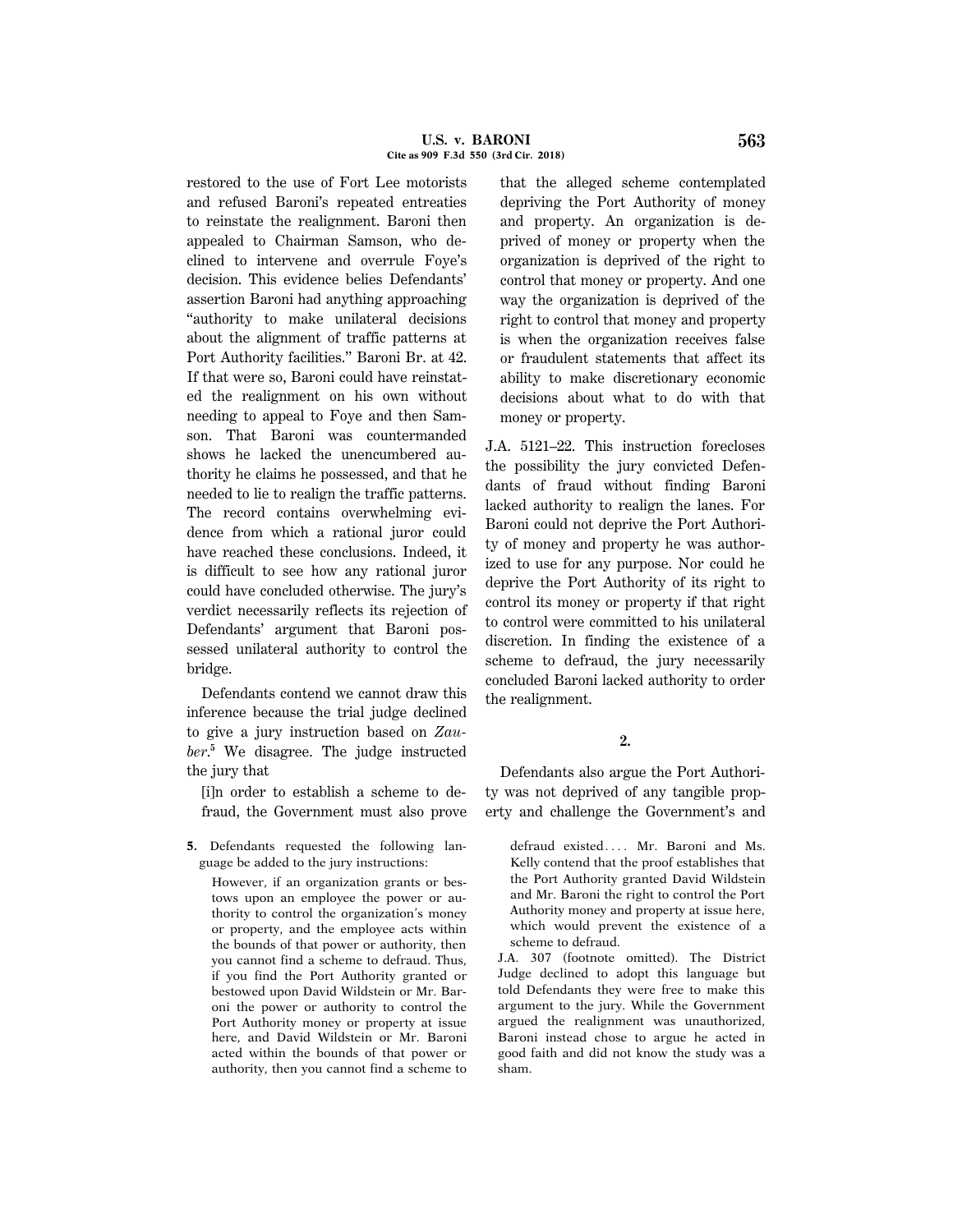District Court's invocation of the "right to control'' theory of property.

Before trial, the trial judge rejected Defendants' related argument the charges should be dismissed because they did not ''obtain'' money or property. Relying on our decision in *United States v. Al Hedaithy*, 392 F.3d 580 (3d Cir. 2004), the judge ruled ''it [wa]s enough that they prevented the Port Authority from exercising 'its right to exclusive use of' its property, which here allegedly includes toll booths and roadways, in addition to money in the form of employee compensation and the costs of redoing a traffic study.'' J.A. 36–37.

In their post-trial motions, however, Defendants raised no sufficiency arguments respecting the property at issue. Rather, they contended only that Baroni possessed the authority to realign the lanes. We note Defendants arguably forfeited their right to raise these issues on appeal by not presenting them to the District Court.**<sup>6</sup>** But we need not decide that question because Defendants' arguments are unpersuasive under any standard of review.

**[7]** The wire fraud statute proscribes ''scheme[s] or artifice[s] to defraud, or for obtaining money or property by means of false or fraudulent pretenses.'' 18 U.S.C. § 1343. As Defendants note, the federal fraud statutes require the defendants to scheme to defraud a victim of ''property

**6.** Nearly all our sister circuits have held that while a general sufficiency challenge is adequate to preserve specific sufficiency arguments on appeal, a defendant who seeks a judgment of acquittal on specific grounds forfeits on appeal all other grounds not specifically raised. *See United States v. Samuels*, 874 F.3d 1032, 1036 (8th Cir. 2017); *United States v. Hosseini*, 679 F.3d 544, 550 (7th Cir. 2012); *United States v. Chong Lam*, 677 F.3d 190, 200 (4th Cir. 2012); *United States v. Cooper*, 654 F.3d 1104, 1117 (10th Cir. 2011); *United States v. Graf*, 610 F.3d 1148, 1166 (9th Cir. 2010); *United States v. Herrera*, 313 F.3d 882, rights.'' *See McNally v. United States*, 483 U.S. 350, 359–60, 107 S.Ct. 2875, 97 L.Ed.2d 292 (1987) (holding that the mail fraud statute is ''limited in scope to the protection of property rights''). Those property rights, however, need not be tangible. *See Carpenter v. United States*, 484 U.S. 19, 25, 108 S.Ct. 316, 98 L.Ed.2d 275 (1987) (''[Confidential business information's] intangible nature does not make it any less 'property' protected by the mail and wire fraud statutes. *McNally* did not limit the scope of § 1341 to tangible as distinguished from intangible property rights.''); *United States v. Henry*, 29 F.3d 112, 113–14 (3d Cir. 1994) (''*Carpenter* made clear, however, that although a property right is required under *McNally*, it need not be a tangible one.'').

**[8]** Defendants argue they ''did not deprive the Port Authority of any tangible property." Kelly Br. at 40. "After all," they say, ''the Port Authority still owns all of the lanes and tollbooths (and always has).'' *Id.* But even assuming *arguendo* Defendants are correct, the federal fraud statutes are not limited to protecting tangible property rights. ''[T]o determine whether a particular interest is property for purposes of the fraud statutes, we look to whether the law traditionally has recognized and enforced it as a property right.'' *Henry*, 29 F.3d at 115; *see also United States v. Evans*, 844 F.2d 36, 41 (2d Cir.

884–85 (5th Cir. 2002) (en banc); *United States v. Chance*, 306 F.3d 356, 371 (6th Cir. 2002); *United States v. Peña-Lora*, 225 F.3d 17, 26 & n.5 (1st Cir. 2000); *United States v. Spinner*, 152 F.3d 950, 955 (D.C. Cir. 1998); *United States v. Delano*, 55 F.3d 720, 726 (2d Cir. 1995); *see also* 2A Charles Alan Wright et al., Fed. Prac. & Proc. Crim. § 469 (4th ed. Apr. 2018) (''And if the defendant has asserted specific grounds in the trial court as the basis for a motion for acquittal, he or she cannot assert other grounds on appeal.''). We have not squarely addressed the question and need not do so here.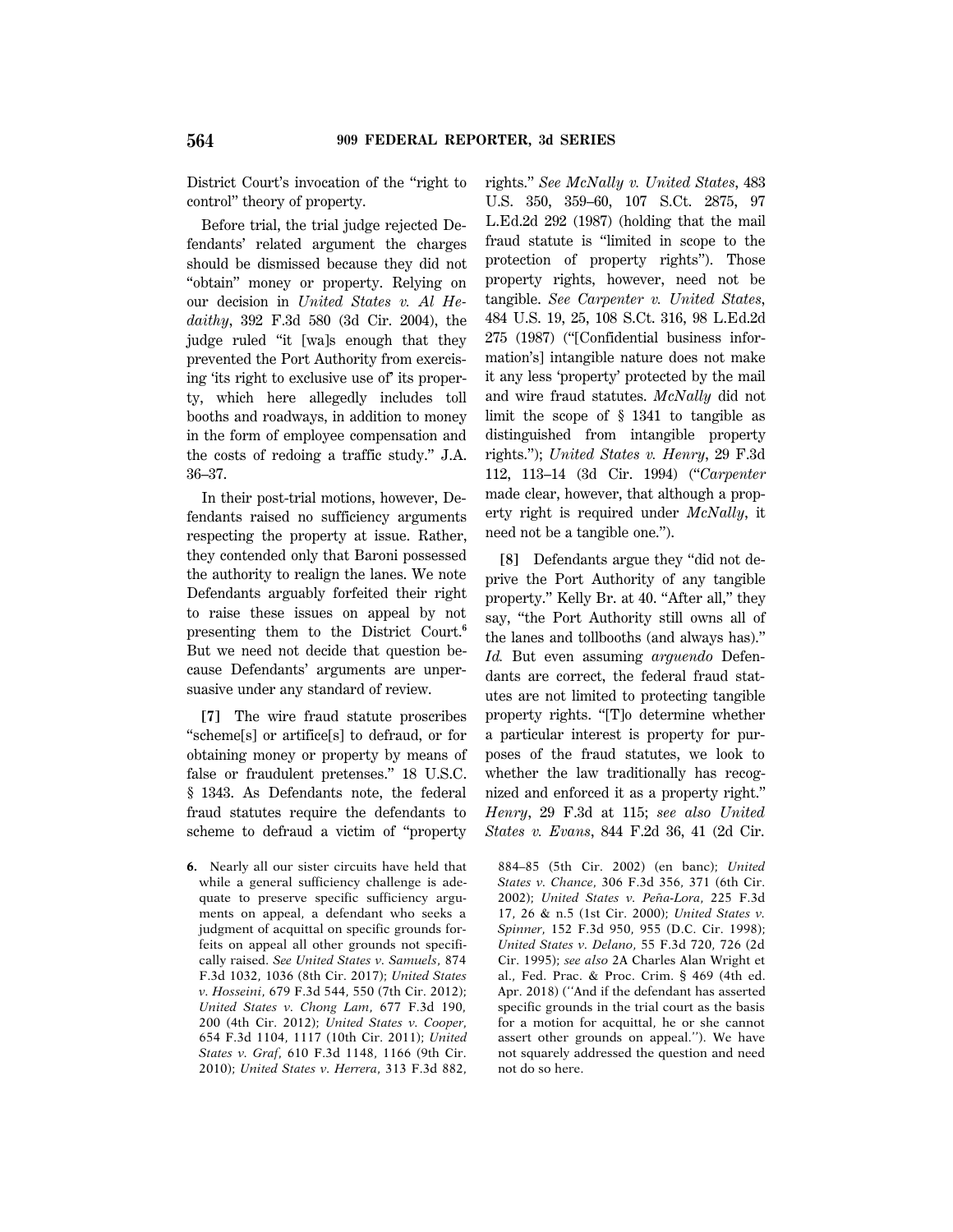1988) (''That the right at issue here has not been treated as a property right in other contexts, and that there are many basic differences between it and commonlaw property[,] are relevant considerations in deciding whether the right is property under the federal fraud statutes.'').

**[9–11]** The Government introduced ample evidence Defendants obtained by false or fraudulent pretenses, at a minimum, public employees' labor. Their time and wages, in which the Port Authority maintains a financial interest, is a form of intangible property. *Cf., e.g.*, *United States v. Pintar*, 630 F.2d 1270, 1282 (8th Cir. 1980) (''[T]here was evidence of concealment in connection with the diversion of employee services. Assuming proof of fraud is necessary, this suffices.'').**<sup>7</sup>**

Wildstein testified that, on the Friday before the lane reductions, he called Durando, the general manager of the George Washington Bridge, and said he wanted to study traffic patterns and see the effect of taking two lanes away from Fort Lee. Wildstein told Durando the New Jersey side of the Port Authority wanted to be able to ''make a determination down the road as to whether those [Fort Lee] lanes would stay on a permanent basis.'' J.A. 1685. Of course, as Wildstein admitted at trial, the traffic study rationale offered to Durando was not the real reason for the realignment.

Among other things, Durando told Wildstein he would need to have a relief toll worker on duty because all of Fort Lee's traffic would be going through one lane. Wildstein testified he ''understood that the Port Authority would have to pay for an extra toll collector to be on relief duty for that first toll collector,'' J.A. 1686, and

**7.** As we will explain, it is well established that public employee labor is also property for the purposes of Section 666, which proscribes,

discussed this cost with both Defendants. According to Wildstein, both Baroni and Kelly found it humorous that the Port Authority would have to ''pay a second toll collector to sit and wait in case the first toll collector had to go to the bathroom,'' and they had no problem with the extra cost. J.A. 1687. On Sunday, September 8, 2013, Wildstein emailed Durando to say he would ''be at [the] bridge early Monday [morning] to view [the] new lane test.'' S.A. 49. Durando replied that he would also be present, and that he had ''also brought a toll collector in on overtime to keep toll lane 24 (the extreme right hand toll lane Upper level) in the event the collector assigned to TL 24 needs a personal.'' S.A. 49. Wildstein forwarded the email to Baroni. On cross-examination, Baroni admitted he had received the email and did not object to bringing in overtime toll booth workers.

The Government also called Theresa Riva, a Port Authority employee who served as an Operations Planning Analyst for the George Washington Bridge during the relevant time period. In that capacity, Riva supervised time keeping for operations staff and managed scheduling and coverage for toll collectors. Riva testified she learned of the lane reductions the Friday before, and Bob Durando "asked [her] to staff one additional toll collector'' on the upper level toll plaza twenty-four hours a day. J.A. 2897. Because toll collectors work eight-hour shifts, this meant ''three toll collectors a day to be an excess toll collector in the toll house.'' J.A. 2897. Riva testified all these additional toll collectors were paid an overtime rate ''[b]ecause they either worked on their regular day off or in excess of eight hours, a double [shift].'' J.A. 2898. Riva testified these employees

*inter alia*, fraudulently obtaining property. *See infra* III.B.1.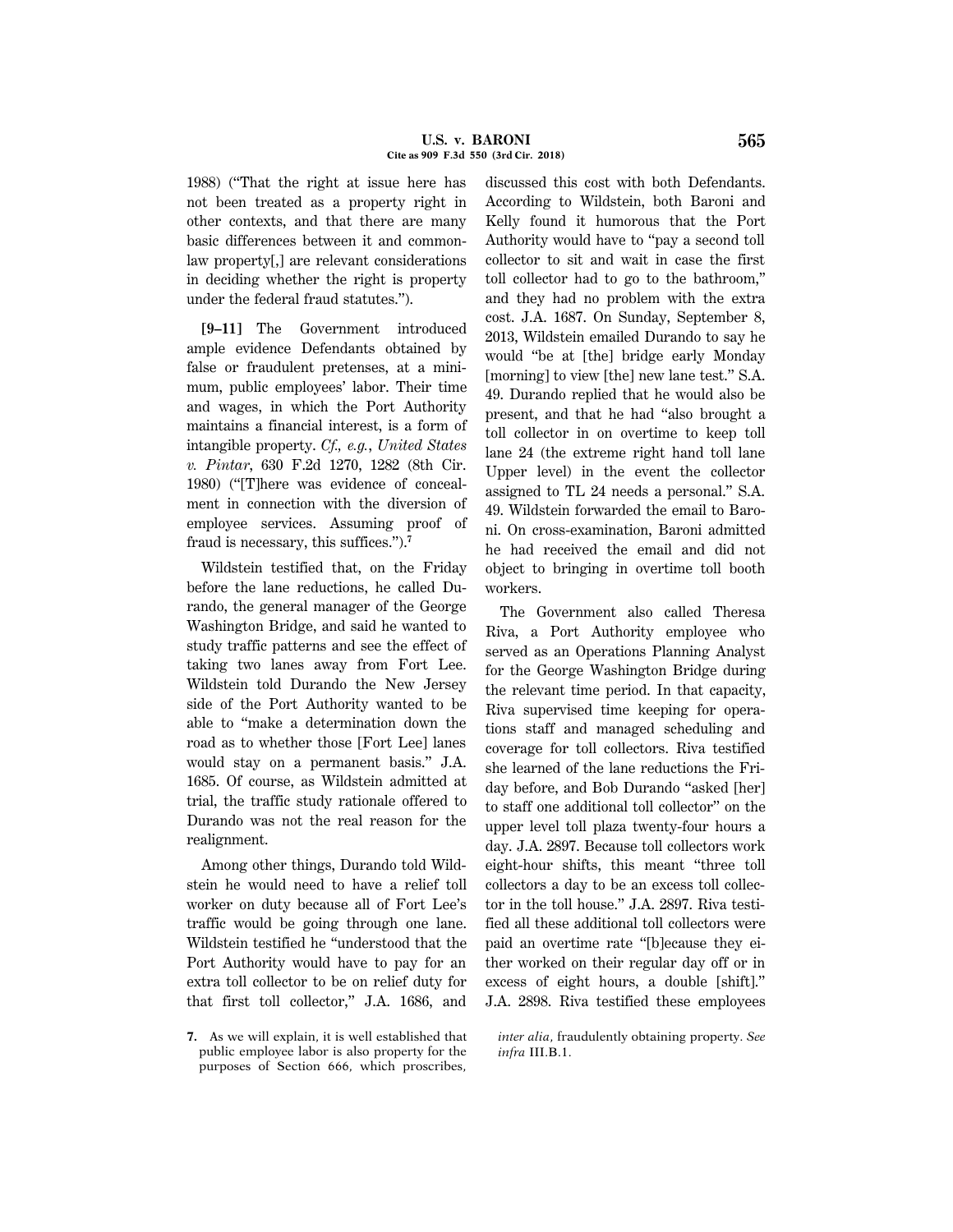would not have been paid absent the lane realignment.

In addition to the overtime toll workers, Wildstein discussed with Zipf using Port Authority professional staff to track data, which would include ''numbers on how how many cars were involved and how far back the traffic was delayed.'' J.A. 1688. Wildstein understood Zipf ''would have to use some staff time.'' J.A. 1688. At trial, the staff members testified to the significant amount of time they spent performing unnecessary work related to the realignment.

Amy Hwang, Senior Operations Planning Analyst for the Port Authority, testified she collected data on traffic at the bridge and compared it to traffic on the same date the year before. Hwang testified she spent two hours working on the traffic study per day from Monday, September 9, through Friday, September 13, for a total of 10 hours.

Victor Chung, Senior Transportation Planner for the Port Authority, was asked to forecast the impact of reducing Fort Lee's Special Access Lanes from three to one. Chung testified he spent a little over eight hours doing this analysis on the Friday before the reductions went into effect. During the week of the reductions, Chung was asked to compare travel times approaching the bridge's upper-level toll plaza during peak hours and to compare it to historical travel times. Chung testified he

- **8.** As we will explain, Section 666 contains a safe harbor for, among other things, bona fide compensation. *See* 18 U.S.C. § 666(c). That safe harbor applies only to that statute and does not affect our analysis of the money and property at the heart of the wire fraud counts.
- **9.** Although each Defendant has fully adopted the arguments made in the other's brief, *see* Baroni Br. at 2 n.1; Kelly Br. at 4 n.1; Fed. R. App. P. 28(i), their positions on the ''right to control'' theory of property are in conflict. Baroni appears to accept as a background

spent about six hours on this analysis, for a total of 14 hours spent on unnecessary work.

And Umang Patel, Staff Service Engineer in the Port Authority's Traffic Engineering department, downloaded and analyzed data relating to travel time on the Main Line during the lane reductions. Patel testified he spent two hours discussing the lane reductions on Monday, September 9, and four hours per day analyzing data on Tuesday, September 10, through Thursday, September 12, for a total of fourteen hours.

Moreover, Wildstein estimated he spent twenty-five to thirty hours working on the lane reductions, and that Baroni spent fifteen to twenty hours, for a total of forty to fifty hours. Their compensation is plainly ''money'' for the purposes of the wire fraud statute.**<sup>8</sup>**

The Government's evidence that Defendants fraudulently conscripted fourteen Port Authority employees into their service, and that Baroni and Wildstein accepted compensation for time spent conspiring to defraud the Port Authority, is alone sufficient for a rational juror to have concluded Defendants deprived the Port Authority of its money or property.

**[12]** Although we need not reach or decide Defendant's arguments on the "right to control" theory <sup>9</sup> in light of our

principle of law our precedent that ''[i]ncluded within the meaning of money or property is the victim's 'right to control' that money or property.'' Baroni Br. at 41 (citing *Al Hedaithy*, 392 F.3d at 601–03). Kelly, on the other hand, argues at considerable length that ''the theory that the Port Authority had been deprived of its supposed *intangible* property right to 'control' the use of its own 'assets'  $\dots$ fails as a matter of law.'' Kelly Br. at 40; *see id.* at 41 (''The Government has tried to sell this 'right to control' theory before, under far more egregious circumstances, but this Court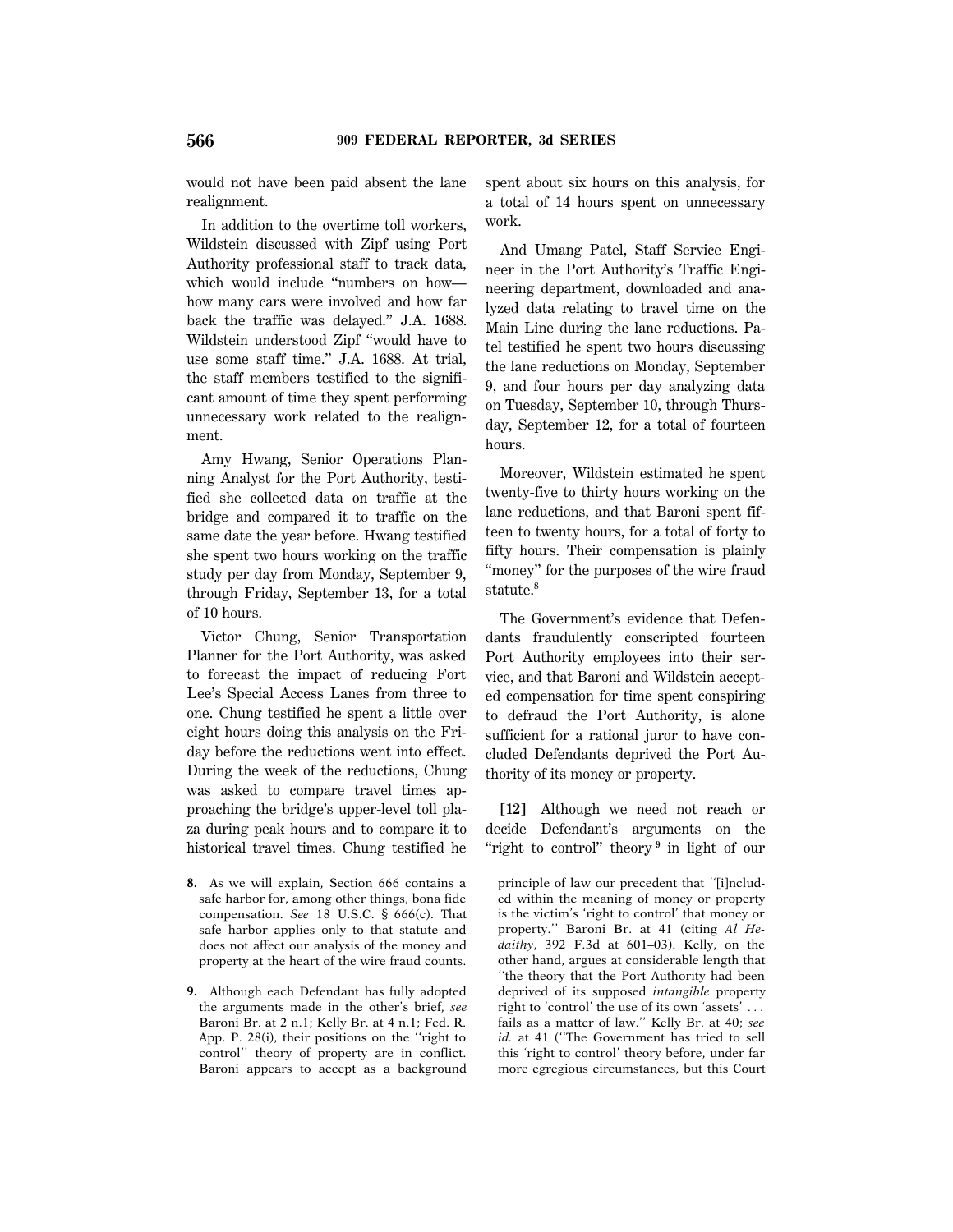holding, we recognize this traditional concept of property provides an alternative basis upon which to conclude Defendants defrauded the Port Authority. As Baroni notes, ''[i]ncluded within the meaning of money or property is the victim's 'right to control' that money or property.'' Baroni Br. at 41 (citing *Al Hedaithy*, 392 F.3d at 601–03); *see Carpenter*, 484 U.S. at 26–27, 108 S.Ct. 316 (holding ''[t]he [Wall Street] Journal had a property right in keeping confidential and making exclusive use, prior to publication, of the schedule and contents of the 'Heard' column'' and that ''it is sufficient that the Journal has been deprived of *its right to exclusive use* of the information, for exclusivity is an important aspect of confidential business information *and most private property for that matter*'' (emphasis added) ); *Al Hedaithy*, 392 F.3d at 603 (''[T]he deprivation in this case is identical to that asserted in *Carpenter*, *i.e.*, the deprivation of ETS's right to *exclusive* use of its property.''); 2 William Blackstone, *Commentaries* \*2 (describing ''the right of property'' as ''that sole and despotic dominion which one man claims and exercises over the external things of the world, in total exclusion of the right of any other individual in the universe'').

The George Washington Bridge is the world's busiest motor vehicle bridge **<sup>10</sup>** leading to our nation's most populous city. The Port Authority's physical property the bridge's lanes and toll booths—are revenue-generating assets. The Port Authority has an unquestionable property interest in the bridge's exclusive operation, including the allocation of traffic through its lanes and of the public employee resources necessary to keep vehicles moving. Defendants invented a sham traffic study to usurp that exclusive interest, reallocating the flow of traffic and commandeering public employee time in a manner that made no economic or practical sense. Indeed, the realignment—intended to limit access to the bridge and gridlock an entire town—was impractical by design.

In sum, Defendants' arguments concerning the property interest at issue fall far short.

## **3.**

Finally, Defendants argue we ''should reject the government's attempt to shoehorn a repudiated theory of honest services fraud into an ill-fitting theory of money or property fraud.'' Baroni Br. at 44.

In denying Defendants' post-trial motions, the District Court summarily rejected this argument, holding ''[t]here is a difference  $\ldots$  between intangible rights to honest services not covered by the wire fraud statute, and intangible property rights which are.'' J.A. 60 n.15 (citing *Carpenter*, 484 U.S. at 25, 108 S.Ct. 316, and *McNally*, 483 U.S. at 356, 107 S.Ct. 2875). We agree.

**[13]** Defendants primarily rely on the Supreme Court's decision in *Skilling v. United States*, 561 U.S. 358, 130 S.Ct. 2896, 177 L.Ed.2d 619 (2010), which nar-

did not buy it even there.''); *id.* at 42 (''In any event, whatever force the 'right to control' concept may have in the private sector, it cannot be imported to condemn a state official who makes regulatory decisions.''); *id.* at 45 (''The Government and the District Court invoked [*Al Hedaithy*] to support the 'right to control' theory.... It is utterly inapposite here."); *id.* at 46 ("In fact, the 'right to con-

trol' theory is hotly contested among the Courts of Appeals.'').

**<sup>10.</sup>** *See George Washington Bridge*, Port Auth. of N.Y. & N.J., http://www.panynj.gov/ bridges-tunnels/george-washington-bridge. html (''The busiest bridge in the world, connecting northern Manhattan and Fort Lee, NJ.'') (last visited Nov. 8, 2018).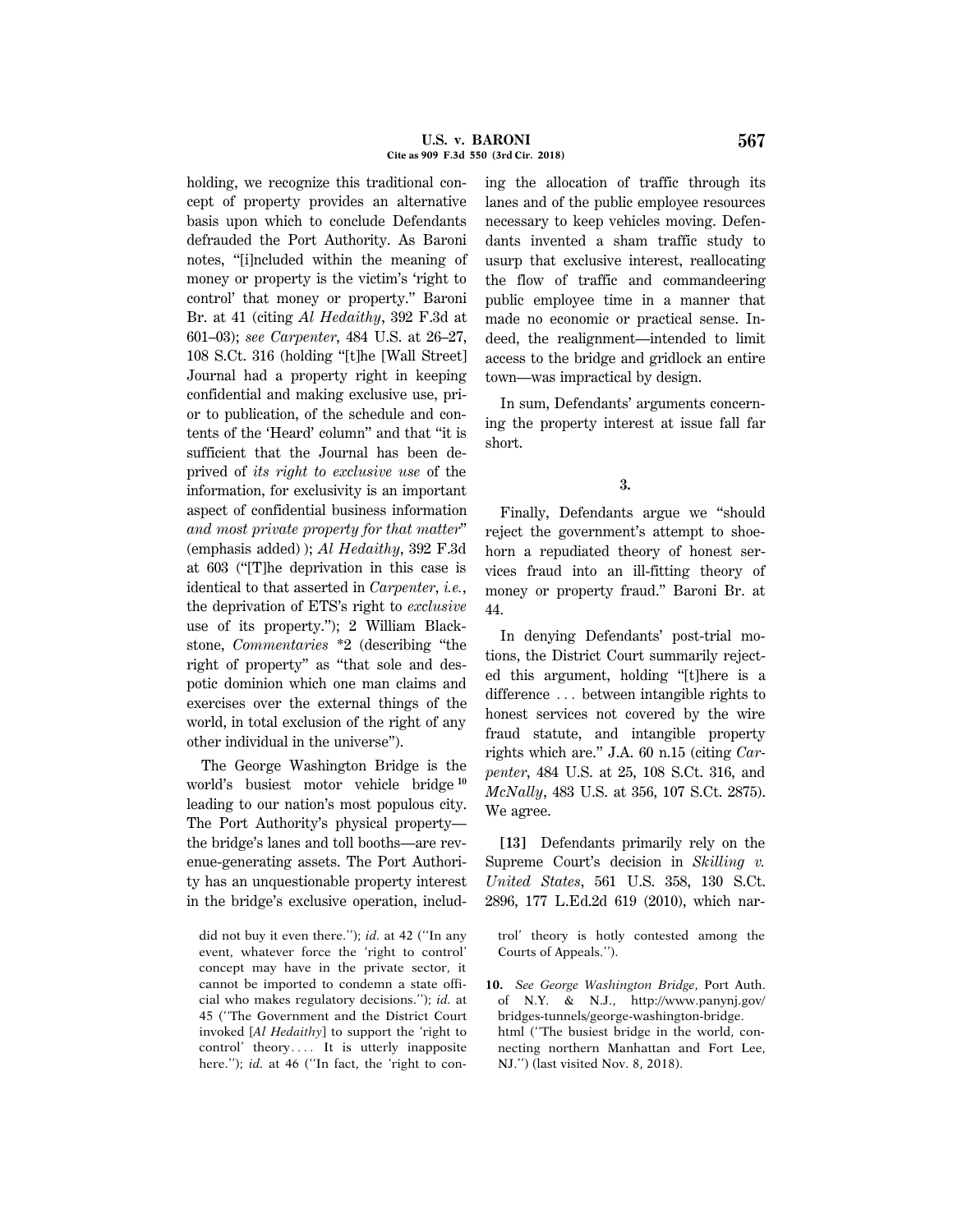rowed the scope of the honest services statute, 18 U.S.C. § 1346. After the Supreme Court ruled in *McNally* that the mail fraud statute was ''limited in scope to the protection of property rights,'' *Skilling*, 561 U.S. at 402, 130 S.Ct. 2896 (quoting *McNally*, 483 U.S. at 360, 107 S.Ct. 2875), Congress enacted Section 1346 ''specifically to cover one of the 'intangible rights' that lower courts had protected  $\ldots$ prior to *McNally*: 'the intangible right of honest services," *id.* (quoting *Cleveland v. United States*, 531 U.S. 12, 19–20, 121 S.Ct. 365, 148 L.Ed.2d 221 (2000) ). That statute provides, for the purposes of the mail and wire fraud statutes, that ''the term 'scheme or artifice to defraud' includes a scheme or artifice to deprive another of the intangible right of honest services.'' *Id.* (quoting 18 U.S.C. § 1346). In *Skilling*, the Supreme Court acknowledged ''Congress intended § 1346 to refer to and incorporate the honest-services doctrine recognized in Courts of Appeals' decisions before *McNally* derailed the intangiblerights theory of fraud.'' *Id.* at 404, 130 S.Ct. 2896. But it also recognized a broad reading of the statute ''would raise the due process concerns underlying the vagueness doctrine.'' *Id.* at 408, 130 S.Ct. 2896. In order to preserve the statute, the Court surveyed pre-*McNally* honest services case law, *see id.* 404–08, 130 S.Ct. 2896, and concluded ''there is no doubt that Congress intended § 1346 to reach *at least* bribes and kickbacks,'' *id.* at 408, 130 S.Ct. 2896. Accordingly, the Court limited the application of Section 1346 to ''the bribe-

**11.** In passing, Defendants also contend their convictions raise First Amendment concerns because they represent ''a criminal penalty for misleading political speech.'' Baroni Br. at 49 (quoting *United States v. Blagojevich*, 794 F.3d 729, 736 (7th Cir. 2015) ); *see also* Kelly Br. at 44 (''Moreover, given its implications for core political speech, this theory raises real First Amendment issues.''). These

and-kickback core of the pre-*McNally* case law.'' *Id.* at 409, 107 S.Ct. 2875.

Defendants argue it cannot be a crime ''for a public official to take official action based on concealed 'political interests.' '' Baroni Br. at 48. And they warn that ''[t]he government's theory—that acting with a concealed political interest nonetheless becomes mail or wire fraud so long as the public official uses *any* government resources to make or effectuate the decision—would render the Supreme Court's carefully considered limitation [on honest services fraud] a nullity.'' Baroni Br. at 48. According to Defendants, ''[i]t cannot be the case that the Supreme Court has pointedly and repeatedly rebuffed the government's attempts to prosecute public officials for the deprivation of the public's intangible right to honest services or honest government if, all along, the inevitable use of at least a peppercorn of public money or property made every instance of such conduct prosecutable as money or property fraud.'' **<sup>11</sup>** Baroni Br. at 48–49.

We are mindful of the Supreme Court's honest services case law but do not believe it counsels a different result in this case. Defendants were charged with simple money and property fraud under Section 1343—not honest services fraud—and the grand jury alleged an actual money and property loss to the Port Authority. In any event, their conduct in this case can hardly be characterized as ''official action'' that was merely influenced by political considerations. Defendants invented a cover story about a traffic study for the sole pur-

arguments—to which Defendants devote a mere three sentences between their two briefs—have not been sufficiently presented or developed. We agree with the Government they are waived. *See John Wyeth & Bro. Ltd. v. Cigna Int'l Corp.*, 119 F.3d 1070, 1076 n.6 (3d Cir. 1997) (''[A]rguments raised in passing (such as, in a footnote), but not squarely argued, are considered waived.'').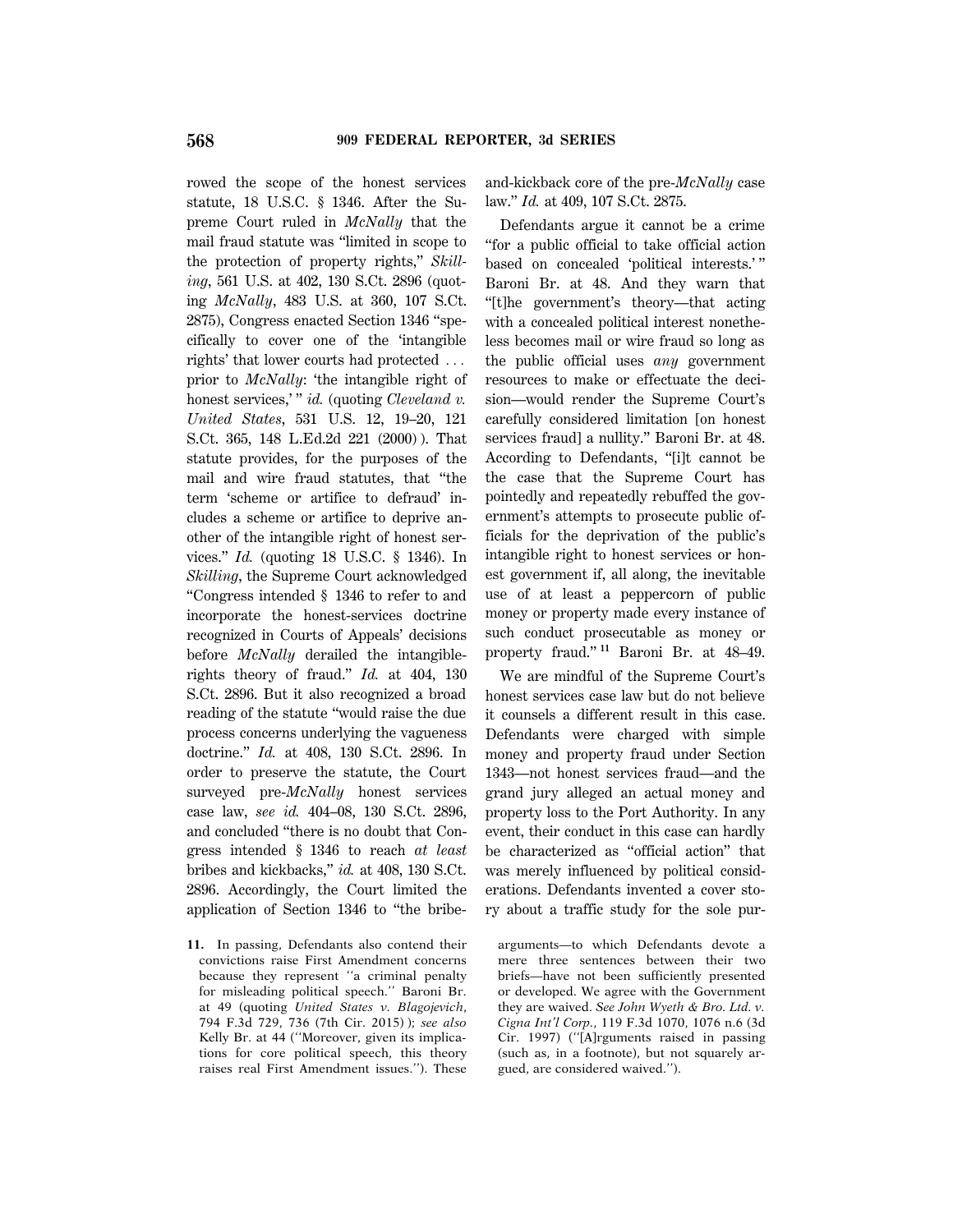pose of reducing Fort Lee's access to the George Washington Bridge and creating gridlock in the Borough. Trial testimony established that everything about the way this ''study'' was executed contravened established Port Authority protocol and procedures. Indeed, witnesses testified that traffic studies are usually conducted by computer modeling, without the need to realign traffic patterns or disrupt actual traffic. When traffic disruptions are anticipated, the Port Authority gives advance public notice. And, as we have discussed, the evidence conclusively demonstrates Baroni lacked the authority to realign the bridge's traffic patterns unilaterally.

It is hard to see, under Defendants' theory, how a public official could ever be charged with simple mail or wire fraud. They appear to suggest that, as public officials, any fraud case against them necessarily entails intangible right to honest services. That is not so. As we have explained, Defendants were charged with defrauding the Port Authority of its money and property **<sup>12</sup>**—not the intangible right to their honest services. Prosecutions of public officials for defrauding the government of money and property are unfortunately quite common. *See, e.g.*, *United States v. James*, 888 F.3d 42 (3d Cir. 2018) (former Virgin Islands senator charged with wire fraud and Section  $666(a)(1)(A)$  violations for obtaining legislature funds under false pretenses); *United States v. Fumo*, 655 F.3d 288 (3d Cir. 2011) (Pennsylvania state senator convicted of mail and wire fraud for using state-paid employees for personal and political tasks in violation of state eth-

**12.** The trial evidence is sufficient to show Defendants deprived the Port Authority of much more than a ''peppercorn of public money or property,'' Baroni Br. at 49. In any event, as the Government notes, the wire fraud statute contains no monetary threshold. *See* 18 U.S.C. § 1343; *cf. United States v. DeFries*, 43 F.3d 707, 709 (D.C. Cir. 1995) (''It is difficult to see where the defendants find ics laws); *United States v. Bryant*, 655 F.3d 232 (3d Cir. 2011) (New Jersey state senator charged with mail fraud for fraudulently inflating pension eligibility through no-show jobs); *United States v. Williams*, No. 17-137, 2017 WL 2716698 (E.D. Pa. June 6, 2017) (Philadelphia district attorney charged with mail and wire fraud for defrauding city and federal government of use of publicly owned vehicles).

Defendants also argue their convictions pose federalism concerns and would ''involve[ ] the Federal Government in setting standards of good government for local and state officials.'' Baroni Br. at 49 (quoting *McNally*, 483 U.S. at 360, 107 S.Ct. 2875). Again, we disagree. This case lacks the federalism concerns present in *McNally*, where the federal government prosecuted a Kentucky state official and a private citizen for their role in a ''self-dealing patronage scheme'' involving the state's purchase of insurance policies. *See* 483 U.S. at 352–53, 107 S.Ct. 2875. But unlike a typical state or local governmental body, the Port Authority is an interstate agency created by Congressional consent, *see* H.R.J. Res. 337, 67th Cong. (1922) (enacted), and Defendants acknowledge it receives substantial federal funding. The federal government thus has an especially significant interest in protecting the Port Authority's financial and operational integrity.

\* \* \*

In sum, the Government presented sufficient evidence for the jury to convict Defendants of wire fraud.

this *de minimis* exception. The [federal] fraud statute speaks only of 'money or property' generally, not of property above a certain value.... Given the absence of any statutory hint of a threshold minimum, it is hardly surprising that several courts have found [the statute] applicable to what at first glance appear to be exceedingly small property interests.'').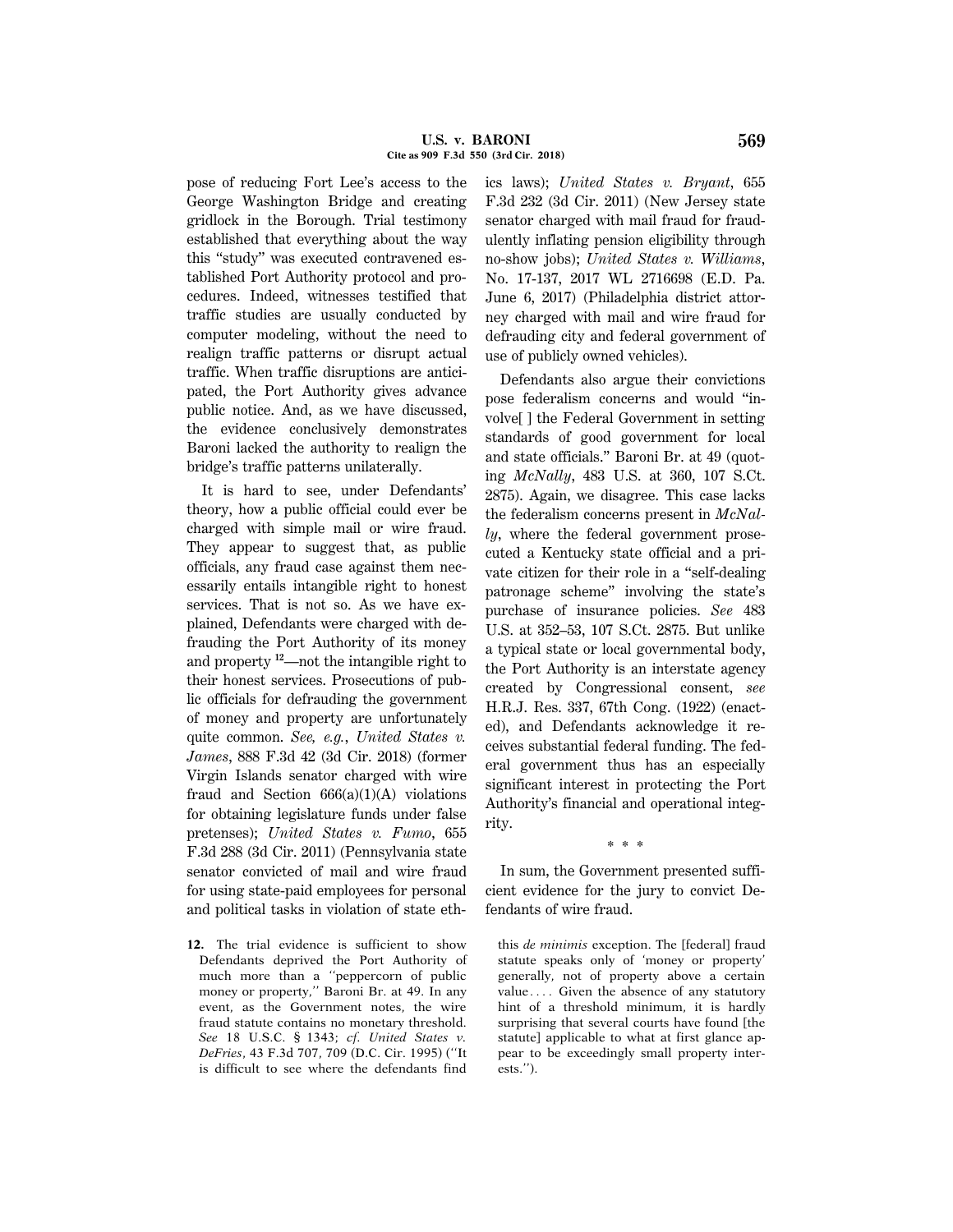Defendants' other sufficiency challenge contests their Section 666 convictions. In relevant part, Section 666 provides:

- **(a)** Whoever, if the circumstance described in subsection (b) of this section exists—
	- **(1)** being an agent of an organization, or of a State, local, or Indian tribal government, or any agency thereof—

**(A)** embezzles, steals, obtains by fraud, or otherwise without authority knowingly converts to the use of any person other than the rightful owner or intentionally misapplies, property that—

**(i)** is valued at \$5,000 or more, and **(ii)** is owned by, or is under the care, custody, or control of such organization, government, or agen $cy; \ldots$ 

shall be fined under this title, imprisoned not more than 10 years, or both.

- **(b)** The circumstance referred to in subsection (a) of this section is that the organization, government, or agency receives, in any one year period, benefits in excess of \$10,000 under a Federal program involving a grant, contract, subsidy, loan, guarantee,
- **13.** In this case, with the parties' agreement, the trial court instructed the jury on these five elements consistent with the Third Circuit Model Jury Instruction:

In order to find the defendants guilty of violating Section 666(a)(1)(A), you must find that the Government proved each of the following five elements beyond a reasonable doubt. First, that from August through December, 2013, Mr. Baroni or Mr. Wildstein was an agent of the Port Authority. Second, that in the calendar year 2013, the Port Authority received federal benefits in excess of \$10,000. Third, that the defendants obtained by fraud, knowingly converted, or intentionally misapplied Port insurance, or other form of Federal assistance.

18 U.S.C. § 666(a)(1)(A), (b).

Accordingly, a violation of Section  $666(a)(1)(A)$  requires proof of five elements. The government must prove that: (1) a defendant was an agent of an organization, government, or agency; (2) in a one-year period that organization, government, or agency received federal benefits in excess of \$10,000; (3) a defendant stole, embezzled, obtained by fraud, knowingly converted, or intentionally misapplied property; (4) that property was owned by, or in the care, custody, or control of, the organization, government, or entity; and (5) the value of that property was at least \$5,000.**<sup>13</sup>** *See id.*

Defendants' appeal involves only the third and fifth elements **<sup>14</sup>**—whether they obtained by fraud, knowingly converted, or intentionally misapplied Port Authority property (the actus reus), and whether that property was worth at least \$5,000.

As with the wire fraud counts, the Government's theory at trial was that the property at issue fell into two categories: physical property (i.e., the Special Access Lanes and toll booths) and money (i.e., employee labor).

Defendants argue the evidence was insufficient to prove a violation of Section

Authority property. Fourth, that the property obtained by fraud, knowingly converted, or intentionally misapplied, was owned by or was in the care, custody or control of the Port Authority. And fifth, that the value of the property obtained by fraud, knowingly converted, or intentionally misapplied was at least \$5,000. J.A. 5107.

**14.** Defendants conceded that Baroni and Wildstein were agents of the Port Authority and stipulated that the Port Authority received federal funds in excess of \$10,000 in 2013.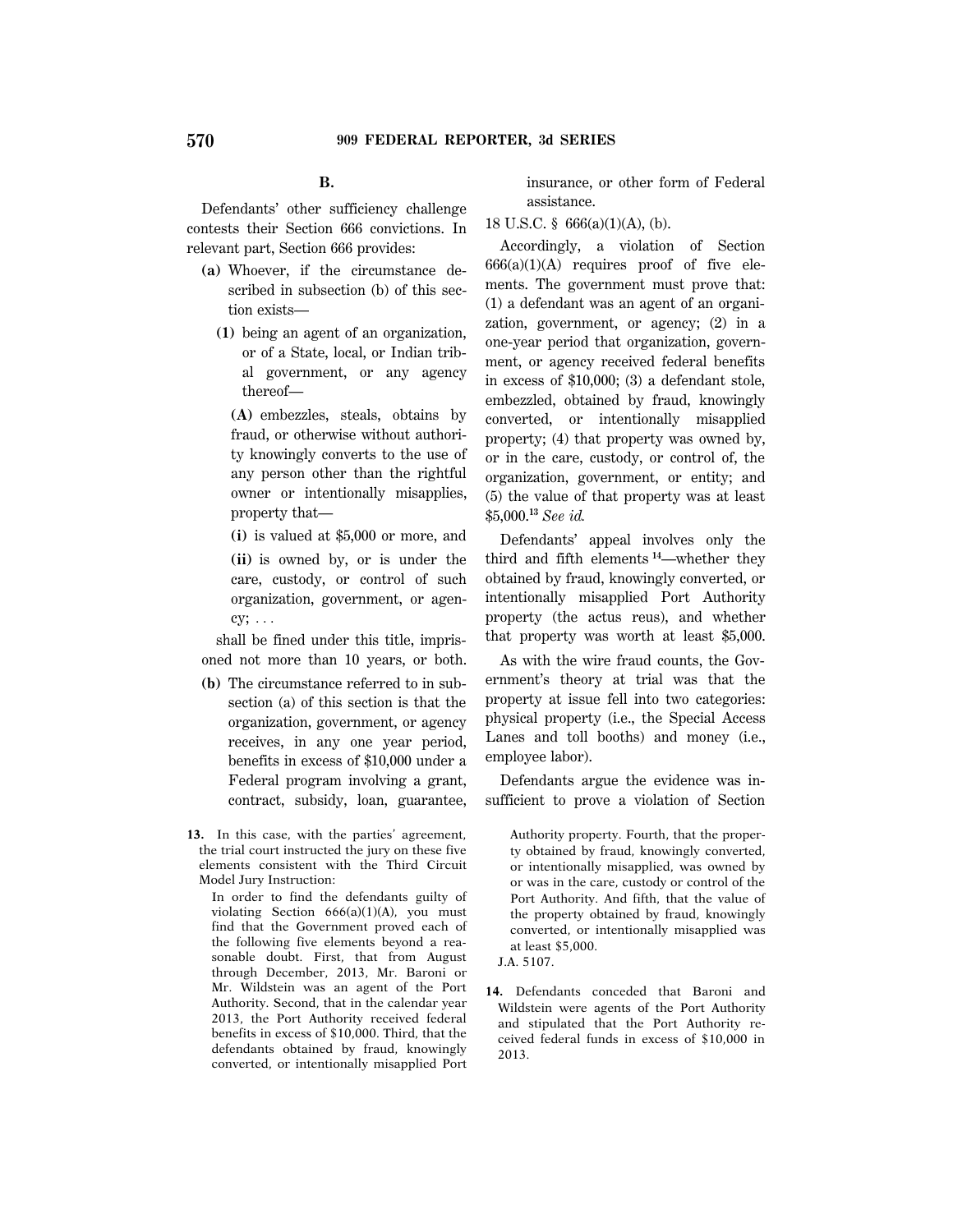666 because (1) that provision criminalizes theft, not the allocation of a public resource based on political considerations, and (2) the value of the property at issue was under \$5,000.

For reasons that follow, we hold the Government presented evidence sufficient to prove Defendants violated Section 666 by fraudulently obtaining, at a minimum, the labor of Port Authority employees in furtherance of their scheme, and that the value of that labor exceeded the statute's \$5,000 threshold.

## **1.**

Defendants broadly argue they merely allocated a public resource based on political considerations, which cannot be criminal. Offering an analogy, Kelly contends Defendants' conduct is ''materially indistinguishable'' from that of a mayor who, after a heavy snowfall, directs city employees to plow the streets of a ward that supported her before getting to a ward that supported her opponent. Kelly Br. at 1. Baroni makes similar arguments. *See* Baroni Br. at 31 ("In any event, it is obvious that there is nothing illegal about allocating public resources to favor political supporters and allies. Budgets are enacted, projects are funded, pork is doled out, potholes are filled, and snow is plowed at every level of government with political considerations in mind.'').

While such analogies have some superficial appeal, we find them unpersuasive. We agree with the District Court that this argument "conflates motive ... with *mens reas* and conduct.'' J.A. 54. Defendants altered the bridge's decades-old lane alignment—without authorization and in direct contravention of Port Authority protocol for the sole purpose of creating gridlock in Fort Lee. To execute their scheme, they conscripted fourteen Port Authority employees to do sham work in pursuit of no legitimate Port Authority aim. That Defendants were politically motivated does not remove their intentional conduct from the ambit of the federal criminal law. What Defendants did here is hardly analogous to a situation where a mayor allows political considerations to influence her discretionary allocation of limited government resources in the normal course of municipal operations. There is no facially legitimate justification for Defendants' conduct here.

Nor are we persuaded by Defendants' arguments that the Government has sought to expand the reach of Section 666 beyond conduct involving bribery and theft. Relying upon our decision in *United States v. Cicco*, 938 F.2d 441 (3d Cir. 1991), Defendants contend the Government is attempting to use Section 666 ''to criminalize a public official's efforts to allocate or reallocate public resources based on politics.'' Baroni Br. at 24. In that case, Cicco, a mayor, declined to rehire two auxiliary police officers because they failed to support the Democratic Party in a local election. *See Cicco*, 938 F.2d at 443. The Government filed a multi-count indictment charging Cicco and a member of the town council with, among other things, violations of Section 666's anti-bribery provision, 18 U.S.C. § 666(a)(1)(B). *See id.* After the jury found the defendants guilty, the trial court entered a judgment of acquittal on the Section 666 counts, reasoning Congress did not intend for the statute to apply to their conduct and that it was unconstitutionally vague. *See id.* at 444.

On appeal, we recognized Section 666, read literally, might cover the defendants' use of municipal employment to solicit election day services as a form of quid pro quo, but that the statute's language was ''also consistent with an intention of focusing solely on offenses involving theft or bribery, the crimes identified in the title of that section.'' *Id.* at 444. Because we found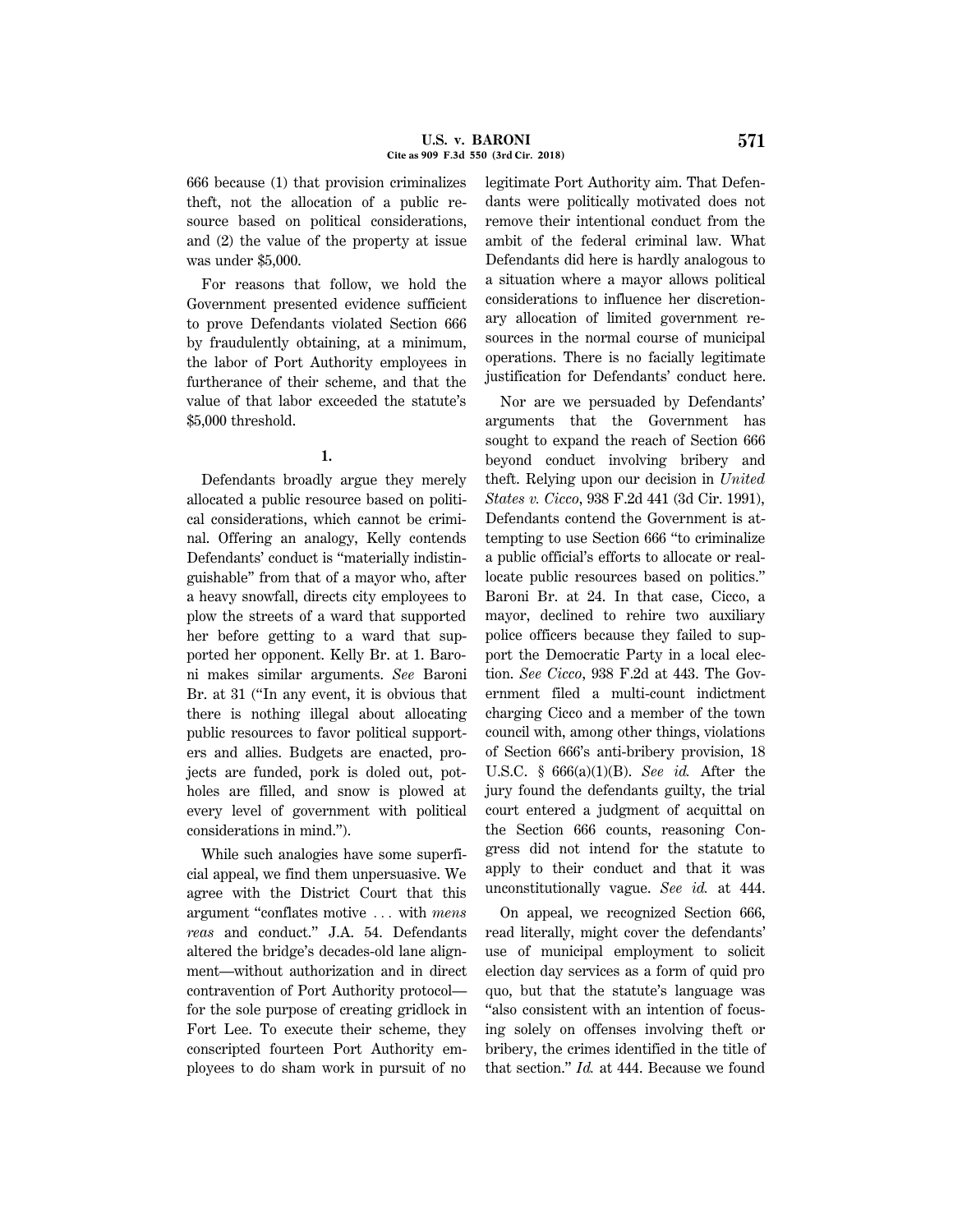the statute ambiguous, we turned to the legislative history. Concluding ''the crimes Congress targeted when it created § 666 are simply different in kind than those alleged'' against the defendants, we held they did not violate the statute. *Id.* at 445– 46. We also observed that the conduct in question—deprivation of public employment to solicit political contributions—was within the ambit of a different criminal statute, 18 U.S.C. § 601. *See id.* at 446.

The Government responds that *Cicco* is inapposite because the conduct at issue in that case ''potentially implicated the bribery provisions of  $\S$  666(a)(1)(B), but has nothing to do with property obtained by fraud, converted or otherwise intentionally misapplied.'' Gov't Br. at 38. We agree that this case is not like *Cicco*.

But *Cicco* is instructive here. Our exposition of Section 666's legislative history which was not limited to Section 666's bribery provisions—confirms that Defendants' conduct in this case falls squarely within the statute's purpose. As we explained in *Cicco*, Congress enacted Section 666 as part of the Comprehensive Crime Bill of 1984. *See* 938 F.2d at 444. We noted ''[t]he provision was 'designed to create new offenses to augment the ability of the United States to vindicate significant acts of theft, fraud, and bribery involving Fed-

**15.** The legislative history reveals Congress intended for Section 666 to augment two existing statutes, 18 U.S.C. §§ 641 and 665. Section 641, ''the general theft of Federal property statute,'' applies ''only if it can be shown that the property stolen is property of the United States.'' *Cicco*, 938 F.2d at 445 (quoting S. Rep. No. 98-225, at 370, 1984 U.S.C.C.A.N. at 3511). As we recounted, the Senate Report explains:

In many cases, such prosecution is impossible because title has passed to the recipient before the property is stolen, or the funds are so commingled that the Federal character of the funds cannot be shown. This situation gives rise to a serious gap in the law, since even though title to the monies eral monies which are disbursed to private organizations or State and local governments pursuant to a Federal program.' '' *Id.* (quoting S. Rep. No. 98-225, at 369 (1984), *as reprinted in* 1984 U.S.C.C.A.N. 3182, 3510). We observed ''[t]he Senate Report expressly notes that Congress wished the new statutory provision to be interpreted 'consistent with the purpose of this section to protect the integrity of the vast sums of money distributed through Federal programs from theft, fraud, and undue influence by bribery.'" *Id.* at 444 (quoting S. Rep. No. 98-225, at 370, 1984 U.S.C.C.A.N. at 3511). And "[w]e quote[d] extensively from the legislative history to illustrate that Congress intended § 666 to redress particular deficiencies in identified existing statutes.'' **<sup>15</sup>** *Id.* at 444–45.

We have subsequently reaffirmed our understanding that Congress intended Section 666 to focus on offenses involving fraud and theft, observing ''that Congress intended to expand the federal government's prosecutorial power to encompass significant misapplication of federal funds at a local level.'' *United States v. Willis*, 844 F.3d 155, 165 (3d Cir. 2016) (quoting *United States v. Valentine*, 63 F.3d 459, 463 (6th Cir. 1995) ). We have also ''not[ed] that courts have been wary of

may have passed, the Federal Government clearly retains a strong interest in assuring the integrity of such program funds.

*Id.* (quoting S. Rep. No. 98-225, at 370, 1984 U.S.C.C.A.N. at 3511). And while Section 665 makes it a crime for an agency officer or employee to steal federal job training funds, there was no statute of general applicability pertaining to theft or embezzlement by such individuals. *See id.* Thus Congress enacted Section 666, in part, to correct the deficiencies in these provisions. ''The goal was to protect federal funds by authorizing federal prosecutions of thefts and embezzlement from programs receiving substantial federal support even if the property involved no longer belonged to the federal government.'' *Id.*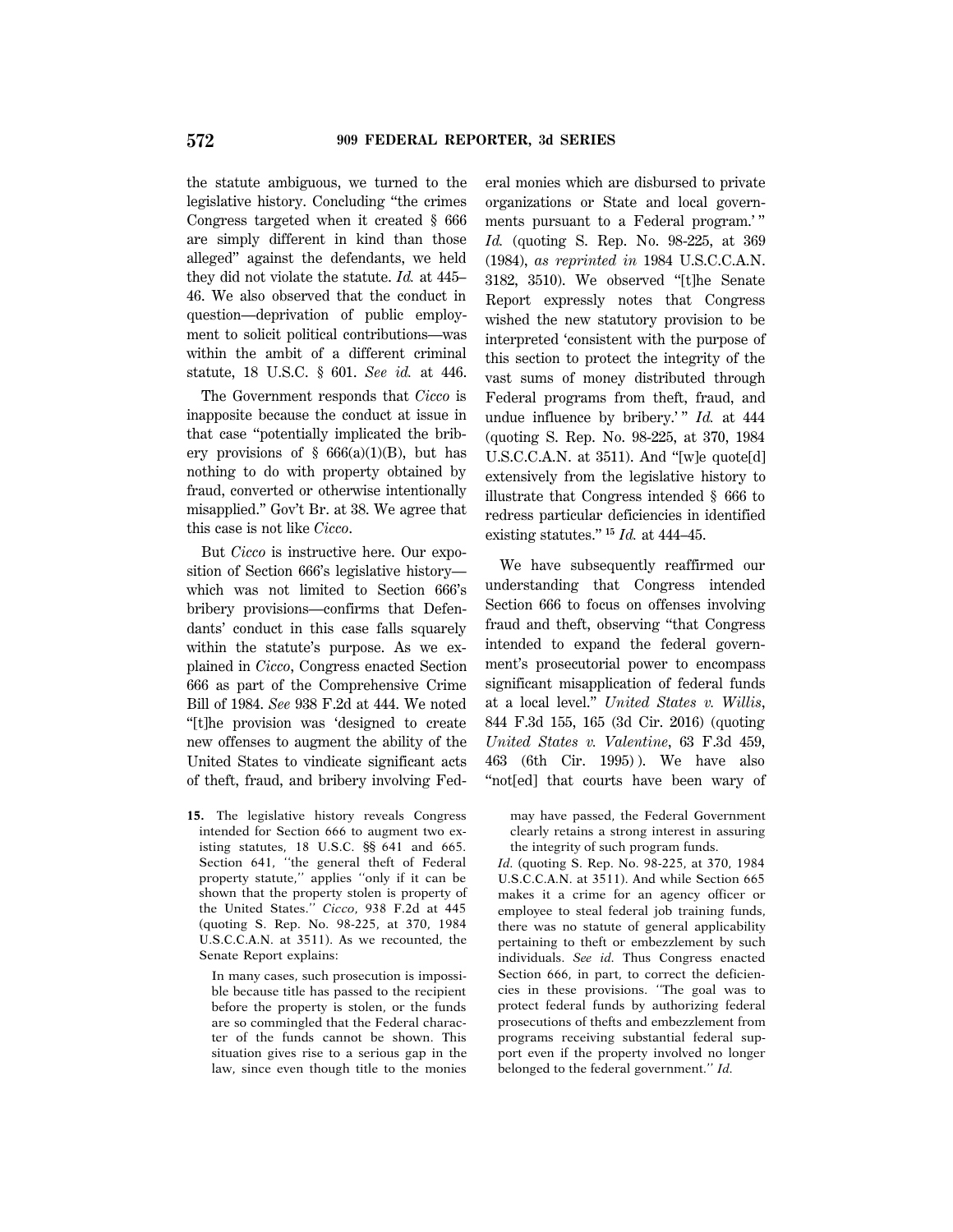interpreting § 666 too narrowly'' and that ''the Supreme Court has repeatedly avoided constructions of § 666 that would impose limits beyond those set out in the plain meaning of the statute.'' *Id.* at 166. Although all of the relevant Supreme Court cases involve challenges to Section 666's bribery provisions, their discussion of the statute's text and legislative history validate our long-established understanding of the statute's purpose and scope.

In *Salinas v. United States*, 522 U.S. 52, 118 S.Ct. 469, 139 L.Ed.2d 352 (1997), for example, the petitioner contended the Government must prove a connection between a bribe and federal funds to obtain a conviction under Section 666(a)(1)(B). *Id.* at 55–56, 118 S.Ct. 469. The Supreme Court disagreed, holding that Section 666's bribery prohibition ''is not confined to a business or transaction which affects federal funds.'' *Id.* at 57, 118 S.Ct. 469. Relying upon the statute's ''expansive, unqualified language, both as to the bribes forbidden and the entities covered,'' *id.* at 56, 118 S.Ct. 469, and ''the broad definition of the 'circumstances' to which the statute applies,'' the Court found ''no textual basis for limiting the reach of the bribery prohibition,'' *id.* at 57, 118 S.Ct. 469. The Court held the statute was unambiguous on this point because it would ''be 'plain to anyone reading the Act' that the statute encompasses the conduct at issue," *id.* at 60, 118 S.Ct. 469 (quoting *Gregory v. Ashcroft*, 501 U.S. 452, 467, 111 S.Ct. 2395, 115 L.Ed.2d 410 (1991) ).

The Court next addressed Section 666 in *Fischer v. United States*, 529 U.S. 667, 120 S.Ct. 1780, 146 L.Ed.2d 707 (2000). At issue was whether Medicare payments paid to a hospital constituted federal ''benefits'' for the purposes of Section 666(b). *Id.* at 669, 120 S.Ct. 1780. The petitioner argued the qualifying patient was the sole beneficiary of payments made under the Medicare program and that hospitals were merely being compensated for services rendered. *See id.* at 676, 120 S.Ct. 1780. The Court disagreed, holding that a federal assistance program can have multiple beneficiaries, and that participating health care organizations were also beneficiaries under the Medicare program. *See id.* at 677–81, 120 S.Ct. 1780. The Court reasoned, in part, that ''[c]oupled with the broad substantive prohibitions of subsection (a), the language of subsection (b) reveals Congress' expansive, unambiguous intent to ensure the integrity of organizations participating in federal assistance programs.'' *Id.* at 678, 120 S.Ct. 1780.

Finally, in *Sabri v. United States*, 541 U.S. 600, 124 S.Ct. 1941, 158 L.Ed.2d 891 (2004), the Supreme Court addressed another challenge to Section 666's bribery provision. The petitioner argued, *inter alia*, that Section 666(a)(2) could ''never be applied constitutionally because it fails to require proof of any connection between a bribe or kickback and some federal money.'' *Id.* at 604, 124 S.Ct. 1941. The Court disagreed, holding that the Necessary and Proper Clause gives Congress the power ''to see to it that taxpayer dollars appropriated under [its Spending Clause] power are in fact spent for the general welfare, and not frittered away in graft or on projects undermined when funds are siphoned off or corrupt public officers are derelict about demanding value for dollars.'' *Id.* at 605, 124 S.Ct. 1941. The Court thus held ''[i]t is certainly enough that the statutes condition the offense on a threshold amount of federal dollars defining the federal interest, such as that provided here.'' *Id.* at 606, 124 S.Ct. 1941. To confirm its understanding of the statute, the Court relied upon the same legislative history we discussed extensively in *Cicco*:

For those of us who accept help from legislative history, it is worth noting that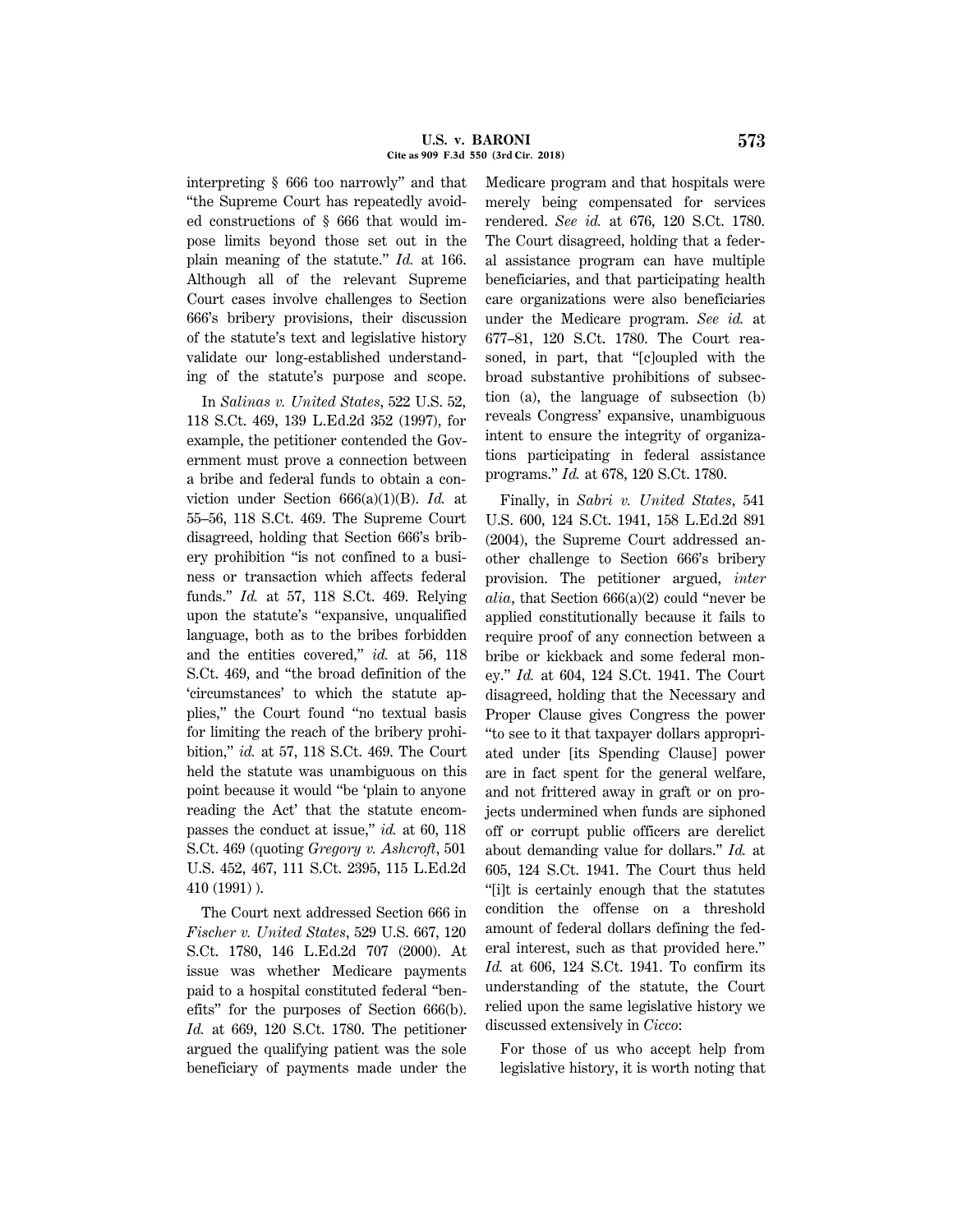the legislative record confirms that  $§ 666(a)(2)$  is an instance of necessary and proper legislation. The design was generally to 'protect the integrity of the vast sums of money distributed through Federal programs from theft, fraud, and undue influence by bribery,' see S.Rep. No. 98-225, p. 370 (1983), in contrast to prior federal law affording only two limited opportunities to prosecute such threats to the federal interest: 18 U.S.C. § 641, the federal theft statute, and § 201, the federal bribery law. Those laws had proven inadequate to the task. The [federal theft statute] went only to outright theft of unadulterated federal  $funds \ldots$ 

*Id.* Recognizing that the statute was intended to address offenses involving fraud and theft, the Court held that ''Congress was within its prerogative to protect spending objects from the menace of local administrators on the take.'' *Id.* at 608, 124 S.Ct. 1941.

Defendants' reliance on *United States v. Thompson*, 484 F.3d 877 (7th Cir. 2007), is also misplaced. In that case, Thompson, a Wisconsin state procurement official, was prosecuted for steering a contract to a local travel agency, allegedly in violation of state procurement statutes and regulations. *See id.* at 878–80. The government's theory had been that Thompson '' 'intentionally misapplie[d]' more than \$5,000 by diverting it'' away from the firm that should have been selected under the state's procurement regulations. *Id.* at 880. The Seventh Circuit was not convinced that Thompson's decision actually violated the state's regulations. *See id.* at 880–81. And it observed that, unlike "[a]pproving a payment for goods or services not supplied,'' her conduct ''d[id] not sound like 'misapplication' of funds.'' *Id.* at 881. Significantly, the firm she selected was actually the low bidder, and ''[t]he federal government saved money because

of Thompson's decisions.'' *Id.* The Seventh Circuit turned to the statute's caption— ''Theft or bribery concerning programs receiving Federal funds''—because ''the word 'misapplies' is not a defined term.'' *Id.* Relying on that caption and the Rule of Lenity, the Seventh Circuit adopted a more narrow reading of intentional misapplication ''that limits § 666 to theft, extortion, bribery, and similarly corrupt acts.'' *Id.* The Court further commented it did not believe a state official's violation of state regulations and statutes—even if intentional—would violate Section 666 ''unless the public employee is on the take.'' *Id.*

**[14]** *Thompson* is distinguishable. Thompson applied the state's procurement regulations in a way that actually saved the federal government money and caused no loss. Defendants, on the other hand, lied in order to obtain public employee labor from fourteen Port Authority employees. They forced the Port Authority to pay unnecessary overtime to toll workers and diverted well-paid professional staff away from legitimate Port Authority business. Their fraud is soundly within the scope of conduct Congress sought to proscribe in Section 666.

We hold that, at a minimum, the Government offered a valid theory that Defendants fraudulently obtained, knowingly converted, or intentionally misapplied the labor of Port Authority employees, and that it offered evidence sufficient to sustain Defendants' convictions.

It is well established that public employees' labor is property for the purposes of Section 666. *See, e.g.*, *United States v. Sanderson*, 966 F.2d 184, 189 (6th Cir. 1992) (concluding the defendant's ''theft of employee time [wa]s as much a theft of property as his theft of [physical property], for the purposes of his section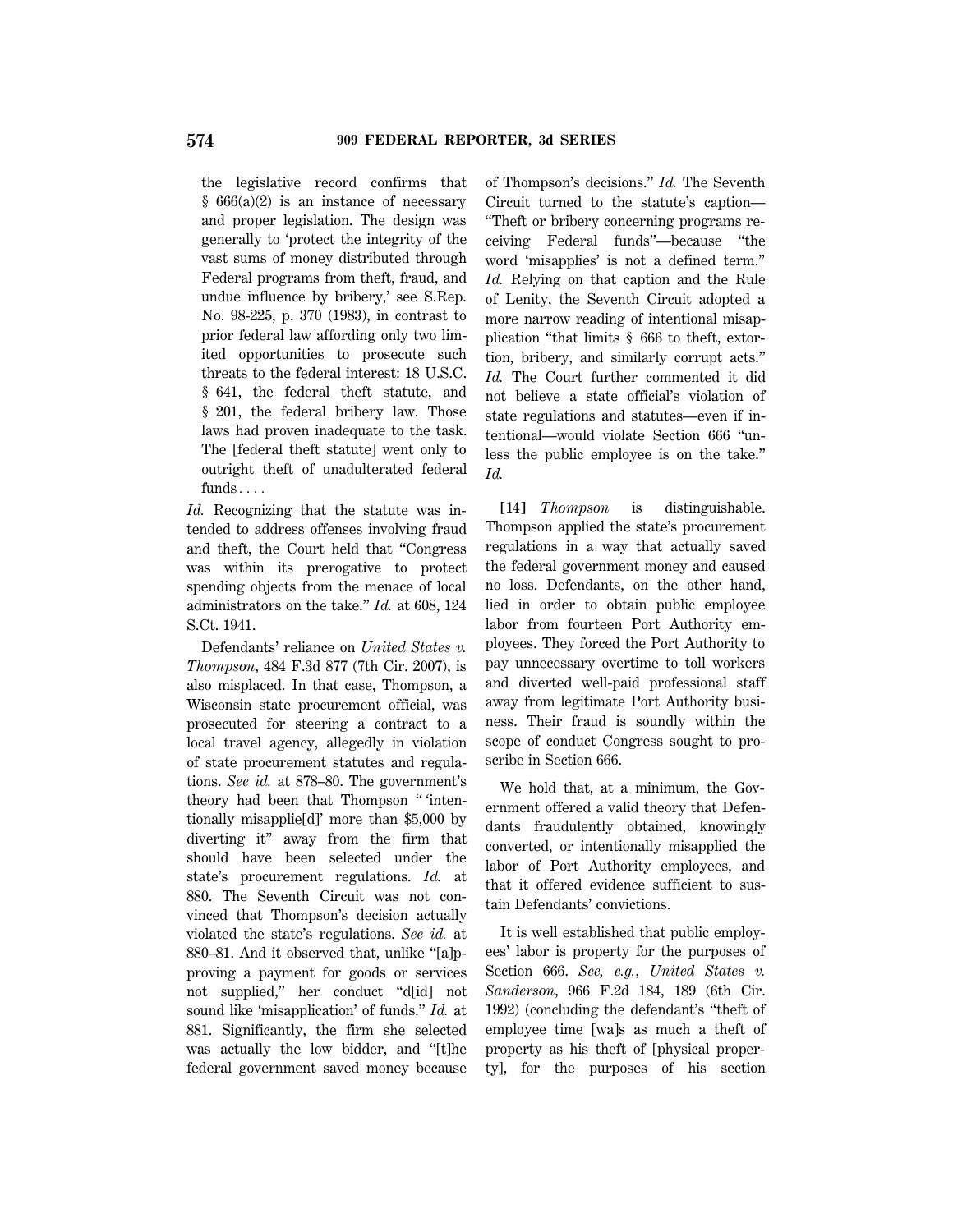666(a)(1)(A) conviction''); *accord United States v. Genova*, 333 F.3d 750, 758–59 (7th Cir. 2003) (affirming conviction under Section  $666(a)(1)(A)$  where the defendant used public works employees for political labor); *United States v. Delano*, 55 F.3d 720, 729 (2d Cir. 1995) (holding indictment sufficiently detailed instance of theft of ''the labor of [the defendant's] employees'').

We have explained, in addressing Defendants' sufficiency challenge to the wire fraud counts, how they defrauded the Port Authority of the labor of fourteen public employees—eleven toll collectors paid overtime and three professional staff members—in furtherance of the scheme. Those public employees spent hours doing work that was unnecessary and furthered no legitimate Port Authority aim. Defendants were able to obtain these employees' labor only by lying about the purpose of the realignment, claiming they were conducting a traffic study.

Defendants argue they could not have misapplied Port Authority employee labor because they did not receive a ''personal pecuniary benefit.'' Baroni Br. at 27. We disagree. Defendants had Port Authority employees do work they would not have otherwise done to further their personal scheme. The fact Defendants sought to benefit politically, not monetarily, does not alter the fact they forced the Port Authority to pay toll workers overtime, and diverted the time of salaried professional staff, in furtherance of no legitimate purpose. *Cf. Genova*, 333 F.3d at 758–59 (explaining that ''the point of the § 666 prosecution is that political activities are *not* the performance of a garbage collector's official duties," and that while "Public Works employees were entitled to unpaid leave for political endeavors[,] the § 666 problem was paying them for that time'').

Defendants argue this interpretation raises constitutional vagueness concerns. We disagree. At trial, the Government introduced evidence that, after Jersey City Mayor Steven Fulop declined to endorse Governor Christie, the Governor's office directed state agencies (including the Port Authority) to cancel meetings with Fulop and otherwise ignore him. In seeking to admit this evidence, *see* Fed. R. Evid. 404(b), the Government argued there was no danger of unfair prejudice because ''[t]he mistreatment of Mayor Fulop, while hardly reflective of good government, was not criminal and thus, was *less* serious than the criminal conduct for which Defendants stand accused, conduct that needlessly imperiled public safety in Fort Lee and directly inconvenienced thousands of people.'' J.A. 259–60. Defendants contend it is not clear why their mistreatment of Mayor Sokolich is criminal, but their mistreatment of Mayor Fulop was not, and that ''[t]his inconsistency demonstrates the inherent arbitrariness of the government's interpretation of Section 666.'' Baroni Br. at 40. Defendants again conflate motive with conduct. While their decision to punish Mayor Fulop may have been animated by the same desire to exact political revenge, there were no allegations they defrauded their federally funded employer in order to do so.

Defendants also raise federalism concerns, arguing the Government is improperly attempting ''to police state and local officials in the conduct of their official duties.'' Baroni Br. at 36. As we have observed, Congress has a uniquely significant interest in safeguarding the Port Authority, an interstate agency created by its consent. But we also believe federalism arguments are especially inapposite in the context of Section 666. We have described how Congress enacted Section 666 specifically to bring state and local officials within the scope of the federal criminal theft law. And as the Supreme Court has ob-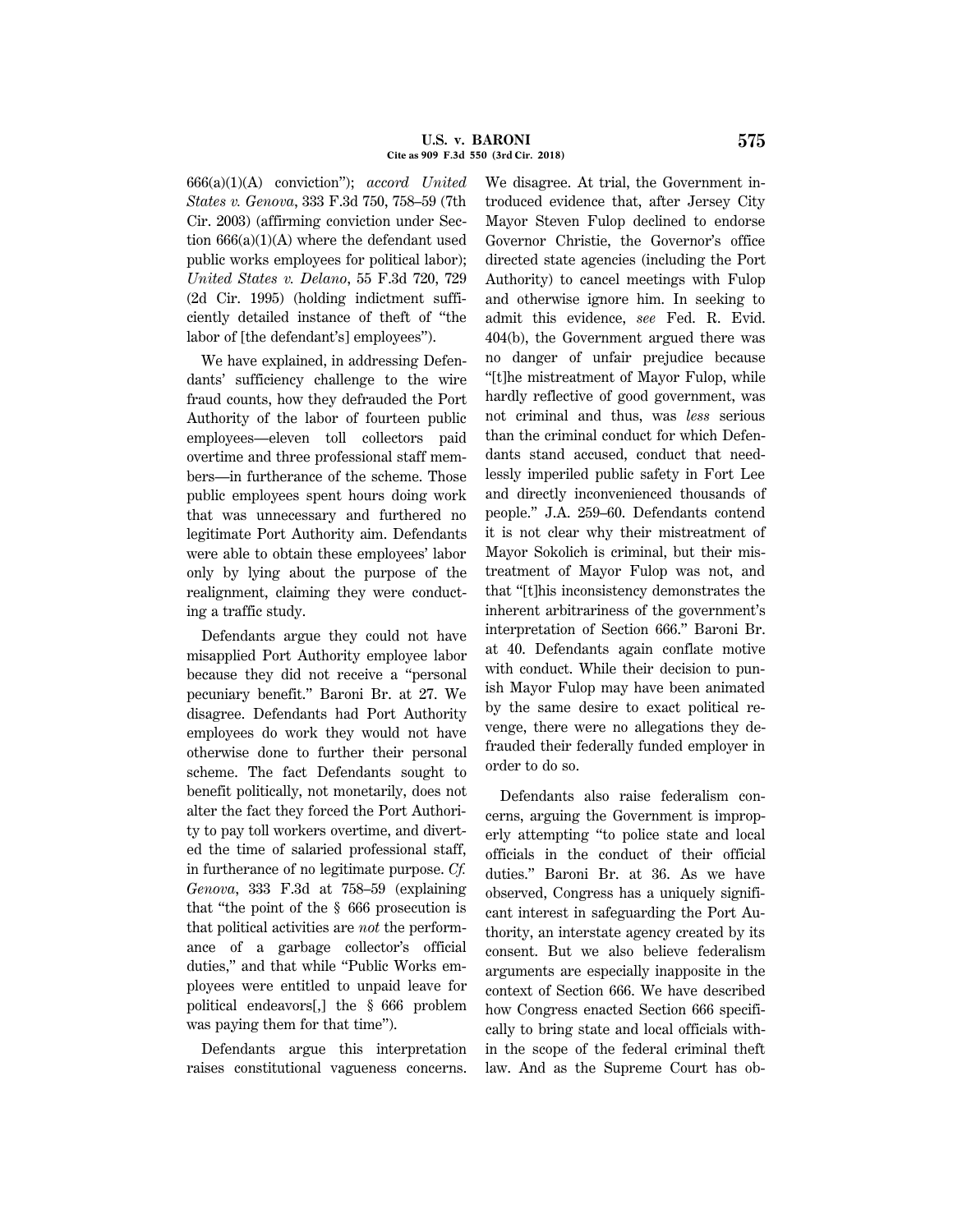served, "Congress was within its prerogative to protect spending objects from the menace of local administrators.'' *Sabri*, 541 U.S. at 608, 124 S.Ct. 1941.

In sum, the Government presented evidence sufficient to prove Defendants fraudulently obtained, knowingly converted, or intentionally misapplied Port Authority employee labor in violation of Section  $666(a)(1)(A)$ .

### **2.**

Finally, Defendants contend there was insufficient evidence to meet the \$5,000 threshold because the Port Authority employees' wages are exempt under 18 U.S.C. § 666(c)'s safe harbor for bona fide compensation, and the Government quantified only \$3,696 in toll workers' wages. They also assert the costs the Port Authority incurred in redoing the legitimate Center and Lemoine traffic study cannot satisfy the \$5,000 threshold because they were not aware of the study and the costs represent consequential damages, not the value of misapplied property.**<sup>16</sup>**

The District Judge rejected these arguments, concluding ''the Government introduced evidence that Defendants diverted Port Authority personnel to do work that

**16.** We note the jury was also instructed it could consider ''the value of the affected real property, including the lanes and toll booths as measured by the amount of tolls generated during the lane and toll booth reductions.'' J.A. 5110–11. In summation, the Government directed the jury to evidence demonstrating that the sole remaining Special Access Lane collected ''well in excess of \$5,000'' during the week of the realignment. J.A. 5297. Defendants did not challenge the sufficiency of this evidence in their post-trial motions and do not raise the issue on appeal. And they concede ''the lanes and tollbooths can qualify as 'property' for'' Section 666. Kelly Br. at 40. This alone seemingly forecloses any argument the \$5,000 threshold was not satisfied. But because our affirmance of Defendants' Secwas not part of the agency's 'usual course of business' when reconfiguring the access lanes," and that "[t]he jury could reasonably find that the value of compensation paid to Port Authority personnel, losses from a ruined traffic study, and the value of the lanes and toll booths were not bona fide and satisfied the \$5,000.00 threshold.'' J.A. 58.

**[15]** Without reaching the other costs presented to the jury (i.e., the value of the lanes and toll booths themselves, and the costs of redoing the Center and Lemoine traffic study), we hold the Government presented sufficient evidence that Defendants fraudulently obtained more than \$5,000 worth of public employee labor.

As to the cost of compensating overtime toll booth workers, the Government introduced, and Riva testified to, detailed payroll records showing eleven overtime toll booth workers were paid \$3,696.09. The Government presented this number to the jury on a chart and reminded them of the specific figure in summation.

As to the value of the time of Port Authority professional staff, and of Baroni and Wildstein themselves, the Government also presented witness testimony and detailed payroll records.**<sup>17</sup>** On the first day of

tion 666 convictions rests on their theft of employee labor, and the Government presented sufficient evidence the value of that labor exceeds \$5,000, we decline to decide the issue.

**17.** In its brief, the Government asserts it ''established that the lane diversion required \$5,524.93 in pro-rated salaries of [Port Authority] employees to implement, and that is before the value of time Baroni and Wildstein spent on their mission to gridlock Fort Lee and cover up the reasons for that gridlock.'' Gov't Br. at 47 (citing J.A. 650–51). In support of this figure, the Government cited its post-trial sentencing memorandum. That memorandum contains a chart quantifying, *inter alia*, the cost of labor provided by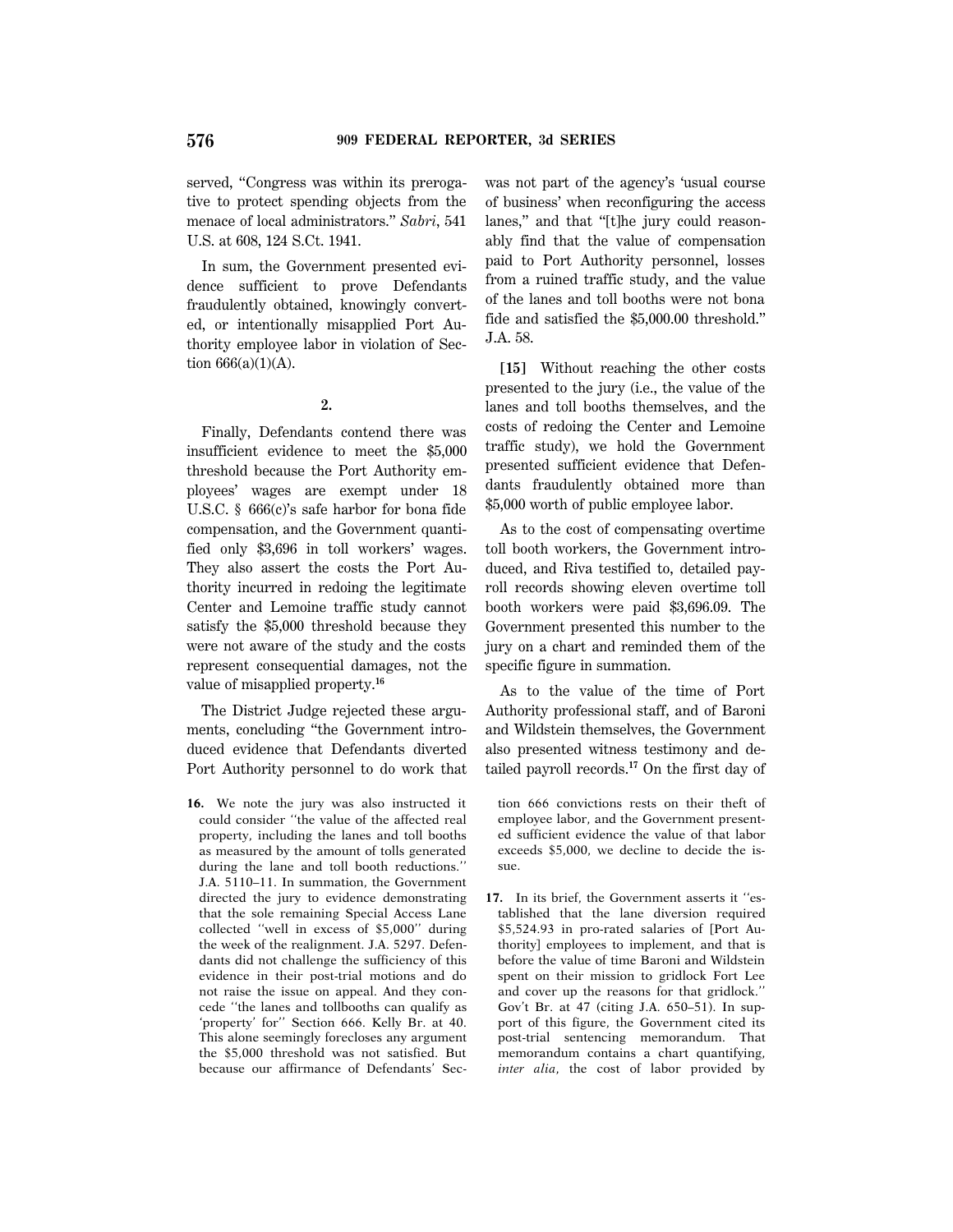#### **U.S. v. BARONI 577 Cite as 909 F.3d 550 (3rd Cir. 2018)**

trial, payroll records for the relevant Port Authority employees were admitted by stipulation. These records indicate an hourly rate of \$43.79 for Hwang, \$52.11 for Chung, \$47.24 for Patel, \$79.59 for Wildstein, and \$153.67 for Baroni. Based on these rates and the hours Hwang, Chung, and Patel testified they worked on the sham traffic study, the evidence shows their time was valued at \$437.90 (\$43.79 x 10 hours), \$729.54 (\$52.11 x 14 hours), and \$661.36 (\$47.24 x 14 hours), respectively. Cumulatively, the three Port Authority traffic engineers provided unnecessary labor valued at approximately \$1,828.80. The value of the work done by Hwang, Chung, and Patel, taken with the \$3,696.09 spent on overtime toll workers, satisfies the \$5,000 threshold.

Furthermore, based on Wildstein's testimony about the amount of time he and Baroni spent in furtherance of the scheme, the value of their time was, at a minimum, \$4,294.80. This figure reflects approximately \$1,989.75 for Wildstein's time (\$79.59 x 25 hours) and \$2,305.05 for Baroni's time (\$153.67 x 15 hours).

The Government reminded the jury of this evidence in summation:

Based on Port Authority payroll records and testimony you've heard, about

Hwang, Chung, Patel, the additional toll collectors, and Baroni and Wildstein. The source of these calculations was unclear, however, because the chart contains no citations to the trial record.

At oral argument, the Government explained the calculations were established at trial through Port Authority payroll records, which had been admitted into evidence by stipulation, and testimony from Hwang, Chung, Patel, and Wildstein about how many hours each had worked on the fraudulent traffic study.

Following oral argument, we requested the Government to file a supplemental letter brief addressing, with citations to the trial record, the evidence it presented to the jury to establish the property subject to the Section 666

\$5,000 in Port Authority salaries were paid for the time in connection for the lane reduction work performed by Tunnels, Bridges and Terminals, Miss Hwang, Mr. Chung, traffic engineering Mr. Patel, as well as for Mr. Baroni and Mr. Wildstein's time spent to facilitate and conceal causing traffic problems in Fort Lee. Those service[s] were wasted. Those services were wasted for these lane reductions meant to punish the Mayor.

J.A. 5295–96. Accordingly, we conclude the Government presented to the jury evidence sufficient to satisfy the \$5,000 threshold.

Defendants argue this compensation cannot count toward the threshold under the statute's exemption for ''bona fide salary, wages, fees, or other compensation.'' 18 U.S.C. § 666(c). According to Defendants, ''all of the Port Authority staff responsibly performed actual work, in good faith, for facially legitimate Port Authority purposes.'' Kelly Br. at 38. The Government responds this argument is ''a red herring'' because ''Defendants fraudulently obtained and misapplied the *services* of [Port Authority] staff, not those employees' *salaries*.'' **<sup>18</sup>** Gov't Br. at 45. ''But the best way

counts is valued at \$5,000 or more. We further ordered the Government to attach any relevant trial exhibits or stipulations it had not previously submitted. We also allowed Defendants to file a joint response. The Government timely filed its brief, and Defendants filed a joint response.

**18.** The Government made this distinction at trial. In its summation, the Government argued:

The defendants also agreed to misuse the time and the services of Port Authority employees. Those services have value. They're worth money. And that's Port Authority money. The Port Authority money that was paid to those employees. And because the Port Authority paid the salaries of each of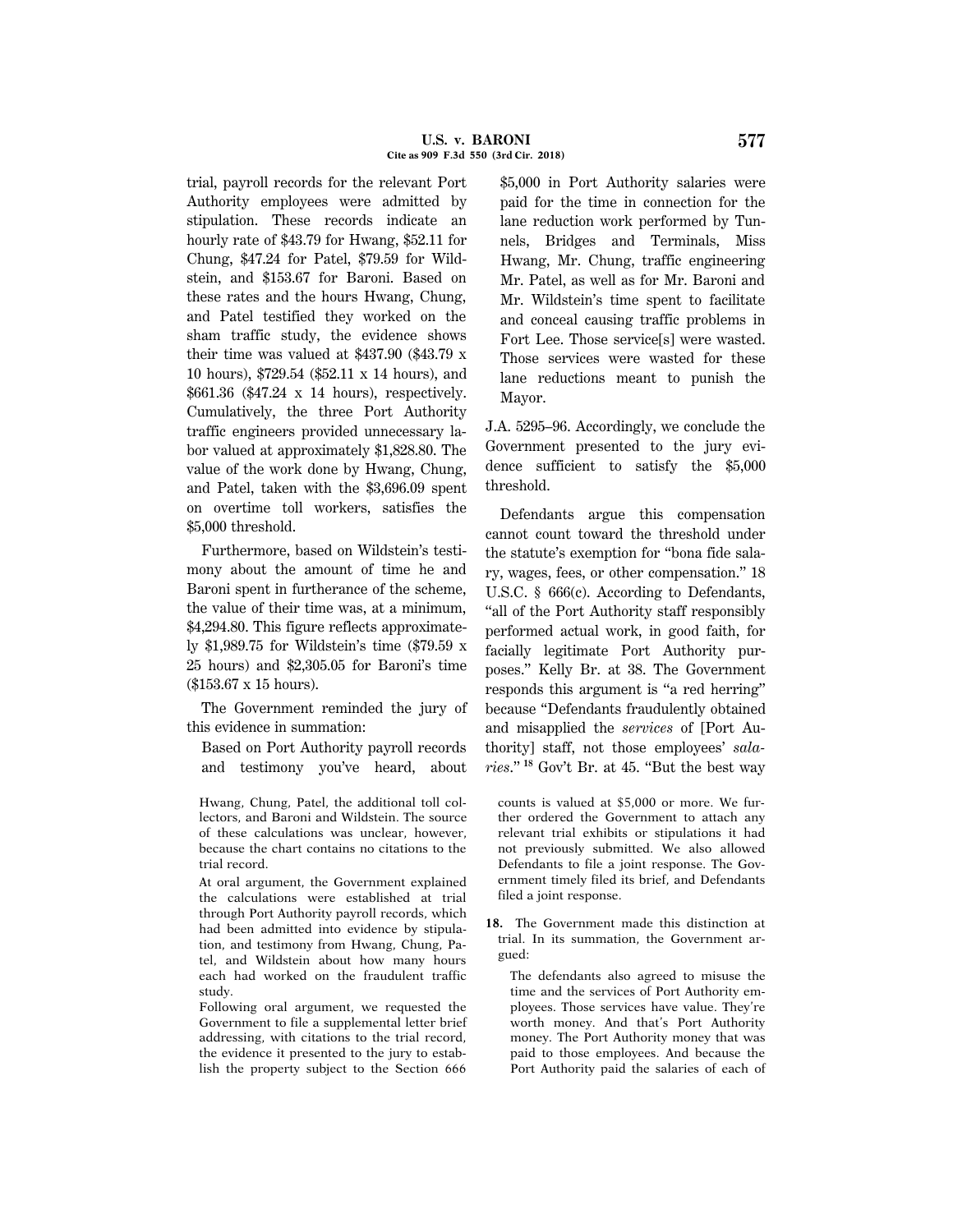of measuring the value of those services,'' according to the Government, ''was to calculate what portion of those employees' salaries covered the time they spent unwittingly carrying out Defendants' vendetta.'' *Id.* We agree.

Section 666(c) has no application to the services of the eleven overtime toll booth workers, Hwang, Chung, or Patel. The Government offered evidence Defendants fraudulently obtained those public workers' services and labor; their salaries are merely a measure of the loss incurred by the Port Authority when it compensated those individuals for unnecessary, sham work. *See United States v. Valentine*, 63 F.3d 459, 465 (6th Cir. 1995) (holding ''the plain language of [Section 666(c) ] does not preclude prosecution'' where there is ''no allegation concerning [the defendant's] own salary, nor the salary of others,'' and ''the government presented proof that [the defendant] misappropriated employee services'').

**[16]** The charges involving the compensation paid to Baroni and Wildstein themselves are different, however. The accusation is essentially that they did not earn their salaries in good faith by accepting payment for time spent defrauding their employer, so their compensation for that time could not have been ''bona fide.'' Section 666(c) thus could apply to exempt compensation paid to Baroni and Wildstein. ''Whether wages are bona fide and earned in the usual course of business is a question of fact for the jury to decide.'' *United States v. Williams*, 507 F.3d 905,

the employees who wasted their time in furtherance of the defendants' scheme to punish the Mayor. And that includes the salary paid to the overtime toll booth collectors for the one remaining toll booth that was accessible to Fort Lee. That also includes the money paid to Baroni and Wildstein themselves while they spent time wasting, wasting their time in furtherance of 909 (5th Cir. 2007); *accord United States v. George*, 841 F.3d 55, 62–63 (1st Cir. 2016).

In this case, the judge instructed the jury that ''[p]roperty does not include bona fide salary, wages, fees or other compensation paid or expenses paid or reimbursed in the ordinary course of business,'' and that ''[c]ompensation for an employee's time and services obtained through deception is not legitimate or bona fide.'' J.A. 5110. This instruction allowed the jury properly to exclude Baroni and Wildstein's compensation under Section 666(c) only if it found they were both bona fide and paid in the usual course of business.

Because the jury in this case was provided only a general verdict form, we do not know how it determined the \$5,000 threshold was satisfied. The wire fraud convictions suggest the jury did not find Baroni and Wildstein's compensation ''bona fide.'' *See* Black's Law Dictionary 210 (10th ed. 2014) (defining ''bona fide'' as ''in good faith; without fraud or deceit''). But even if the jury determined Baroni and Wildstein's compensation was subject to the Section 666(c)'s safe harbor, the value of the services of the eleven toll workers and of Hwang, Chung, and Patel—which was not subject to that exemption—was sufficient to satisfy the statute's \$5,000 threshold.

In light of our holding, we need not address Defendants' argument the frustrated Center and Lemoine traffic study is not cognizable property under Section 666.

\* \* \*

this conspiracy. When they were suppose[d] to be working to advance the Port Authority's interests. And it includes money paid to the engineers who wasted time—and Port Authority professional staff, who wasted time collecting data that no one ever wanted.

J.A. 5194.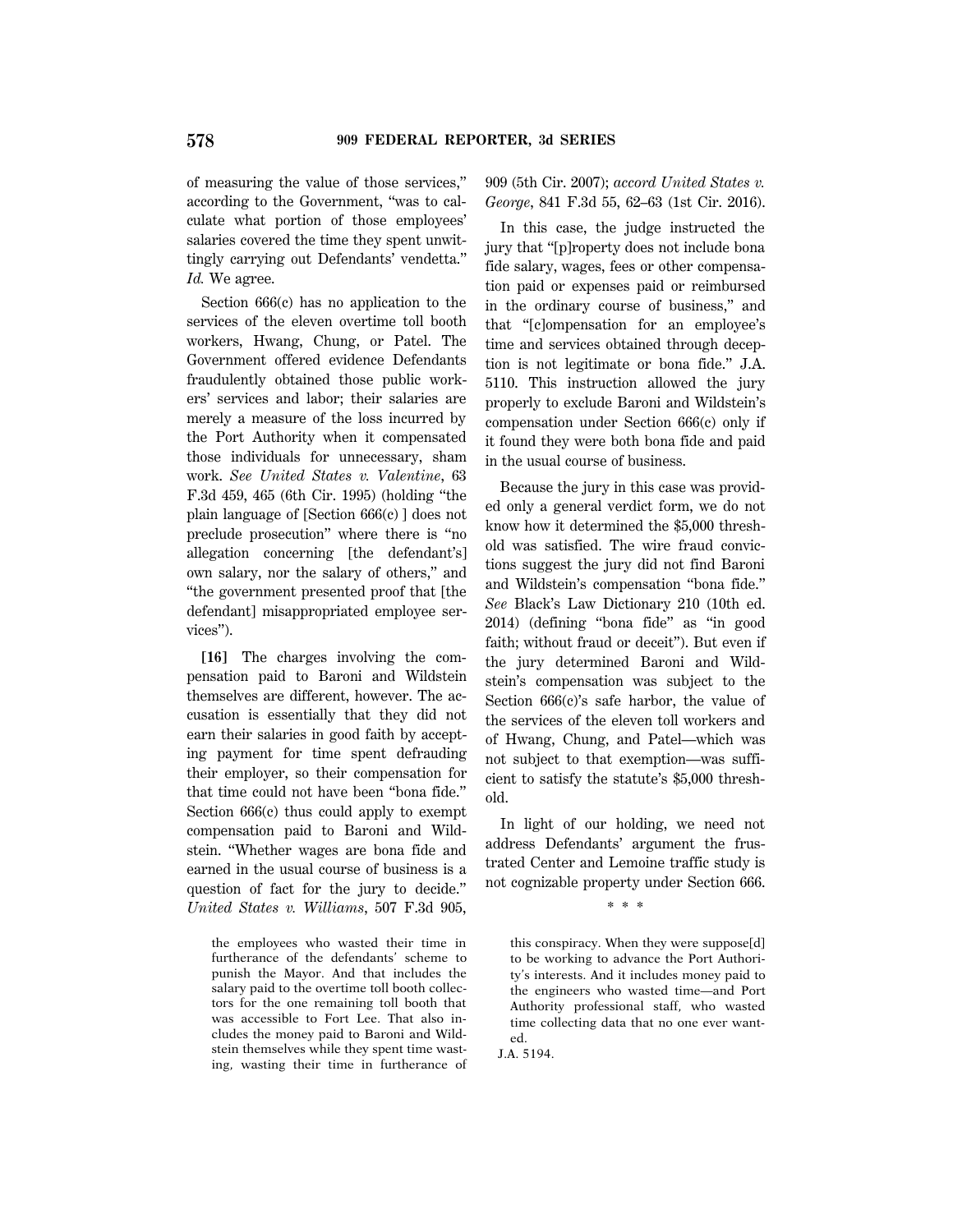Because the Government offered evidence at trial sufficient to prove Defendants fraudulently obtained the labor of Port Authority employees, and that the value of that labor exceeded \$5,000, Defendants' sufficiency challenge must fail.

# **IV.**

Defendants also challenge the jury instructions on the Section 666 counts and the District Judge's refusal to instruct the jury it was required to find Defendants intended to punish Mayor Sokolich.

**[17–19]** Where, as here, a party has timely objected to the trial court's jury instructions, we exercise plenary review in determining whether the jury instructions stated the proper legal standard. *See United States v. Shaw*, 891 F.3d 441, 449– 50 (3d Cir. 2018). ''We must 'conclude beyond a reasonable doubt that the jury verdict would have been the same absent the error'" for the error to be harmless. *United States v. Elonis*, 841 F.3d 589, 597–98 (3d Cir. 2016) (quoting *Neder v. United States*, 527 U.S. 1, 19, 119 S.Ct. 1827, 144 L.Ed.2d 35 (1999) ). Our inquiry ''is not whether, in a trial that occurred without the error, a guilty verdict would surely have been rendered, but whether the guilty verdict actually rendered in *this* trial was surely unattributable to the error.'' *Sullivan v. Louisiana*, 508 U.S. 275, 279, 113 S.Ct. 2078, 124 L.Ed.2d 182 (1993).

# **A.**

Defendants raise three challenges to the jury instructions on the Section 666 counts. They argue we should vacate and remand their convictions because the District Judge erred in instructing the jury: (1) to consider the value of the Center and Lemoine study in determining whether the \$5,000 threshold was satisfied; (2) that the Government did not need to prove Defendants knew of the specific property fraudulently obtained, knowingly converted, or intentionally misapplied; and (3) that ''[t]o intentionally misapply money or property'' means to intentionally use money or property ''knowing that the use is unauthorized or unjustifiable or wrongful,'' J.A. 5109. Because any error was harmless beyond a reasonable doubt, we will affirm.

# **1.**

**[20]** Defendants contend that, even if there is evidence sufficient to prove Section 666 violations, we should vacate their convictions and remand for retrial because the District Judge erroneously instructed the jury to consider the value of the Center and Lemoine traffic study. Because we can affirm Defendants' convictions solely on the value of public employee labor, we need not reach the Center and Lemoine study.

We have already detailed the trial evidence establishing the value of the public employees' labor in addressing Defendants' sufficiency challenge. Our analysis there focused on whether the record, viewed in the light most favorable to the Government, provided a sufficient basis for a rational juror to convict. But our inquiry here is different. Defendants contend that, even if the record contained sufficient evidence that the value of public employee labor exceeded \$5,000, we cannot be certain beyond a reasonable doubt the jury actually considered all of that time in light of its instructions. We disagree. No reasonable juror could have failed to credit the value of Port Authority employee labor Defendants used to effect their fraudulent scheme, which alone satisfies Section  $666(a)(1)(A)(i)$ 's \$5,000 threshold.

Defendants do not assert any error in the jury instructions as to the value of the public employee labor, and we find none.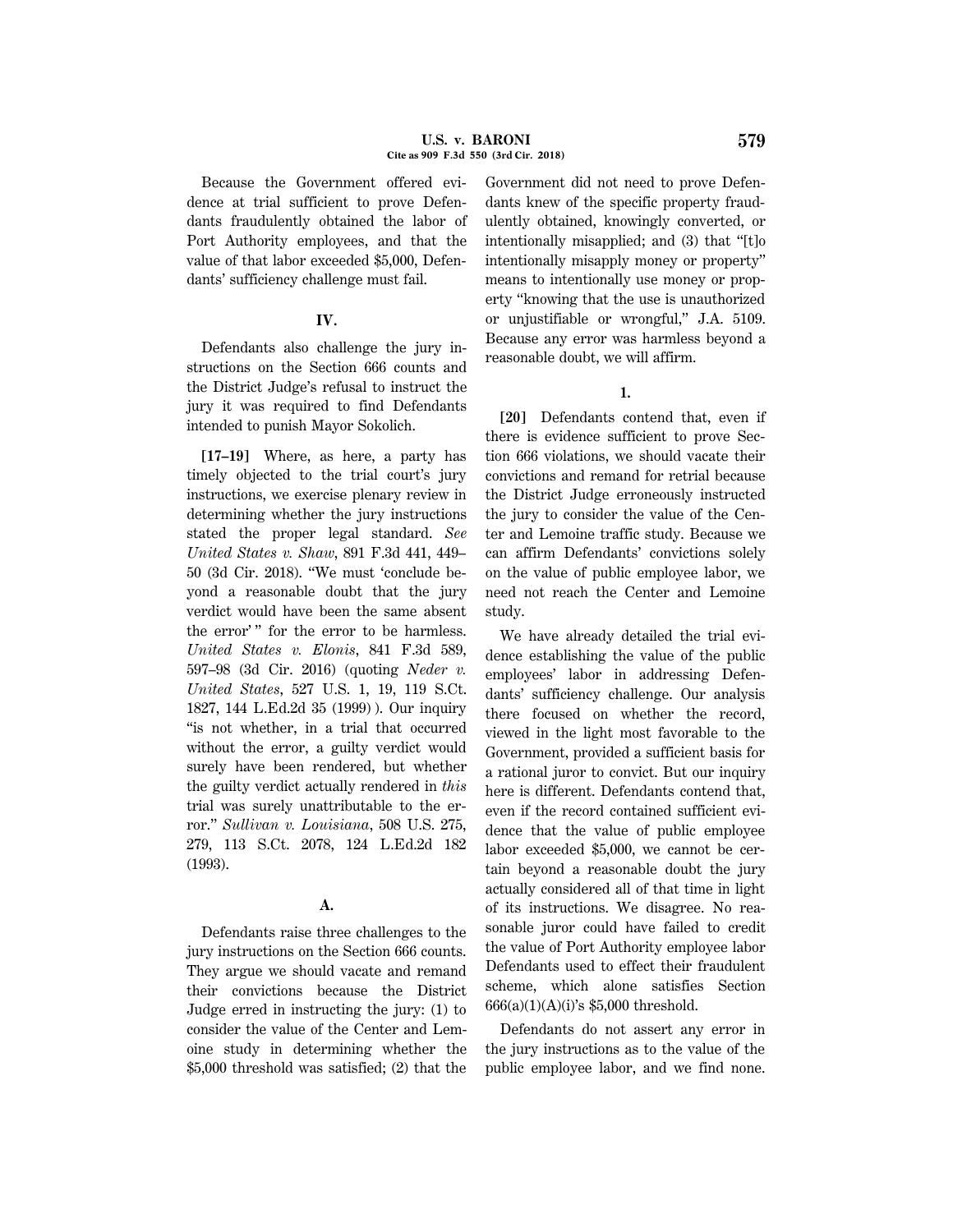The Government presented overwhelming and undisputed evidence—which we described in analyzing Defendants' sufficiency challenge—concerning the amount of time Port Authority employees spent in furtherance of Defendants' scheme.

As to the cost of compensating overtime tollbooth workers, the Government introduced, and Riva specifically testified to, detailed payroll records showing eleven overtime tollbooth workers were paid \$3,696.09. The Government presented this number to the jury on a chart and referenced it in summation.

The Government also elicited testimony from three members of the Port Authority's professional staff—Hwang, Chung, and Patel—about the time they spent collecting traffic data on the realignment, in furtherance of no legitimate Port Authority purpose, and testimony from Wildstein about the time he and Baroni spent in furtherance of the scheme. Detailed payroll records reveal the value of the traffic engineers' time was approximately \$1,828.80.

Defendants argue we cannot be confident the jury considered the traffic engineers' time because it was not presented a full calculation of the value of their hourly rate multiplied by the hours they claimed to have worked on the sham study. We disagree. The parties admitted the relevant payroll records by stipulation, the Government elicited testimony to establish the number of hours worked, and it reminded the jury of this evidence in summation, estimating that the value of the engineers' and Baroni and Wildstein's time exceeded \$5,000—which is correct. The amount was over \$6,000.

Accordingly, the value of the work performed by Hwang, Chung, and Patel, taken together with the \$3,696.09 spent on overtime toll workers, satisfies the \$5,000 threshold. The time Baroni and Wildstein spent plotting their fraud represents an additional \$4,295.

Because the jury was instructed ''[c]ompensation for an employee's time and services obtained through deception is not legitimate or bona fide,'' and the Government presented overwhelming evidence Defendants fraudulently obtained Port Authority employee services, the jury necessarily found all the toll worker and professional staff time satisfied the \$5,000 threshold and was not subject to Section 666(c)'s exclusion for bona fide compensation. As noted, even if the jury did not credit Baroni and Wildstein's compensation, the value of employee time Defendants obtained nonetheless exceeds \$5,000.

Defendants' convictions on the wire fraud counts confirm this conclusion. The jury found Defendants defrauded the Port Authority and conspired to do so. The only fraudulent scheme before them was one to cause a traffic blockage in Fort Lee by conducting a sham traffic study. There is overwhelming evidence that the bridge lanes were altered, eleven toll collectors worked additional overtime hours as a result, and the traffic study was conducted with the help of several well-paid Port Authority engineers. Defendants do not argue the study was not conducted. At trial, they asserted they did not know it was a sham or barely participated in it an argument the jury roundly rejected. Indeed, the jury was instructed that, if it found the Defendants believed the traffic study was legitimate, it was a complete defense. On appeal, they argue Baroni had the authority to conduct the study even if it was a sham. The jury could not have concluded that Defendants conspired to conduct a sham traffic study but then ignored the value of the employee labor necessary to effect that fraudulent scheme. As we have explained, the jury was presented with overwhelming and undisputed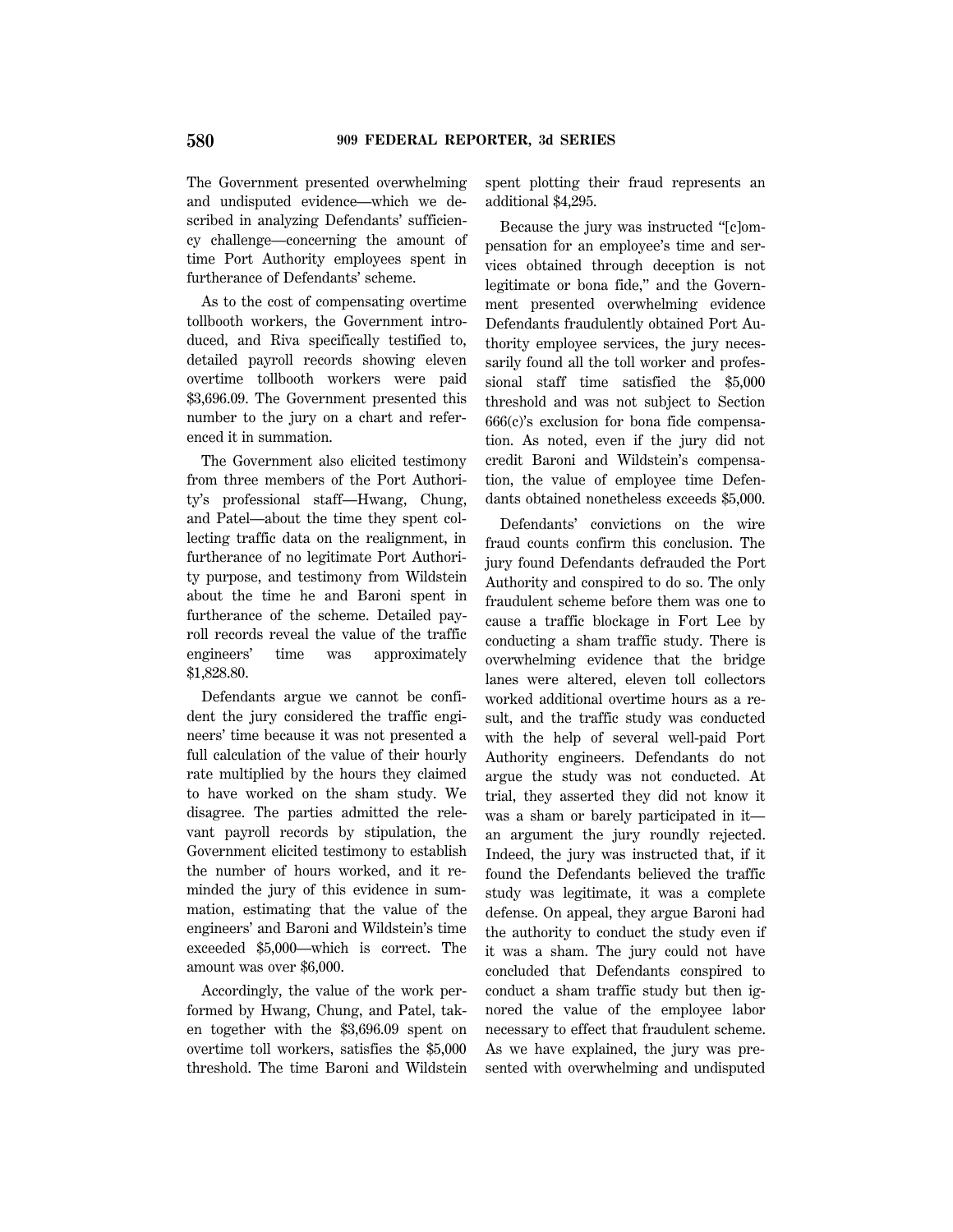evidence demonstrating the value of the toll workers' and professional staff's time exceeds \$5,000.

# **2.**

**[21]** Next, Defendants contend the District Court erred in instructing the jury it did not need to know of the specific property obtained. Defendants raise this argument to challenge the inclusion of the Center and Lemoine study in the jury instructions. Although we agree the instruction was erroneous, the error was harmless.

The District Judge instructed the jury: The Government does not have to prove that the Defendants knew of the specific property obtained by fraud, knowingly converted, or intentionally misapplied, or that the value of the property met or exceeded \$5,000.

J.A. 5110. This addition to the Third Circuit's Model Jury Instruction was proposed by the Government. In proposed draft jury instructions submitted to the trial court, the Government ''propose[d] keeping [this] language'' on the following basis:

As this Court recognized in denying Defendants' motions to dismiss the Indictment, the \$5,000 requirement is a "jurisdictional element.'' *United States v. Baroni*, Crim. No. 15-193, 2016 WL 3388302, at \*7 (D.N.J. June 13, 2016) (citing *United States v. Briston*, 192 F. App'x 84, 85 (3d Cir. 2006) ). The Third Circuit has long held that a defendant's "knowledge of ... jurisdictional fact[s]" is ''irrelevant.'' *United States v. Crutchley*, 502 F.2d 1195, 1201 (3d Cir. 1974); *see also United States v. Moyer*, 674 F.3d 192, 208 (3d Cir. 2012) (''[i]t is well settled that mens rea requirements typically do not extend to the jurisdictional elements of a crime'') (quotation omitted).

J.A. 495. At the charging conference, Defendants objected to this addition and requested the judge instruct the jury it had to be ''at least reasonably foreseeable what property would be obtained.'' J.A. 4993. The Government responded that "[r]easonably foreseeable goes to mens rea, which the Third Circuit has held clearly does not extend to the jurisdictional elements of statutes like 666.'' J.A. 4993. The judge agreed and declined to instruct the jury the property at issue had to be reasonably foreseeable to Defendants. J.A. 4994.

Defendants argue this was error because the ''Section 666's jurisdictional element is the requirement that the victim be a federal program beneficiary,'' and that ''[t]he \$5,000 threshold is a *de minimis* exception, below which Congress simply chose not to authorize prosecution.'' Baroni Br. at 73; *see Fischer*, 529 U.S. at 682, 120 S.Ct. 1780 (Thomas, J., dissenting) (describing "[t]he jurisdictional provision of 18 U.S.C. § 666(b)''). We agree Section 666(b) is the statute's jurisdictional provision in the sense that this provision provides the jurisdictional hook ''tying the proscribed conduct to the area of federal concern delineated by the statute,'' *United States v. Feola*, 420 U.S. 671, 695, 95 S.Ct. 1255, 43 L.Ed.2d 541 (1975), here Congress's Spending Clause power, *see Sabri*, 541 U.S. at 605, 124 S.Ct. 1941. But Section  $666(a)(1)(A)(i)$ 's requirement that the value of affected property be at least \$5,000 can be described as jurisdictional in the sense that it is a ''jurisdictional floor'' below which Congress has determined there is insufficient federal interest in prosecution.

In any event, the affected property is not part of Section  $666(a)(1)(A)(i)$ 's \$5,000 requirement. That provision requires only that the property ''is valued at \$5,000 or more.'' 18 U.S.C. § 666(a)(1)(A)(i). The property is the direct object of the conduct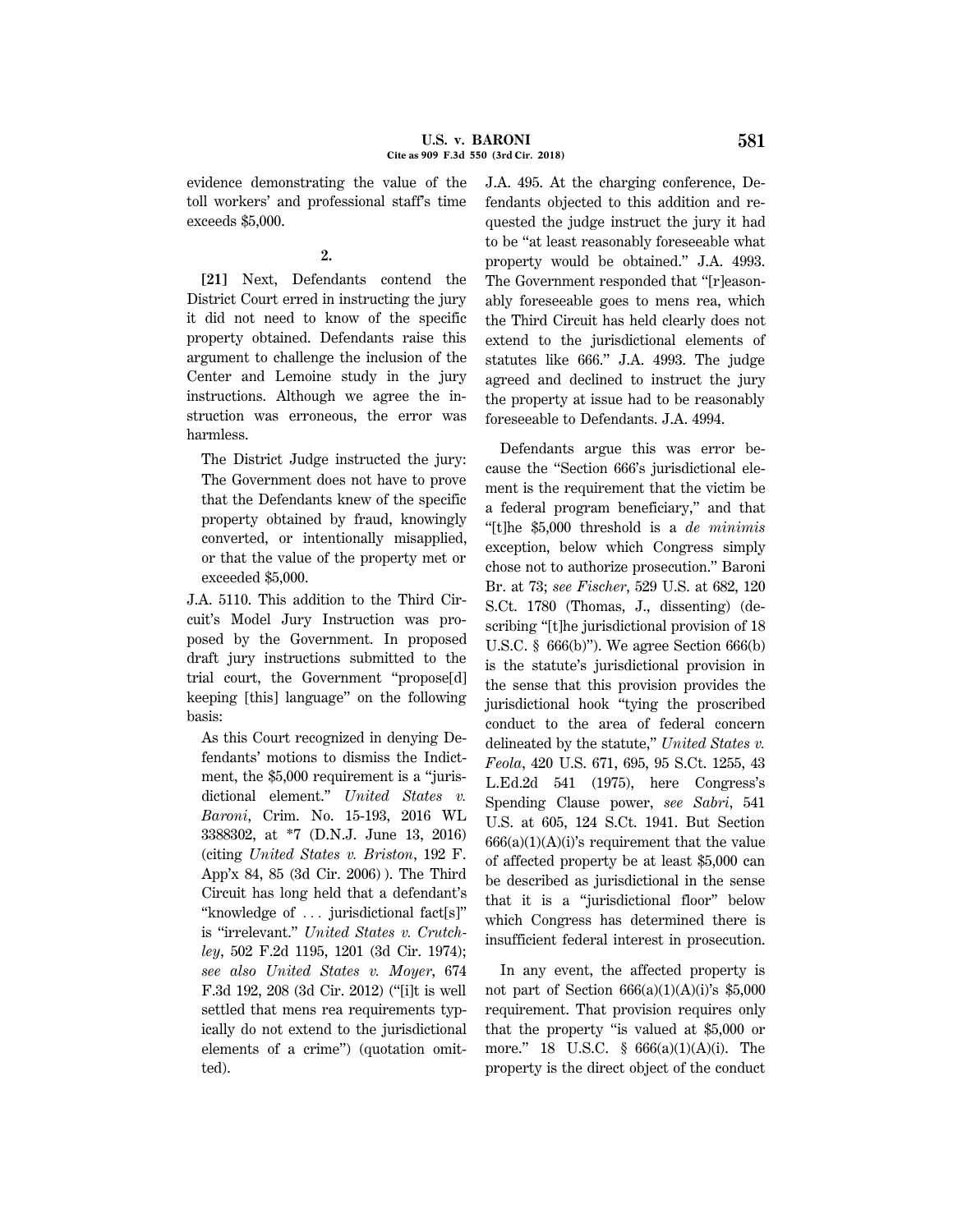element, Section  $666(a)(1)(A)$ , which provides that one who ''embezzles, steals, obtains by fraud, or otherwise without authority knowingly converts to the use of any person other than the rightful owner or intentionally misapplies, *property*'' violates the statute.  $Id. \S$  666(a)(1)(A).

While the jury need not have found that Defendants knew the *value* of the property, it was error for the trial judge to instruct the jury ''[t]he Government d[id] not have to prove that the Defendants knew of the specific property obtained by fraud, knowingly converted, or intentionally misapplied.'' J.A. 495. Such an instruction runs the risk of negating the statute's *mens rea* requirement and thus relieving the Government of its burden of proof on an essential element of the crime. We do not believe, for example, one could intend to misapply something one does not know exists; to instruct the jury otherwise would seemingly dispense with the intent requirement.

But because we need not reach nor credit the Center and Lemoine study to affirm Defendants' convictions, the error was harmless. There is overwhelming evidence Defendants knew of the property fraudulently obtained or intentionally misapplied, including the work of fourteen of Baroni's subordinates at the Port Authority.

# **3.**

**[22]** Defendants next challenge the District Judge's definition of intentional misapplication as ambiguous. We disagree. Following the Third Circuit Model Jury Instruction, the judge instructed the jury:

To intentionally misapply money or property means to intentionally use money or property of the Port Authority knowing that the use is unauthorized or unjustifiable or wrongful. Misapplication includes the wrongful use of the money or property for an unauthorized pur-

pose, even if the use actually benefitted the Port Authority.

J.A. 5109. Defendants argue that ''unjustifiable or wrongful'' is overbroad and ambiguous. Defendants raised this same argument in pretrial motions and at the charging conference. The Government responded these are common terms and have been used in numerous intentional misapplication cases going back decades. Kelly's lawyer suggested that the judge "just define what unjustifiable and wrongful are,'' but when asked for proposed definitions, had nothing to offer. J.A. 4992. The judge overruled Defendants' objection because the terms are not ''inherently vague'' and were not "strong legal term[s]." J.A. 4992.

On appeal, Defendants argue these terms are so broad that the jury could have convicted if it believed the lane realignment was ''a bad idea,'' unjustifiable "as a policy matter," or that Baroni should have sought Executive Director Foye's approval. Kelly Br. at 35 (emphasis omitted). We disagree.

Other instructions in the District Judge's thorough and comprehensive charge foreclose the possibility the jury convicted defendants for lawful but imprudent conduct, e.g., because the jury thought the lane reductions were ''a bad idea.'' These include the requirement that \$5,000 worth of property be stolen or misapplied and that the misapplication be ''for an unauthorized purpose.'' The judge also told the jury that it had to be convinced beyond a reasonable doubt that the purpose of the lane reductions was *not* a legitimate traffic study and that Defendants' good faith would be a complete defense to the charges. *See* J.A. 5141–42. Because the jury was instructed that Defendants could not be convicted if they believed in good faith that the reductions were part of a legitimate traffic study, a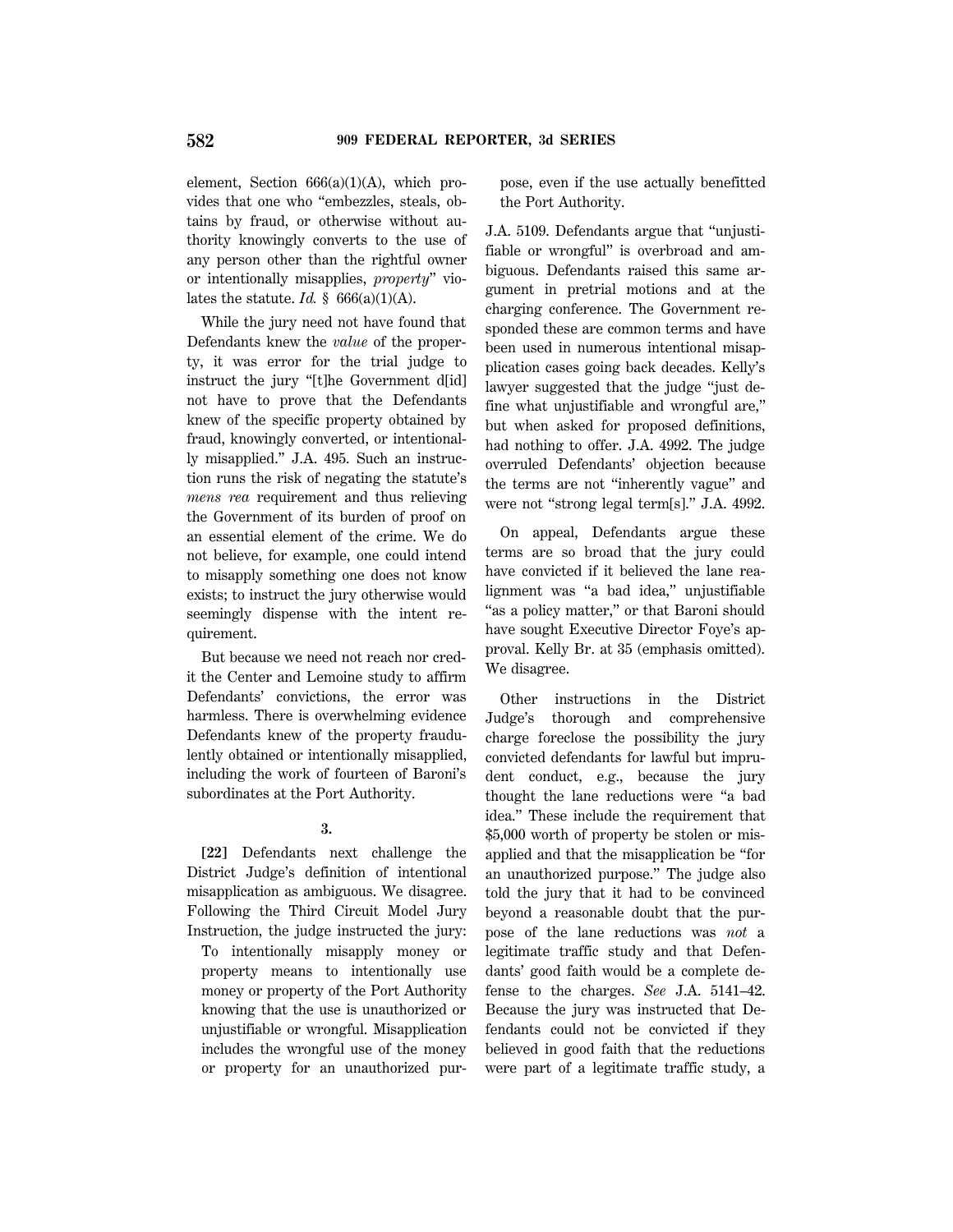jury following its instructions could not have convicted Defendants based on its personal judgments about the wisdom and execution of the traffic study.

Moreover, we observe that this definition, or even broader language, is contained in the model jury instructions in several of our sister circuits. It is included verbatim in the Section 666 pattern jury instructions from the Eighth Circuit. 8th Cir. Model. Crim. Jury Instr. § 6.18.666A. The First Circuit's 18 U.S.C. § 656 (theft, embezzlement, or misapplication by bank officer or employee) pattern instructions define ''willful misapplication'' to include ''that [defendants] wrongfully used the bank's funds'' without further clarifying what ''wrongfully'' means. 1st Cir. Model. Crim. Jury Instr. § 4.18.656. The Ninth and Tenth Circuits both have pattern instructions for statutes containing ''willful misapplication'' that do not define those terms at all. *See* 9th Cir. Model. Crim. Jury Instr. § 8.41; 10th Cir. Model Crim. Jury Instr. § 2.32. Jurors are regularly trusted to understand the meaning of these ordinary words in criminal cases.

# **B.**

**[23]** Defendants also challenge the District Judge's refusal to instruct the jury it needed to find Defendants intended to punish Mayor Sokolich in order to convict. They contend this error affects every count and constructively amended the indictment, ''permit[ing] the jury to convict based on conduct that was not unlawful.'' Baroni Br. at 63. We disagree.

Defendants requested the object of the conspiracy be defined throughout the jury charge as one ''to misuse Port Authority property to facilitate and conceal the causing of traffic problems in Fort Lee as punishment of Mayor Sokolich.'' *E.g.*, J.A. 501–04, 506. The trial court disagreed, ruling ''the purpose or the object of the conspiracy being to punish Mayor Sokolich goes to motive,'' which is ''not an element of the crime'' and so ''not an element that has to be proven." J.A. 5009.

During deliberations, the jury sent a note asking: ''Can you be guilty of conspiracy without the act being intentionally punative [sic] toward Mayor Socholich [sic].'' J.A. 648. The judge responded: ''Yes. Please consider this along with all other instructions that have been given to you.'' J.A. 648.

In their post-trial motions, Defendants argued the punishment of Mayor Sokolich was ''an essential element of each of the charged offenses,'' and that the failure to instruct the jury on this point relieved the Government of its burden of proof. J.A. 50. The trial judge again disagreed, explaining that ''any punitive goal Defendants may have had goes to their motive for violating the charged statutes, [but] is not an essential element of any of the crimes charged.'' J.A. 50. We agree.

Defendants argue the ''intent to punish Sokolich [is] an essential element of the *mens rea* of the charged offenses.'' Baroni Br. at 58. Once again, Defendants conflate motive with *mens rea* intent and conduct. As we recently explained in *Hassan v. City of New York*:

[T]here's a difference between ''intent'' and "motive." "[A] defendant acts intentionally when he desires a particular result, without reference to the reason for such desire. Motive, on the other hand, is the reason why the defendant desires the result.'' 2 Harry Sanger Richards et al., *American Law and Procedure* § 8, at 6 (1922). In other words, ''intent'' asks whether a person acts ''intentionally or accidentally," while "motive" asks, "If he did it intentionally, *why* did he do it?'' 1 John William Salmond, *Jurisprudence* § 134, at 398 (7th ed.1924) (emphasis in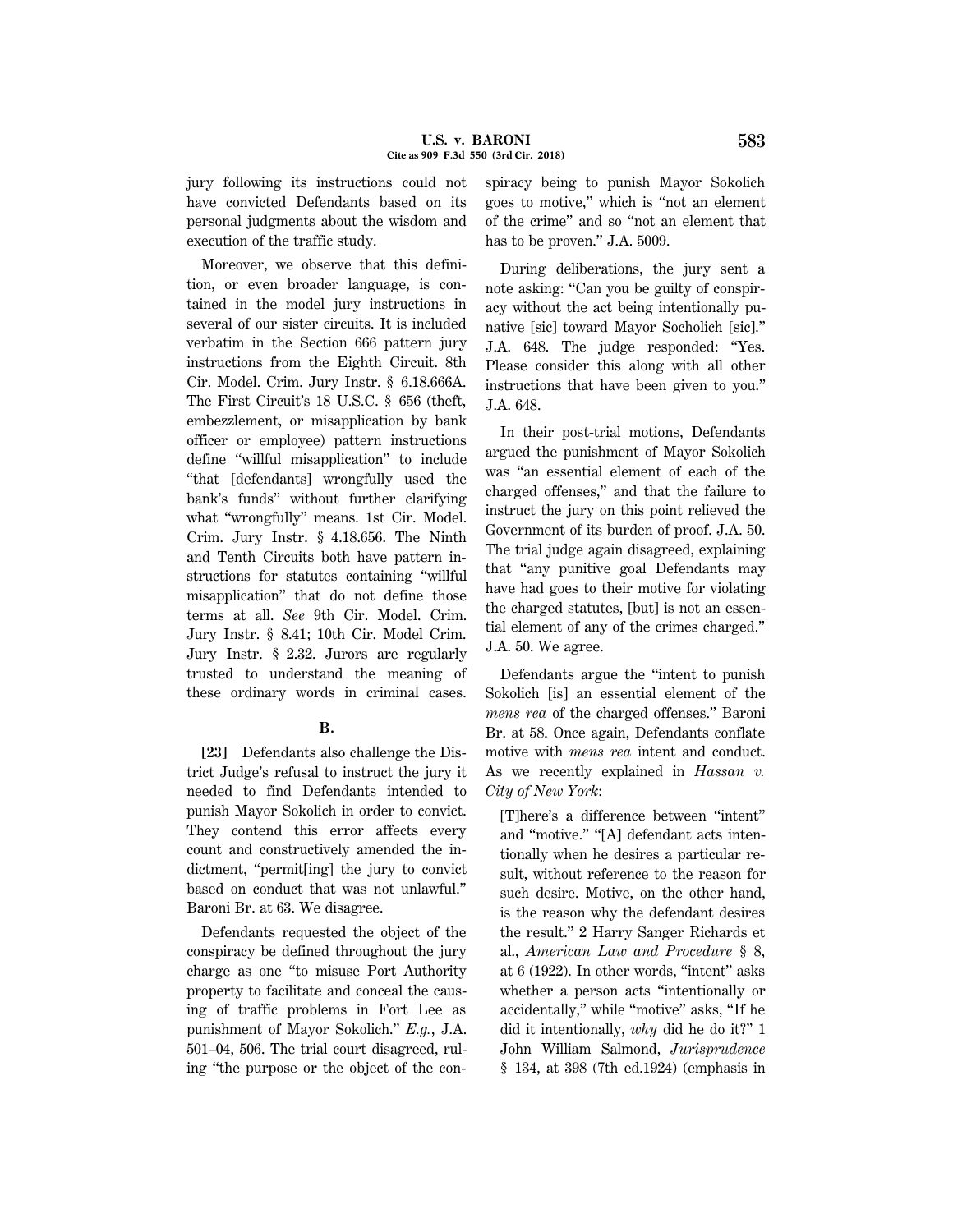original); *see also Black's Law Dictionary* 881 (Bryan Garner ed., 10th ed. 2014) (''While motive is the inducement to do some act, intent is the mental resolution or determination to do it.''). This fundamental ''distinction between motive and intent runs all through the law.'' *Johnson v. Phelan,* 69 F.3d 144, 155 (7th Cir.1995) (Posner, C.J., concurring in part and dissenting in part).

804 F.3d 277, 297 (3d Cir. 2015).

The District Judge properly instructed the jury, for example, that to find Defendants guilty of wire fraud, the Government was required to prove they ''knowingly devised a scheme to defraud or to obtain money or property by materially false or fraudulent pretenses, representations, or promises,'' and that they ''acted with intent to defraud.'' J.A. 5119. This describes the conduct proscribed by the statute and the required *mens rea*. The intent to punish Mayor Sokolich may explain Defendants' motive—*why* Defendants intended to defraud the Port Authority in this case—but it is distinct from *mens rea* and is not a required element of any of the charged offenses. *See, e.g.*, *Pointer v. United States,* 151 U.S. 396, 417, 14 S.Ct. 410, 38 L.Ed. 208 (1894) (''The absence of evidence suggesting a motive for the commission of the crime charged is a circumstance in favor of the accused, to be given such weight as the jury deems proper; but proof of motive is never indispensable to conviction.''); *United States v. Sriyuth*, 98 F.3d 739, 747 n.12 (3d Cir. 1996) (''[M]otive is always relevant in a criminal case, even if it is not an element of the crime.''); *cf. United States v. Davis*, 183 F.3d 231, 244 (3d Cir. 1999) (''It is clear that the parties involved in this intrigue had different motives.... Davis contends that this disproves a conspiracy. We disagree. If they all agreed to interfere with a pending judicial proceeding, they are guilty of conspiracy. That is the difference between motive

and intent.''); *United States v. Harrison,* 942 F.2d 751, 756 (10th Cir. 1991) (''The goals of all the participants need not be congruent for a single conspiracy to exists, so long as their goals are not at cross purposes.'' (quoting *United States v. Maldonado-Rivera*, 922 F.2d 934, 963 (2d Cir.  $1990)$ ).

Indeed, following the Third Circuit Model Jury Instructions, the District Judge charged the jury on this critical difference between motive and intent:

Intent and motive are different concepts. Motive is what prompts a person to act. Intent refers only to the state of mind with which the particular act is done. Personal advancement and financial gain, for example, are motives for much of human conduct. However, these motives may prompt one person to intentionally do something perfectly acceptable, while prompting another person to intentionally do an act that is a crime. Motive is not an element of the offense with which a defendant is charged. Proof of bad motive is not required to convict. Further, proof of bad motive alone does not establish that the defendant is guilty. And proof of good motive alone does not establish that the defendant is not guilty. Evidence of the defendant's motive may, however, help you to determine his or her intent.

J.A. 5139; 3d Cir. Model. Crim. Jury Instr. § 5.04. The judge specifically instructed the jury that evidence of motive may be relevant to establishing *mens rea*, thus allowing a juror who found evidence of motive lacking to vote for acquittal. Defendants were free to argue—and did argue that they were not motivated by any desire to punish Mayor Sokolich. The jury's guilty verdict necessarily demonstrates no juror found motive so lacking as to raise a reasonable doubt concerning Defendants'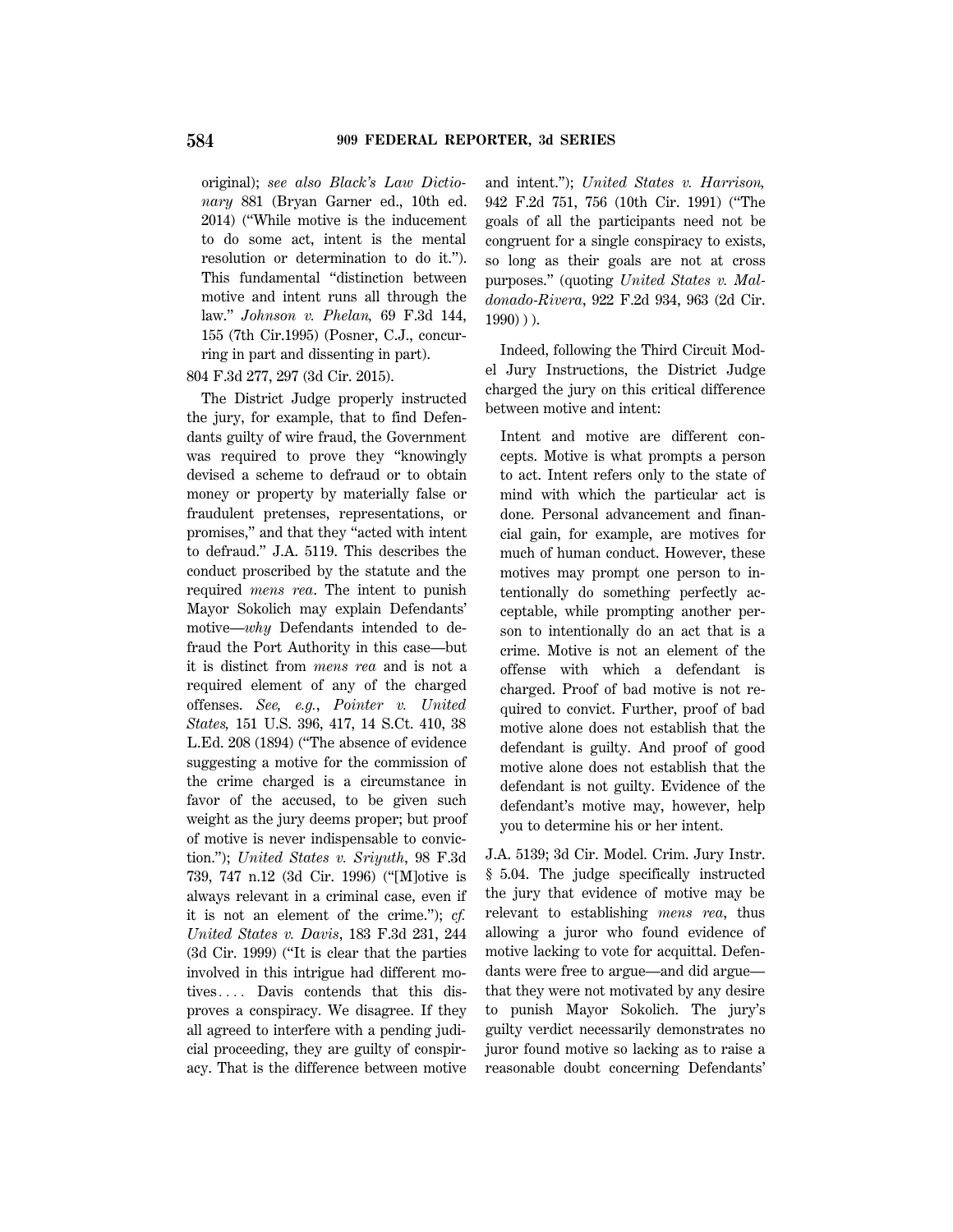guilt. Moreover, as we have explained, the comprehensive and thorough jury charge created no risk that Defendants were convicted on the basis of lawful conduct.

And while the grand jury included language describing Defendants' motive to punish the mayor in the indictment, that language—which did not describe an essential element of the charged offense was merely surplusage. Because the jury instructions did not modify the essential elements of the offenses as charged in the indictment, there was no constructive amendment. *See United States v. Repak*, 852 F.3d 230, 257–58 (3d Cir. 2017) (''An indictment is constructively amended when, in the absence of a formal amendment, the evidence and jury instructions at trial modify essential terms of the charged offense in such a way that there is a substantial likelihood that the jury may have convicted the defendant for an offense differing from the offense the indictment returned by the grand jury actually charged.'' (quoting *United States v. Daraio*, 445 F.3d 253, 259–60 (3d Cir. 2006) ) ).

Accordingly, we find no error in these instructions or the District Judge's response to the jury's question.

\* \* \*

Because Defendants' sufficiency challenges to their wire fraud and Section 666 offenses fail, and because we find any error in the jury instructions was at worst harmless, we will affirm Defendants' judgments of convictions as to the wire fraud and Section 666 offenses. We now turn to the civil rights counts.

# **V.**

Finally, Defendants challenge the sufficiency of Counts 8 and 9 of the indictment. In those counts, the grand jury charged Defendants with conspiring to violate, and substantively violating, the civil rights of Fort Lee residents. It alleged ''[t]he object of the conspiracy was to interfere with the localized travel rights of the residents of Fort Lee for the illegitimate purpose of causing significant traffic problems in Fort Lee to punish Mayor Sokolich,'' J.A. 124, and that Defendants ''knowingly and willfully deprived the residents of Fort Lee of the rights, privileges, and immunities secured by the Constitution and laws of the United States, namely, the right to localized travel on public roadways free from restrictions unrelated to legitimate government objectives,'' J.A. 127. Defendants argue the substantive due process right the grand jury identified—''the right to localized travel on public roadways free from restrictions unrelated to legitimate government objectives''—is not clearly established and thus cannot form the basis of the civil rights offenses charged in Counts 8 and 9.

**[24]** Defendants' attack on the sufficiency of Counts 8 and 9 of the indictment is a legal question over which our review is plenary. *See Willis*, 844 F.3d at 161 n.7. ''[W]hether the alleged violation of substantive due process was clearly established  $\ldots$  is a question of law over which our review is unrestricted.'' *Mammaro v. N.J. Div. of Child Protection & Permanency*, 814 F.3d 164, 168 (3d Cir. 2016).

Section 241 makes it a crime for ''two or more persons [to] conspire to injure, oppress, threaten, or intimidate any person in any State, Territory, Commonwealth, Possession, or District in the free exercise or enjoyment of any right or privilege secured to him by the Constitution or laws of the United States,'' and Section 242 makes it a crime for a person ''under color of any law, statute, ordinance, regulation, or custom, to willfully subject[ ] any person in any State, Territory, Commonwealth, Possession, or District to the deprivation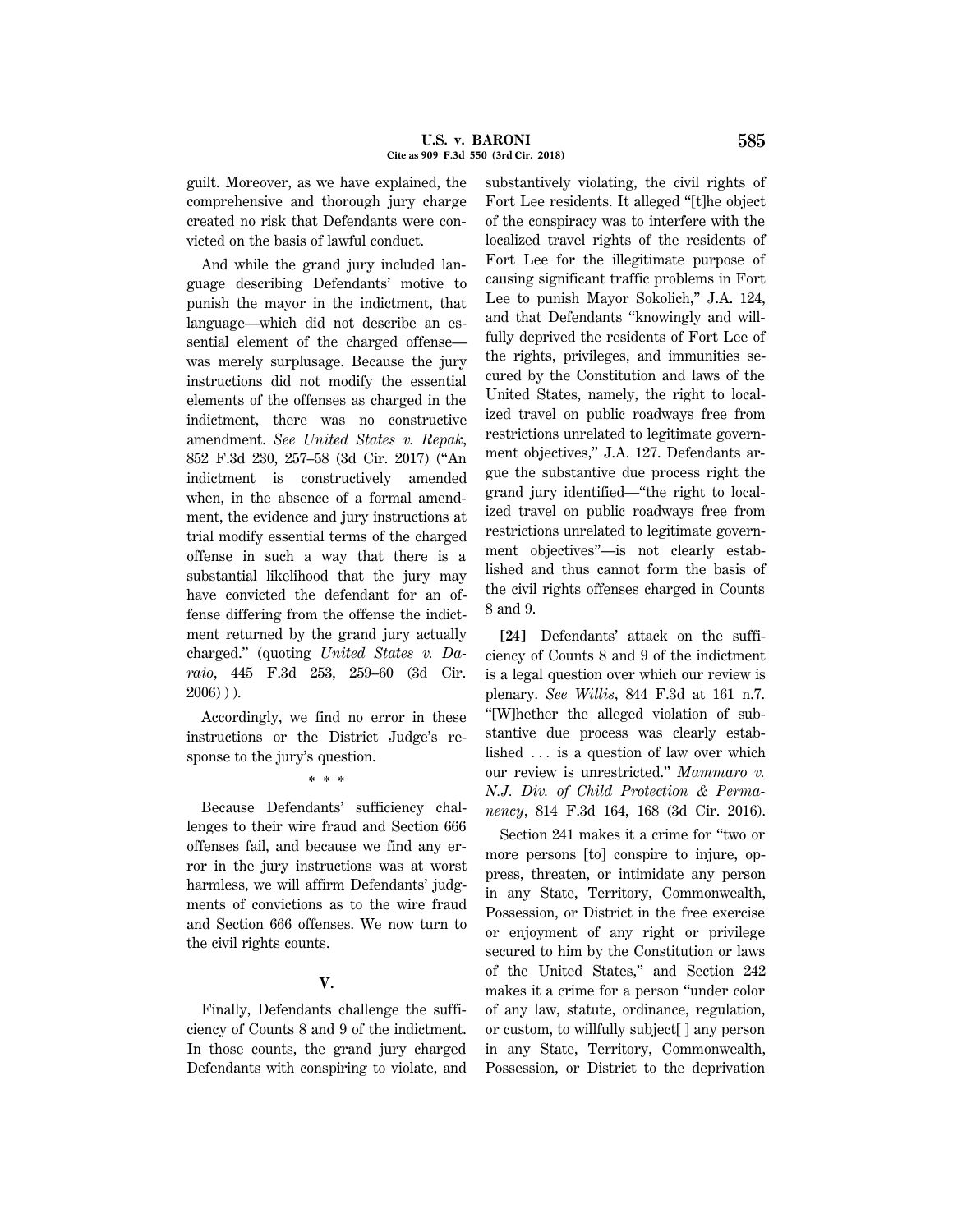of any rights, privileges, or immunities secured or protected by the Constitution or laws of the United States.'' 18 U.S.C. §§ 241–42.

**[25, 26]** ''[I]n lieu of describing the specific conduct it forbids, each statute's general terms incorporate constitutional law by reference.'' *United States v. Lanier*, 520 U.S. 259, 265, 117 S.Ct. 1219, 137 L.Ed.2d 432 (1997). The statutes' scope is limited to "rights fairly warned of, having been 'made specific' by the time of the charged conduct.'' *Id.* at 267, 117 S.Ct. 1219. The Supreme Court has held that ''the object of the 'clearly established' immunity standard is not different from that of 'fair warning' as it relates to law 'made specific' for the purpose of validly applying'' the criminal civil rights statutes. *Id.* at 270, 117 S.Ct. 1219. Accordingly, we apply the same test as in qualified immunity cases, asking whether the right allegedly deprived was clearly established. *See id.*

**[27]** Before trial, Defendants moved to dismiss the indictment, arguing that there is no constitutional right to localized travel on public roadways and that, even if such a right did exist, it had not yet been clearly established. As the District Court noted when denying the motion, our Court recognized a Fourteenth Amendment due process right to intrastate travel nearly three decades ago. *See Lutz v. City of York*, 899 F.2d 255, 268–70 (3d Cir. 1990). Specifically, in reviewing a city ordinance that prohibited cars from driving three or more times through certain overcrowded streets during evening hours, *see id.* at 257, we held there is "[a] due process right of localized movement on the public roadways,'' *id.* at 269, which we alternately described as ''the right to move freely about one's neighborhood or town, even by automobile,'' *id.* at 268. We further held no other constitutional provision could provide the source of the right. *See id.* at 262–68 (rejecting Article IV Privileges and Immunities Clause, Fourteenth Amendment Privileges or Immunities Clause, rights of national citizenship, Commerce Clause, and Fourteenth Amendment Equal Protection Clause theories). We nonetheless upheld the ordinance because it was narrowly tailored to meet the significant city objectives of protecting public safety and reducing intense traffic congestion. *Id.* at 270.

**[28–30]** Contrary to the District Court's holding, however, and according to the Supreme Court's qualified immunity precedent, *Lutz* alone could not have put Defendants on notice that they were violating a constitutional right. ''A Government official's conduct violates clearly established law when, at the time of the challenged conduct, 'the contours of a right are sufficiently clear' that every 'reasonable official would have understood that what he is doing violates that right.'"  $L.R.$  v. *Sch. Dist. of Phila.*, 836 F.3d 235, 248 (3d Cir. 2016) (quoting *Ashcroft v. al-Kidd*, 563 U.S. 731, 741, 131 S.Ct. 2074, 179 L.Ed.2d 1149 (2011) ). ''To determine whether the right is clearly established, we look at the state of the law when the [conduct] occurred,'' *Fields v. City of Phila.*, 862 F.3d 353, 361 (3d Cir. 2017), here 2013. The Supreme Court has suggested that a single binding case from the defendant's jurisdiction is insufficient to give notice that certain conduct could lead to criminal punishment. *See Carroll v. Carman*, - U.S. ––––, 135 S.Ct. 348, 350, 190 L.Ed.2d 311 (2014). Instead, ''[w]e look first to applicable Supreme Court precedent.'' *L.R.*, 836 F.3d at 247–48. A relevant Supreme Court holding ends the inquiry. "[I]f none exists, it may be possible that a 'robust consensus of cases of persuasive authority' in the Court[s] of Appeals could clearly establish a right for purposes of qualified immunity.'' *Id.* at 248 (quoting *Mammaro*, 814 F.3d at 169).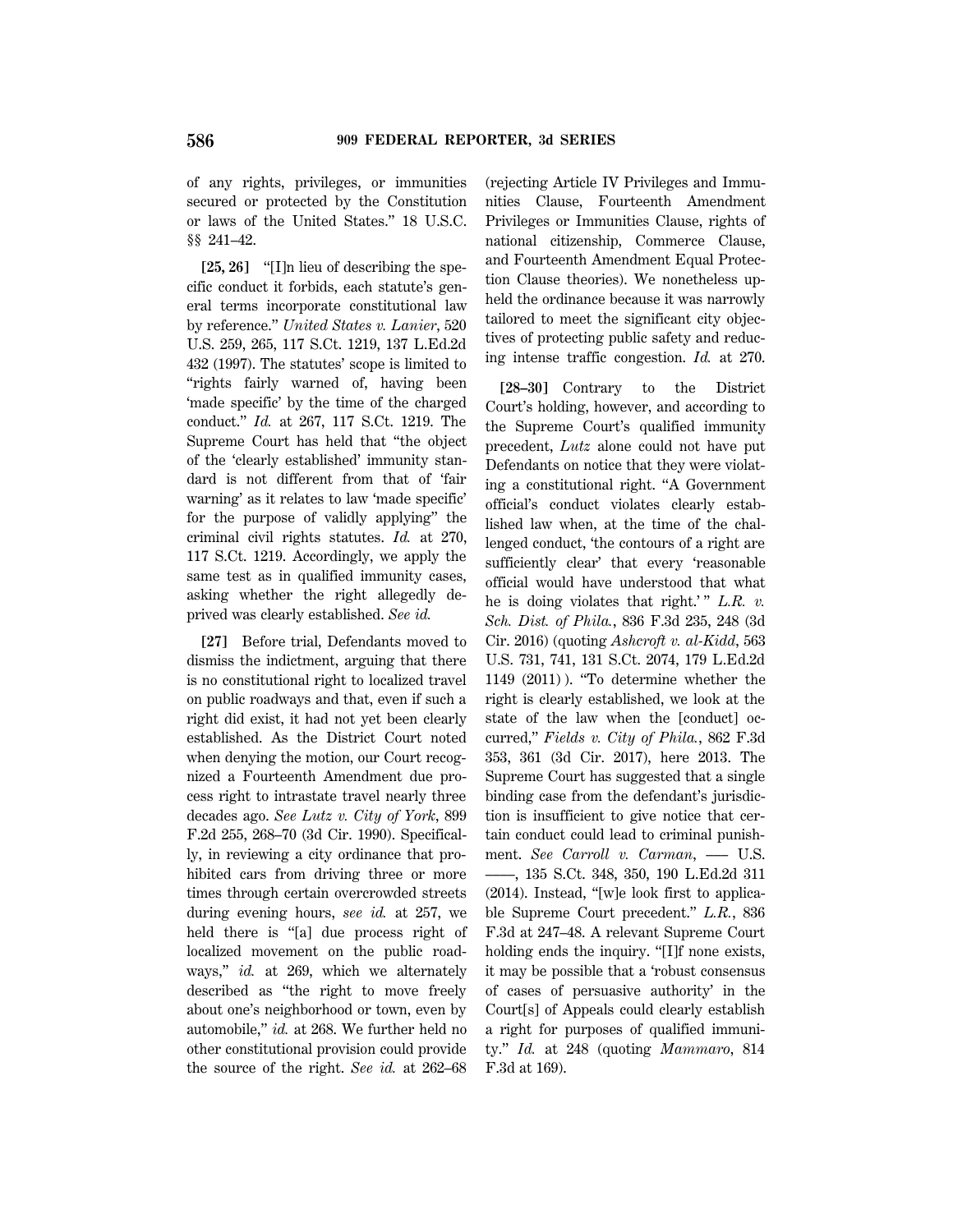**[31]** The Supreme Court has never recognized an intrastate travel right. Far from a ''robust consensus'' in the Courts of Appeals that the right exists, the law across the circuits is uncertain. And most often our sister circuits have considered the matter in reviewing challenges to municipal residency requirements, not government action prohibiting free movement in public spaces, undermining the notice those opinions might have provided to Defendants as to the criminal nature of their conduct.

In addition to our opinion in *Lutz*, **<sup>19</sup>** the First, Second, and Sixth Circuits have recognized a right to intrastate travel, though they have described it at varying levels of generality. *See Cole v. Hous. Auth. of City of Newport*, 435 F.2d 807, 809 (1st Cir. 1970) (striking down city's two-year durational residency requirement for low-income housing on equal protection grounds for violating the "right to travel"); *King v. New Rochelle Mun. Hous. Auth.*, 442 F.2d 646, 648–49 (2d Cir. 1971) (striking down five-year durational residency requirement for admission to municipality's public housing on equal protection grounds for violating a ''right to travel within a state''); *Johnson v. City of Cincinnati*, 310 F.3d 484, 495, 502–05 (6th Cir. 2002) (favorably citing *Lutz* to hold a city ordinance banning persons convicted of drug crimes from ''drug-exclusion zones'' violated the due process ''right to travel locally through public spaces and roadways'').**<sup>20</sup>**

On the other hand, the Fourth, Fifth, Seventh, Eighth, and Tenth Circuits have treated the question more skeptically, often hesitating to recognize a due process

**19.** We earlier recognized the right in *Wellford v. Battaglia*, 485 F.2d 1151, 1152 (3d Cir. 1973) (per curiam), where we struck down a durational residency requirement for mayoral candidates because it burdened potential candidates' fundamental ''right to travel.''

intrastate travel right and sometimes explicitly rejecting theories rooted in other constitutional provisions. *See Eldridge v. Bouchard*, 645 F.Supp. 749, 753–55 (W.D. Va. 1986) (rejecting challenge to regional salary differential for police officers, in part, because ''the plaintiffs do not have a federally recognized fundamental right to intrastate travel'' rooted in the Privileges or Immunities Clause of the Fourteenth Amendment, though suggesting an intrastate travel right may be implicated in durational residency cases), *aff'd*, 823 F.2d 546 (4th Cir. 1987); *Qutb v. Strauss*, 11 F.3d 488, 492 (5th Cir. 1993) (upholding juvenile curfew ordinance even "assum[ing] without deciding that the right to move about freely [in public] is a fundamental right,'' noting ''under certain circumstances, minors may be treated differently from adults''); *Wright v. City of Jackson*, 506 F.2d 900, 903–04 (5th Cir. 1975) (upholding fire department's continual residency requirement because it offended no fundamental right to intrastate travel); *Andre v. Bd. of Trustees of Vill. of Maywood*, 561 F.2d 48, 53 (7th Cir. 1977) (declining to ''consider whether a right of intrastate travel should be acknowledged'' because town's new continual residency requirement for public employment was not durational); *Townes v. City of St. Louis*, 949 F.Supp. 731, 735–36 (E.D. Mo. 1996) (holding ordinance blocking access to one city intersection to reduce crime would not violate due process intrastate travel right, assuming it exists), *aff'd*, 112 F.3d 514 (8th Cir. 1997); *D.L. v. Unified Sch. Dist. No. 497*, 596 F.3d 768, 776 (10th Cir. 2010) (per curiam) (rejecting substantive due process challenge to school district's continual resi-

**20.** The Government cites *Cole v. City of Memphis*, 839 F.3d 530 (6th Cir. 2016), as also recognizing the right, but this case post-dates the conduct at issue and could not have provided fair notice here. *See Fields*, 862 F.3d at 361.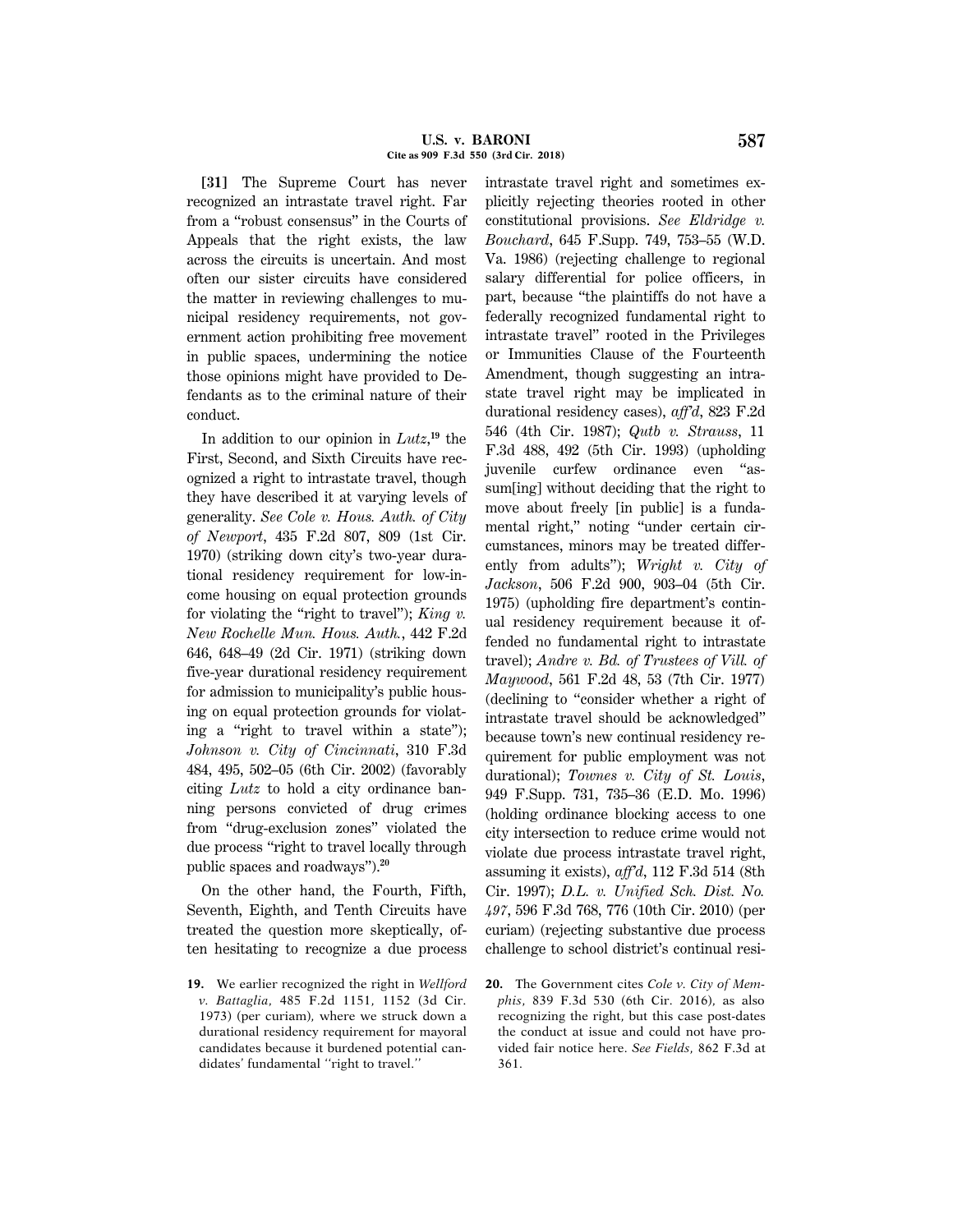dency requirement because ''the constitutional rights at issue apply only to *inter*state travel, and the travel that Plaintiffs claim was restricted was *intra*state travel'').

The D.C. Circuit is internally conflicted but has not yet set precedent. A plurality of the Court sitting en banc suggested a due process right to intrastate travel might exist but did not reach the question. *See Hutchins v. D.C.*, 188 F.3d 531, 538 (D.C. Cir. 1999) (en banc) (plurality opinion) (acknowledging ''a hypothetical municipal restriction on the movement of its citizens, for example, a draconian curfew, might bring into play the concept of substantive due process,'' but declining to find a fundamental right implicated by a juvenile curfew ordinance, in part because juveniles do not have the same rights as adults). In separate opinions, another plurality concluded a right to intrastate travel exists and ought to be subject to intermediate scrutiny. *See id.* at 553 n.1 (Rogers, J., concurring in part and dissenting in part) (listing views expressed by each presiding judge on the ''fundamental right to movement'').

Simply put, although four circuits (including our own) have found some form of a constitutional right to intrastate travel, there is hardly a ''robust consensus'' that the right exists, let alone clarity as to its contours. Although *Lutz* is both clear and binding in our jurisdiction, this area of law

**21.** The Supreme Court has explained that resentencing is appropriate where Defendants successfully appeal some but not all of the counts of conviction:

[Sentencing package] cases typically involve multicount indictments and a successful attack by a defendant on some but not all of the counts of conviction. The appeals court, in such instances, may vacate the entire sentence on all counts so that, on remand, the trial court can reconfigure the sentencing plan to ensure that it remains adequate as a whole is far from settled. Based on the Supreme Court's qualified immunity precedent, we hold the District Court erred in concluding *Lutz*, standing alone, provided fair warning that Defendants conduct was illegal, especially in view of the state of the law in our sister circuits. *See Carroll*, 135 S.Ct. at 351. ''[W]hether or not the constitutional rule applied by the court below was correct, it was not 'beyond debate.' '' *Id.* at 352 (quoting *Stanton v. Sims*, 571 U.S. 3, 10–11, 134 S.Ct. 3, 187 L.Ed.2d 341 (2013) (per curiam) ).

Accordingly, we will reverse and vacate Defendants' civil rights convictions and remand with instructions to dismiss Counts 8 and 9 of the indictment under Federal Rule of Criminal Procedure 12(b). *See Cicco*, 938 F.2d at 446–47. Because we reverse and vacate Defendants' convictions, we need not reach their arguments concerning the jury instructions on the civil rights counts.

## **VI.**

For the foregoing reasons, we will affirm Defendants' judgments of convictions as to the wire fraud and Section 666 counts (Counts 1 through 7), and we will reverse and vacate only as to the civil rights counts (Counts 8 and 9). Because we have reversed and vacated two counts of the indictment, we will vacate Defendants' sentences on the remaining counts of convictions.**21** We will remand with instruc-

to satisfy the sentencing factors in 18 U.S.C. § 3553(a). In remanded cases, the Government relates, trial courts have imposed a sentence on the remaining counts longer than the sentence originally imposed on those particular counts, but yielding an aggregate sentence no longer than the aggregate sentence initially imposed. Thus the defendant ultimately may gain nothing from his limited success on appeal, but he will also lose nothing, as he will serve no more time than the trial court originally ordered.